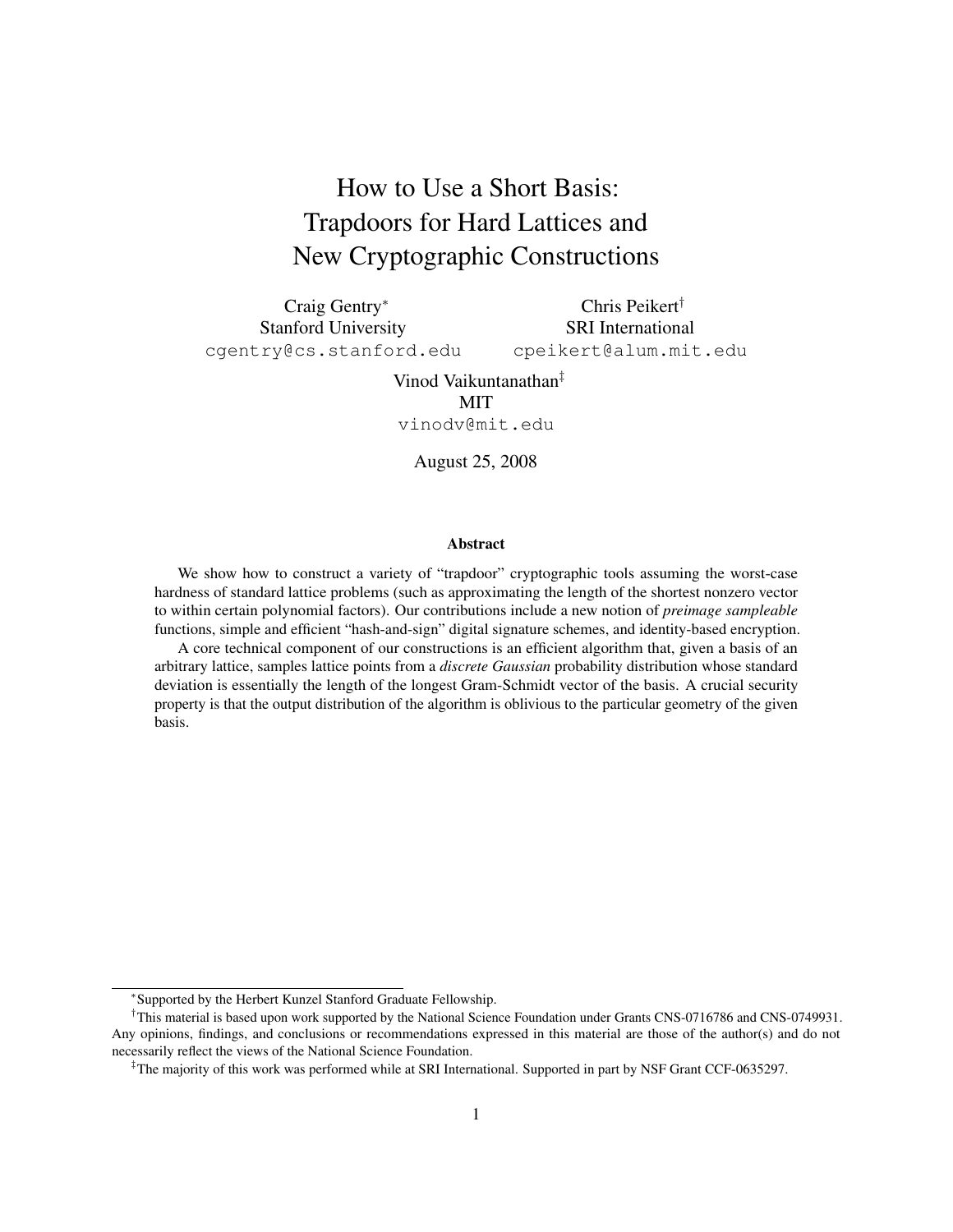## 1 Introduction

Ever since the seminal work of Ajtai [\[Ajt96\]](#page-37-0) connecting the *average-case* complexity of lattice problems to their complexity in the *worst case*, there has been an intriguing and fruitful effort to base cryptography (which requires security for *random* keys) on worst-case lattice assumptions. In addition to their unique theoretical niche, lattice-based schemes enjoy many potential advantages: their asymptotic efficiency and conceptual simplicity (usually requiring only linear operations on small integers); their resistance so far to cryptanalysis by *quantum* algorithms (as opposed to schemes based on factoring or discrete log); and the guarantee that their random instances are "as hard as possible."

Until very recently, the known constructions of such primitives were limited mainly to one-way and collision-resistant hash functions [\[Ajt96,](#page-37-0) [GGH96,](#page-38-0) [CN97,](#page-38-1) [Mic04,](#page-39-0) [MR07\]](#page-39-1) and public-key encryption [\[AD97,](#page-37-1) [Reg04b,](#page-40-0) [Reg05\]](#page-40-1). In particular, it has been a longstanding open problem to give a "direct" construction of *digital signatures* having the simplicity and efficiency of other lattice-based primitives, even in the random oracle model.<sup>[1](#page-1-0)</sup> The early "GGH" signature proposal of Goldreich, Goldwasser, and Halevi [\[GGH97\]](#page-38-2) was directly related to a certain lattice problem, but it lacked a security proof, and recently, Nguyen and Regev [\[NR06\]](#page-39-2) showed how to recover the entire secret key (or its equivalent) from a transcript of signatures.

Moreover, despite some recent advances in lattice-based cryptography (e.g., [\[PW08,](#page-40-2) [LM08\]](#page-39-3)), many other important cryptographic notions (that were long ago attained under other number-theoretic assumptions) still remain unrealized under lattice assumptions.

#### 1.1 Overview of Results and Techniques

Our main thesis in this work is that lattices admit natural and innate "trapdoors" that have a number of useful cryptographic applications. Going at least as far back as the GGH proposal, it was intuitively believed that a *short basis* of a lattice (i.e., a basis in which all the vectors are relatively short) could serve as such a trapdoor. Our central contribution is in showing how to use a short basis in a theoretically sound and secure way.

As a basic tool, we first construct a collection of trapdoor functions having some special properties. The functions are surjective and many-to-one, (i.e., every output value has several preimages), and the trapdoor inversion algorithm *samples* from among all the preimages under an appropriate distribution. Building upon this foundation, we then give direct lattice-based constructions of richer cryptographic notions, such as signature schemes and identity-based encryption.

A core component in all of our constructions is an efficient algorithm that samples from a so-called *discrete Gaussian* probability distribution over an arbitrary lattice, given an appropriate basis. The sampling algorithm also enables simpler and (slightly) tighter worst-case/average-case connections for lattice problems, and may have additional applications in complexity theory and cryptography.

#### 1.1.1 Gaussian Sampling Algorithm

Because it is the foundation of our cryptographic results, we start by summarizing the Gaussian sampler. The distribution from which it samples is called a *discrete Gaussian* over an n-dimensional lattice Λ. [2](#page-1-1) Under such a distribution  $D_{\Lambda,s,c}$ , the probability of each vector  $\mathbf{v} \in \Lambda$  is proportional to  $\exp(-\pi \|\mathbf{v} - \mathbf{c}\|^2/s^2)$ ,

<span id="page-1-0"></span><sup>&</sup>lt;sup>1</sup>Indirect (but inefficient) constructions are of course possible by a generic transformation from universal one-way hash functions [\[NY89\]](#page-39-4), or (in the random oracle model) by applying the Fiat-Shamir heuristic [\[FS86\]](#page-38-3) to lattice-based identification schemes [\[MV03\]](#page-39-5).

<span id="page-1-1"></span><sup>&</sup>lt;sup>2</sup>An *n*-dimensional lattice is the set of all integer linear combinations  $c_1$  b<sub>1</sub> +  $\cdots$  +  $c_n$  b<sub>n</sub> (where each  $c_i \in \mathbb{Z}$ ) of some linearly independent *basis* vectors  $\mathbf{b}_1, \dots, \mathbf{b}_n \in \mathbb{R}^n$ .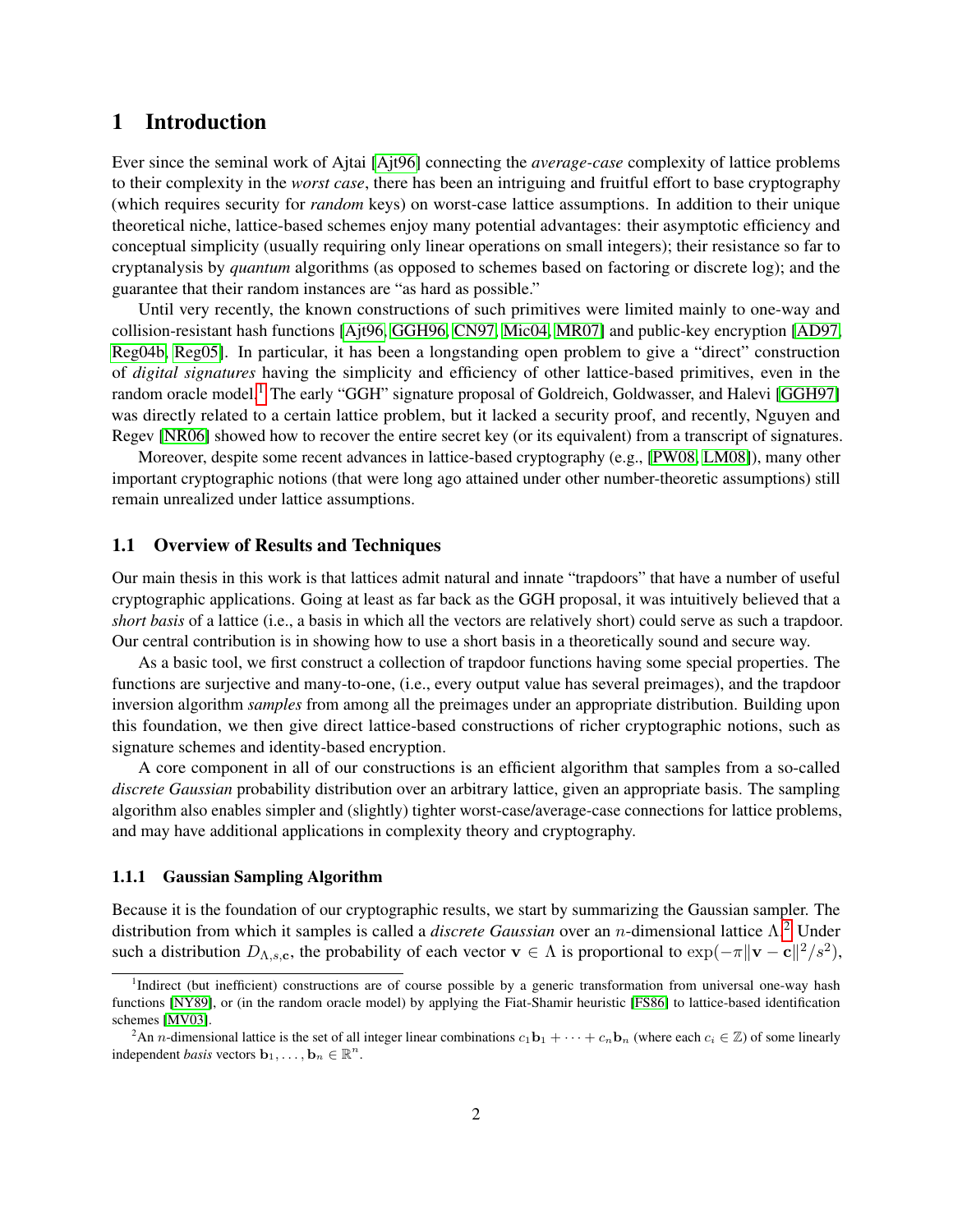where  $c \in \mathbb{R}^n$  and  $s > 0$  are parameters of the distribution akin to its mean and standard deviation, respectively. Discrete Gaussians over lattices are standard in mathematics (see, e.g., [\[Ban93,](#page-37-2) [Ban95\]](#page-37-3)), and have recently proved to be an exceedingly useful analytical tool in studying the computational complexity of lattice problems [\[AR03,](#page-37-4) [AR05,](#page-37-5) [Pei07\]](#page-39-6), particularly their worst-case/average-case connections (e.g., [\[Reg04b,](#page-40-0) [MR07,](#page-39-1) [Reg05\]](#page-40-1)).

The sampling algorithm takes as input the desired parameters  $c \in \mathbb{R}^n$  and  $s > 0$ , and an arbitrary basis  $\mathbf{B} = \{\mathbf{b}_1, \dots, \mathbf{b}_n\}$  of the lattice  $\Lambda$ . As long as s exceeds the lengths (times a small extra factor) of all the *Gram-Schmidt*<sup>[3](#page-2-0)</sup> vectors  $\tilde{b}_i$  of the basis **B**, the output of the algorithm is a lattice vector distributed according to  $D_{\Lambda,s,c}$ . In other words, the "width" of the sampled Gaussian is determined by the quality of the input basis. As an alternate perspective, one can view the sampler as a randomized *decoder* that outputs a lattice vector relatively close to c. A key property is that the output distribution depends only on the *maximal length* of B's Gram-Schmidt vectors; it is otherwise oblivious to B's particular geometry.

The sampling algorithm itself is actually a simple randomized variant of Babai's "nearest-plane" algorithm [\[Bab86\]](#page-37-6), which was originally proposed by Klein [\[Kle00\]](#page-38-4) in another context (see Section [1.2](#page-5-0) for details). Instead of determinstically rounding to the nearest plane in each iteration, the algorithm simply chooses a plane with a probability determined by its distance from the target point. While the algorithm itself is not new, we present a (nearly) *exact analysis* of its output distribution (for different parameters than were considered in [\[Kle00\]](#page-38-4)) using a lattice quantity called the *smoothing parameter*, as defined by Micciancio and Regev [\[MR07\]](#page-39-1). As a related contribution, we also bound the smoothing parameter in terms of a quantity that we call the *Gram-Schmidt minimum*; this improves upon a prior bound involving the nth successive minimum [\[MR07\]](#page-39-1).

As an application of independent interest, we also use the sampling algorithm to give conceptually simpler and slightly tighter worst-case to average-case reductions for lattice problems, building on prior Gaussian techniques [\[MR07\]](#page-39-1). Our reduction avoids a "rounding" step that arises when using *continuous* Gaussians, which introduces some looseness in the analysis. While we obtain only modest quantitative improvements, the new reduction and its analysis are technically simpler.

#### 1.1.2 Cryptographic Constructions

Our cryptographic results are summarized as follows (we describe each in more detail below):

- We propose a new abstraction called *preimage sampleable (trapdoor) functions* (PSFs), and present constructions whose security is based on the presumed *worst-case* hardness of standard lattice problems (and whose efficiency is comparable to prior lattice-based cryptographic functions).
- We show that our new abstraction can securely serve as a black-box replacement for trapdoor *permutations* in several prior signature schemes, including those that follow the "hash-and-sign" paradigm (in the random oracle model) [\[BR93,](#page-37-7) [BR96,](#page-38-5) [Cor02\]](#page-38-6), and a construction of Bellare and Micali (in the plain model) [\[BM92\]](#page-37-8). In particular, we obtain simple and efficient "hash and sign" lattice-based signatures, in the random oracle model.
- We construct an asymptotically efficient *identity-based cryptosystem* (in the random oracle model, or under an "interactive" assumption) based on *learning with errors* (LWE), a bounded-distance decoding problem on lattices that generalizes the well-known "learning parity with noise" problem. As shown by

<span id="page-2-0"></span><sup>&</sup>lt;sup>3</sup>The Gram-Schmidt vectors are defined iteratively:  $\tilde{b_1} = b_1$ , and  $\tilde{b_i}$  is the component of  $b_i$  orthogonal to span $(b_1, \ldots, b_{i-1})$ for  $i = 2, \ldots, n$ . In particular, note that  $\|\tilde{\mathbf{b}}_i\| \leq \|\mathbf{b}_i\|$ .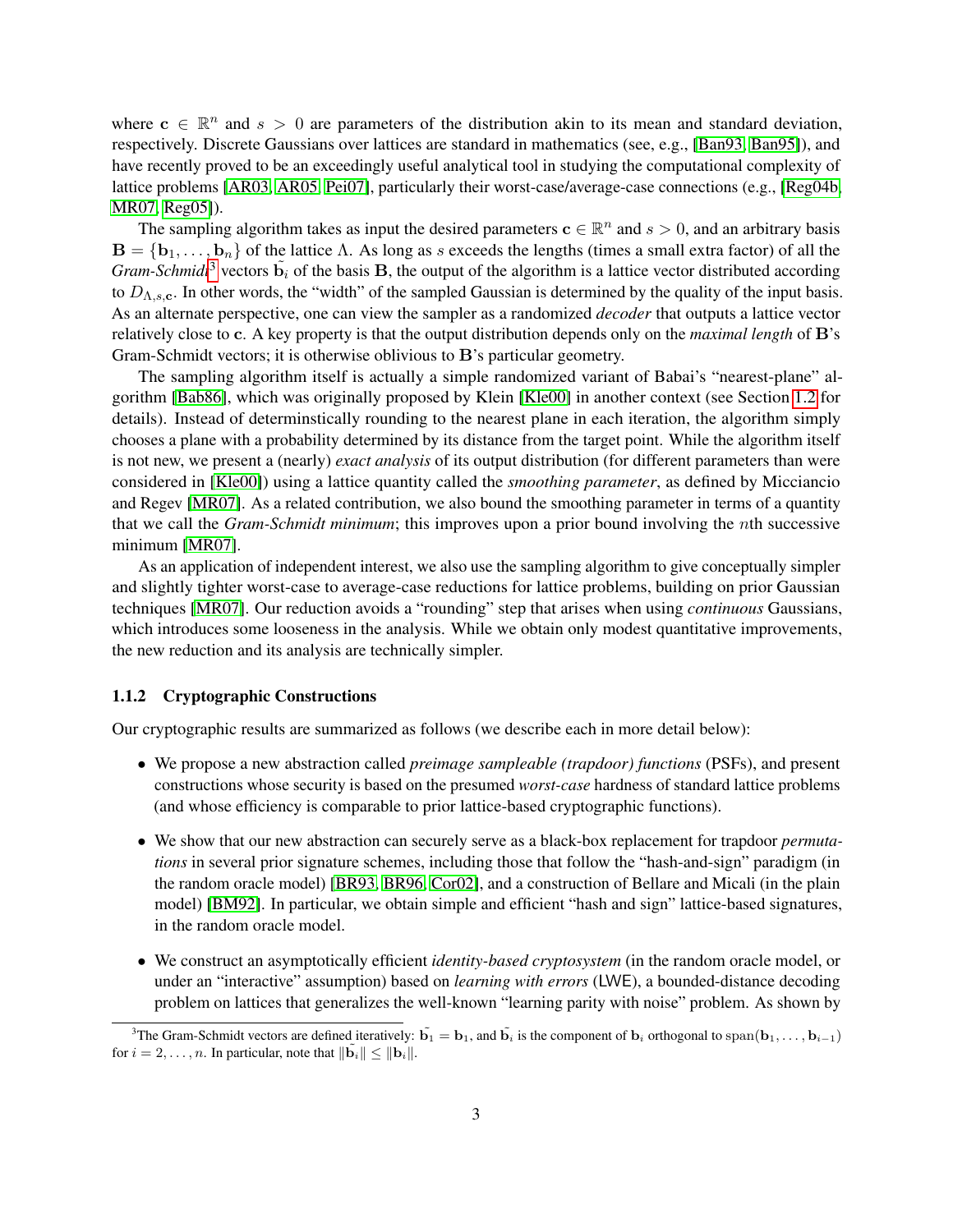Regev [\[Reg05\]](#page-40-1), the average-case hardness of LWE can be based on the presumed *worst-case* hardness of standard lattice problems for *quantum* algorithms.

• We present (unconditionally) some trapdoor techniques for the LWE problem and cryptosystems based upon it. A concurrent work [\[PVW07\]](#page-40-3) applies these techniques to instantiate a general framework for efficient and universally composable oblivious transfer.

The worst-case problems underlying our cryptographic schemes are to approximate the *shortest independent vectors problem* SIVP or the *shortest vector problem* GapSVP (in its decision version) to within small polynomial (in the dimension  $n$ ) factors. Known classical (and quantum) algorithms for these problems require time and space that are exponential in  $n$  [\[AKS01\]](#page-37-9), and known polynomial-time algorithms obtain approximation factors that are essentially exponential in n [\[LLL82,](#page-39-7) [Sch87\]](#page-40-4).

In all of our constructions, we need to generate a *"hard" public* basis B (chosen at random from some appropriate distribution) of some lattice Λ, together with a *"good" trapdoor* basis T of Λ whose Gram-Schmidt vectors are relatively short (this is used as the advice for the sampling algorithm). Although our techniques are entirely orthogonal to the method for generating such bases, our preferred approach comes from a lesser-known paper of Ajtai [\[Ajt99\]](#page-37-10), which describes a way to generate such bases so that the random public basis has worst-case hardness. As far as we know, our results are the first applications of Ajtai's generator in cryptography or otherwise.

*Preimage sampleable* (trapdoor) functions. The basic object underlying our higher-level cryptographic tools is a collection of special one-way (and even collision-resistant) trapdoor functions, which we call *preimage sampleable functions* (PSFs). Intuitively, evaluating a public function  $f = f<sub>B</sub>$  from the collection (where B is the public basis for  $\Lambda$ ) on a random input corresponds to choosing a lattice point  $\mathbf{v} \in \Lambda$ "uniformly at random" and perturbing it by some relatively short error term e, yielding a point  $y = v + e^{0.4}$  $y = v + e^{0.4}$  $y = v + e^{0.4}$ Inverting y corresponds to *decoding* it to any sufficiently nearby lattice point  $v' \in \Lambda$ , though not necessarily the original v; the error term is large enough that many preimages exist. Given the trapdoor basis  $T$ , it is easy to decode y using the sampling algorithm. But given only the public basis B, the decoding problem is hard (on the average, for the particular distribution of **B** and y).

Our trapdoor functions have two crucial properties for security in cryptographic applications. First, the random input (the error term e) is drawn from a relatively narrow Gaussian distribution, and under this distribution, the output y is statistically close to *uniform* over the range. Second, the trapdoor inversion algorithm does not just find an *arbitrary* preimage of y, but actually *samples* from among all its preimages under the appropriate conditional distribution, i.e., a discrete Gaussian over  $\Lambda$ . In other words, the inverter samples an input e from the Gaussian input distribution, conditioned on the event  $f(e) = y$ .

The properties described above imply that there are two (nearly) equivalent ways of choosing a pair  $(e, y = f(e))$ : either choose e from the input distribution and compute  $y = f(e)$ , or choose y uniformly at random and sample e from  $f^{-1}(\mathbf{y})$ . As we shall see, these properties make PSFs "as good as" trapdoor *permutations* in certain applications.

Signature schemes. The cryptographic literature contains several existentially unforgeable digital signature schemes based on trapdoor *permutations*. Using the "hash-and-sign paradigm" [\[DH76,](#page-38-7) [RSA78\]](#page-40-5) in the random oracle model, we have the simple and efficient full-domain hash (FDH) scheme [\[BR93\]](#page-37-7) and its variants [\[BR96,](#page-38-5) [Cor02\]](#page-38-6). In the plain model, there is a tree-based scheme of Bellare and Micali [\[BM92\]](#page-37-8) that,

<span id="page-3-0"></span><sup>&</sup>lt;sup>4</sup>Of course, as an infinite set, the lattice  $\Lambda$  cannot support a uniform distribution. Formally, f applies the standard technique of reducing a random error term e modulo the public basis B.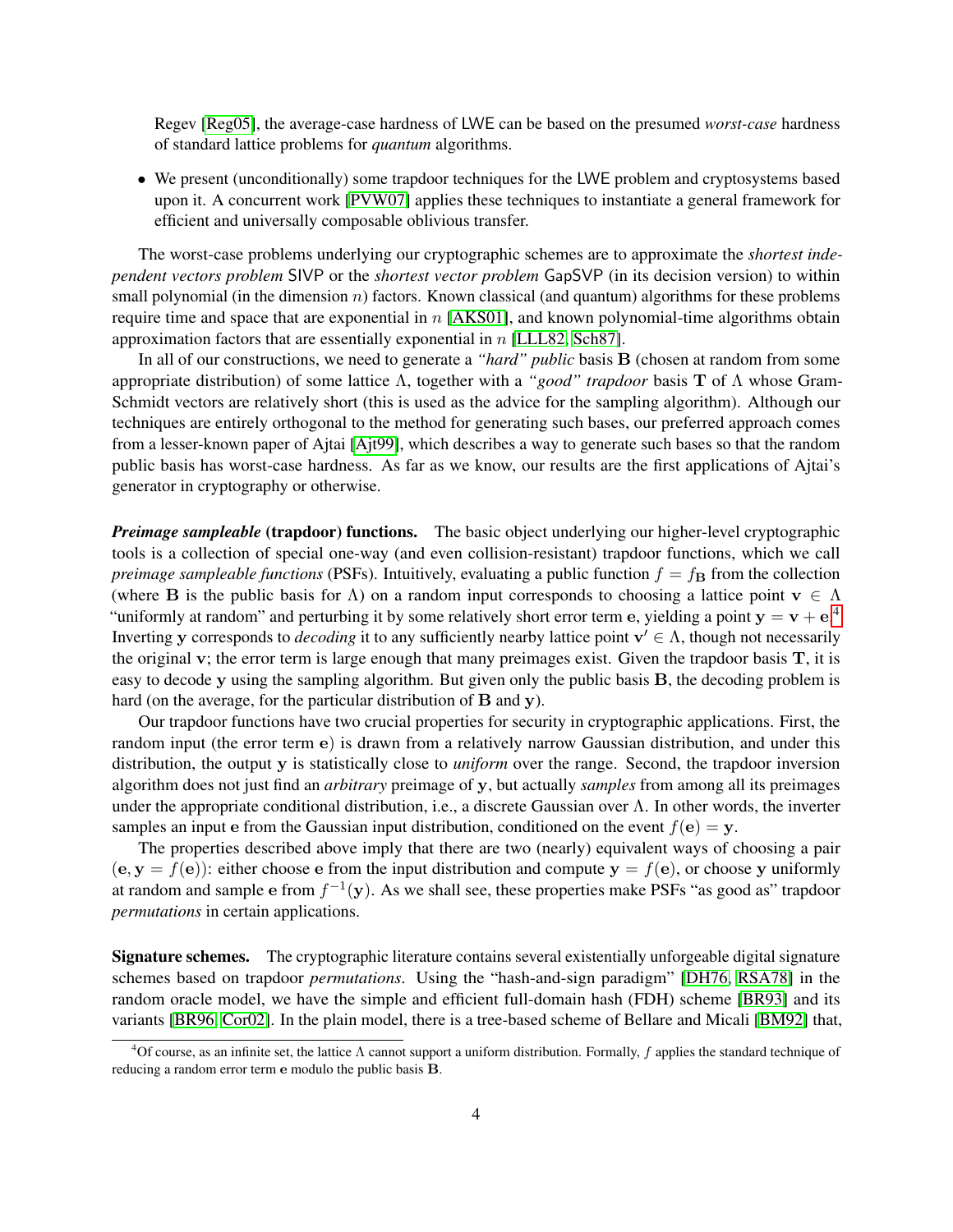while somewhat inefficient, has significantly shorter signatures than generic constructions based on one-way or universal one-way functions [\[NY89,](#page-39-4) [Rom90\]](#page-40-6).

We show that all of the above permutation-based signature schemes can also be instantiated using (as a black box) any collection of preimage sampleable functions, and retain their security analyses in their respective models (though subtleties can arise when signing the same message more than once). In fact, by relying on collision-resistant PSFs, we are able to give *tight* security reductions for FDH (and its variants), whereas reductions for plain FDH based on trapdoor *permutations* are inherently loose [\[Cor02\]](#page-38-6). Similarly, we also give a much tighter reduction for the scheme of Bellare and Micali.

Concretely, our hash-and-sign schemes represent a more theoretically sound way of instantiating the original (but insecure) GGH proposal [\[GGH97\]](#page-38-2) and its variants, e.g., NTRUSign [\[HHGP](#page-38-8)+03]. Informally, in these schemes a message is hashed to a point in some region of space, and its signature is essentially a nearby lattice point, which is found using a "good" secret basis. Our schemes have two main differences: first, they are based on random lattices that enjoy worst-case hardness; second and more importantly, the signatures are generated by a randomized decoding algorithm whose output distribution is *oblivious* to the geometry of the secret basis. (Recall that the original GGH proposal is insecure precisely because its signatures leak information about the "shape" of the trapdoor basis [\[NR06\]](#page-39-2).)

Trapdoors for learning with errors. Our next two applications are centered around the *learning with errors* (LWE) problem, as defined by Regev [\[Reg05\]](#page-40-1). We observe that LWE is essentially a bounded-distance decoding problem on the *dual lattice* Λ <sup>∗</sup> of Λ, where as above, Λ is a random lattice having public basis B (and trapdoor basis T). Using this interpretation, the goal of LWE is to decode a randomly-chosen lattice vector  $w \in \Lambda^*$  that has been perturbed to a point p by some small amount of noise. The perturbation is small enough that w is the unique vector closest to p (with overwhelming probability).

In an optimized version of Regev's LWE-based cryptosystem [\[Reg05\]](#page-40-1), the same dual lattice  $\Lambda^*$  is shared among all users, and public keys are perturbed points p as above. Security is demonstrated by showing that such public keys are indistinguishable from so-called "messy" public keys, whose ciphertexts carry *no information* about the encrypted messages. As in prior lattice-based cryptosystems [\[AD97,](#page-37-1) [Reg04b\]](#page-40-0), this security argument is probabilistic and non-constructive.

A concurrent work of Peikert, Vaikuntanathan, and Waters [\[PVW07\]](#page-40-3) uses cryptosystems that have messy public keys to instantiate a framework for efficient oblivious transfer. However, the framework requires a way to *identify* messy keys efficiently, given some master trapdoor for the cryptosystem. In this work, we give an *explicit geometric* description of messy keys in Regev's cryptosystem, and a way of efficiently identifying them. Essentially, a public key p is messy if the minimum distance of the dual lattice  $\Lambda^*$  remains large after adjoining  $p$  to it. To identify such keys, we use the Gaussian sampling algorithm with the trapdoor basis  $T$  of Λ to implement the preprocessing phase of an algorithm of Aharonov and Regev [\[AR05\]](#page-37-5). Using an extension of this algorithm due to Liu, Lyubashevsky, and Micciancio [\[LLM06\]](#page-39-8), we also show how to recover the secret key  $w \in \Lambda^*$  from any properly-generated public key p, i.e., we show how to solve LWE using a master trapdoor.

Identity-based encryption. In identity-based encryption (IBE), proposed by Shamir [\[Sha84\]](#page-40-7), any string can serve as a public key, and secret keys are administered by an authority who knows some master secret key of the system. Thus far, IBE has been realized under various assumptions relating to groups with bilinear pairings (e.g., [\[BF03,](#page-37-11) [BB04,](#page-37-12) [Wat05\]](#page-40-8)), and under the quadratic residuosity (QR) assumption in the random oracle model or an "interactive" QR assumption in the plain model [\[Coc01,](#page-38-9) [BGH07\]](#page-37-13).

Our final application is an efficient (and "anonymous") IBE based on LWE in the random oracle model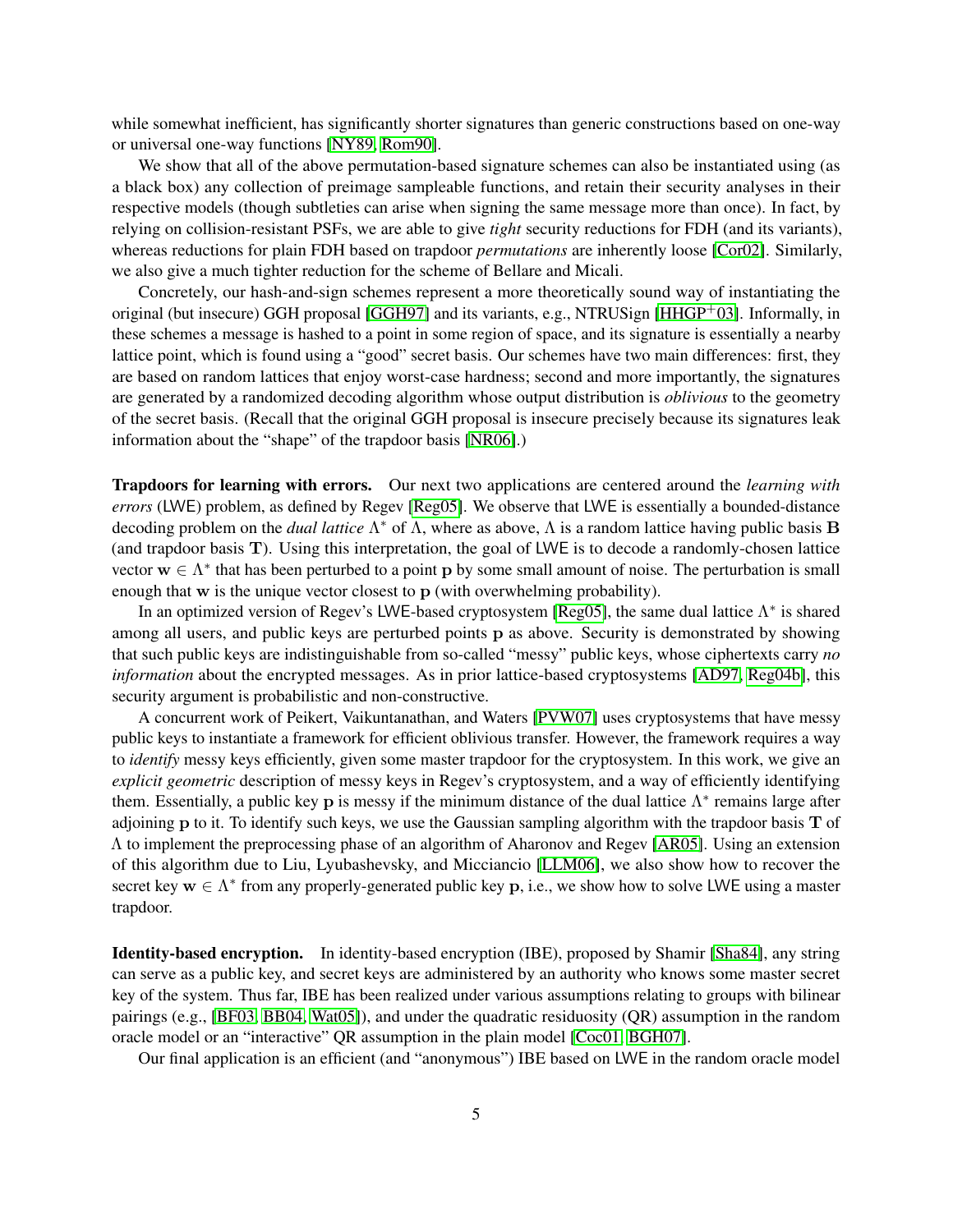(or in the plain model under an interactive LWE assumption). Although secret keys can be extracted from public keys using a master trapdoor as described above, obtaining IBE is still not entirely straightforward. Essentially, the problem is that well-formed public keys are *exponentially sparse*, because they consist only of points that are very close to the shared lattice  $\Lambda^*$ . Hence, it is difficult to see how a hash function or a random oracle could map identities to valid public keys.

We circumvent this problem by constructing a "dual" of Regev's public-key cryptosystem, in which the key generation and encryption algorithms are effectively swapped: public keys belong to the "primal space" containing Λ, and encryption is performed in the "dual space" containing Λ ∗ . In the resulting system, *every* point of the primal space is a valid public key having many equivalent secret keys, which are simply the nearby lattice points in Λ. Using the Gaussian decoder with the trapdoor basis **T** of Λ, the authority can extract a (properly-distributed) secret key from any public key. (In fact, extracting a secret key for an identity is entirely equivalent to signing that identity under the FDH signature scheme.)

Because it uses a trapdoor for extracting secret keys, our IBE is structurally closest to those based on quadratic residuosity [\[Coc01,](#page-38-9) [BGH07\]](#page-37-13). It is the most efficient IBE to date, at least in an asymptotic sense: for messages of length  $n \log n$  (where  $n$  is the security parameter), the amortized encryption and decryption times are only  $\tilde{O}(n)$  per message bit, and the ciphertext expansion factor can be made as small as  $O(1)$ . One possible drawback of our system is that the master public key and individual secret keys are  $\tilde{O}(n^2)$  bits. As a point of comparison, the recent QR-based IBE of Boneh, Gentry, and Hamburg [\[BGH07\]](#page-37-13) has essentially optimal *additive* ciphertext expansion of  $O(n)$  bits (where n is the size of the master public modulus  $N = pq$ ), but the encryption and decryption times are  $O(n^4)$  and  $O(n^3)$  per message bit, respectively.

#### <span id="page-5-0"></span>1.2 Related Work

The randomized nearest-plane algorithm we use for Gaussian sampling was originally proposed by Klein [\[Kle00\]](#page-38-4) for solving a variant of the closest vector problem, in which the target point is guaranteed to be "unusually close" to the lattice. Klein's analysis is focused on the case where the parameter  $s$  is no more than (a small factor times) the length of the *shortest* Gram-Schmidt vector of the input basis; for such parameters, the output distribution is concentrated on the unique closest lattice vector, but may be quite far from a discrete Gaussian. A preliminary version of [\[NV08\]](#page-39-9) showed that the output distribution is "quasi-Gaussian" when s is at least the length of the *longest* Gram-Schmidt vector; our analysis essentially subsumes that analysis.

Independently of our work, Lyubashevsky and Micciancio [\[LM08\]](#page-39-3) gave a direct lattice-based construction of a *one-time* signature scheme that can sign  $O(n)$ -bit messages in  $O(n)$  time. The functionality and security of the scheme both rely on special classes of *cyclic/ideal* lattices having algebraic structure, which were studied previously in [\[Mic07,](#page-39-10) [PR06,](#page-39-11) [LM06,](#page-39-12) [PR07\]](#page-39-13). A full signature scheme having comparable asymptotic efficiency can be obtained by incorporating the one-time scheme into a tree-based construction.

Several works have given tight security reductions for FDH-like signatures based on variants of trapdoor permutations or specific number-theoretic assumptions. Coron [\[Cor00\]](#page-38-10) improved the exact security of FDH for its concrete instantiation with RSA. Dodis and Reyzin [\[DR02\]](#page-38-11) presented tight reductions for probabilistic FDH (PFDH) based on any collection of *claw-free* pairs of trapdoor permutations. Katz and Wang [\[KW03\]](#page-39-14) gave a tight reduction based on claw-free pairs for PFDH with only one bit of salt. Bernstein [\[Ber08\]](#page-37-14) recently gave a tight reduction for a concrete instantiation of FDH with Rabin-Williams signatures. We point out that claw-free pairs of trapdoor permutations can be viewed as a special case of collision-resistant PSFs from  $n + 1$  bits to n bits, where the extra input bit indicates which of the two permutations is evaluated on the remaining bits.

Using entirely different techniques, Peikert and Waters [\[PW08\]](#page-40-2) constructed complementary collections of *injective* trapdoor functions based on LWE (among other assumptions). Their TDFs imply several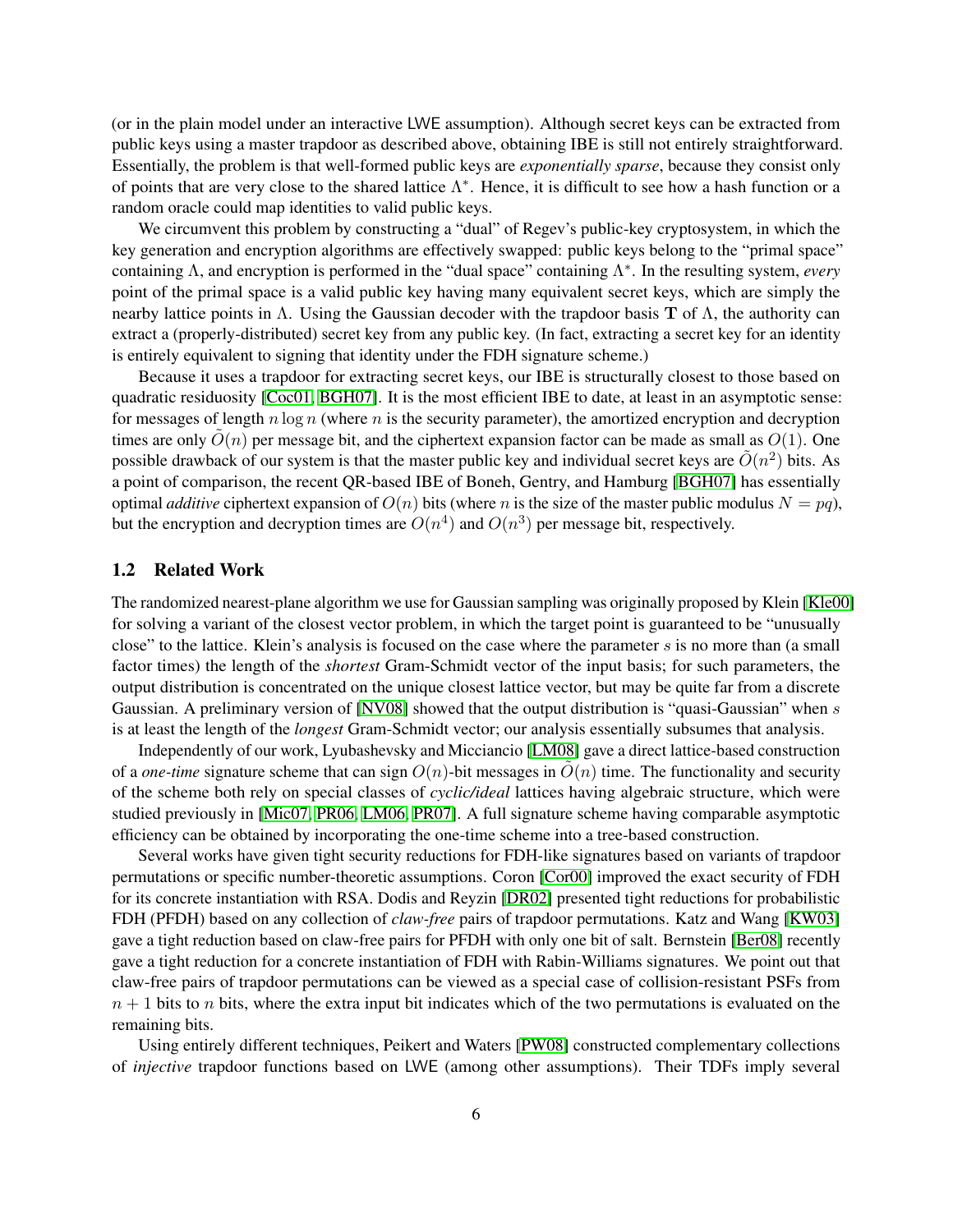cryptographic primitives, most notably *chosen ciphertext-secure* encryption, but have exponentially-sparse images that seem less well-suited toward applications like signature schemes and IBE. From a purely aesthetic point of view, our trapdoor functions also correspond more directly to "natural" lattice problems.

#### 1.3 Open Problems

Many interesting questions arise from our work. The most important problem, in our view, is to construct a simple and efficient lattice-based signature scheme without using tree structures or a random oracle. Even under other strong number-theoretic assumptions, only a few such schemes are known (e.g., [\[GHR99,](#page-38-12) [CS00\]](#page-38-13)), so this problem appears quite challenging. A related problem is to construct an IBE without a random oracle under standard lattice assumptions (recall that our IBE can be based on a non-standard "interactive" LWE assumption in the plain model).

Another important direction is to obtain more efficient cryptographic schemes based on *ideal* (e.g., cyclic) lattices, as in prior works [\[Mic07,](#page-39-10) [PR06,](#page-39-11) [LM06,](#page-39-12) [PR07,](#page-39-13) [LM08\]](#page-39-3). Most of our techniques apply equally well to ideal lattices; two main technical hurdles are to generate appropriate random lattices with good trapdoor bases, and to demonstrate a hard decoding problem analogous to LWE.

The concrete security of our schemes (i.e., the approximation factor obtained by the worst-case/averagecase reduction) is determined by the Gaussian parameter of the sampling algorithm, which in turn depends on the quality of the trapdoor basis. It is therefore important to optimize Ajtai's trapdoor generator [\[Ajt99\]](#page-37-10) and its analysis, as well as to seek other Gaussian sampling algorithms that might work for smaller parameters s (perhaps given different advice).

A final interesting problem is to construct a lattice-based IBE having security under *chosen-ciphertext attack* (CCA security). The techniques of [\[PW08\]](#page-40-2) for obtaining CCA security in lattice-based public-key cryptosystems are quite different from ours, and do not appear to be immediately applicable to our IBE. Combining the two approaches seems to be a worthy goal.

### 1.4 Organization and Reader's Guide

For the reader interested mainly in our cryptographic constructions (but who may not be familiar with recent work on lattices), we recommend starting with the background in Sections [2.3](#page-8-0) and [2.4,](#page-9-0) and the statements of Lemma [3.1](#page-11-0) and Theorem [4.1.](#page-13-0) We then suggest moving directly to Section [5,](#page-16-0) which contains background on hard random lattices, our abstract definition of trapdoor functions with preimage sampling, and concrete instantiations. The signature schemes in Section [6](#page-22-0) can be fully understood based only on the abstract definition (found in Section [5.3.1\)](#page-19-0). To understand our IBE construction in Section [7,](#page-24-0) we recommend first reading the LWE background in Section [2.5](#page-10-0) and understanding the concrete lattice-based trapdoor functions of Section [5.](#page-16-0) The trapdoor techniques for LWE in Section [8](#page-28-0) are the most technical and rely on results from other recent works, but can be understood after absorbing the background on LWE and the details of Section [5.1.](#page-16-1)

For the reader interested more in the new analytic and algorithmic results for lattices (but who may not be as interested in the cryptographic applications), we recommend reading (in order) the new smoothing parameter bound in Section [3,](#page-11-1) the analysis of the Gaussian sampling algorithm in Section [4,](#page-12-0) and the simplified worst-case to average-case reduction in Section [9.](#page-34-0)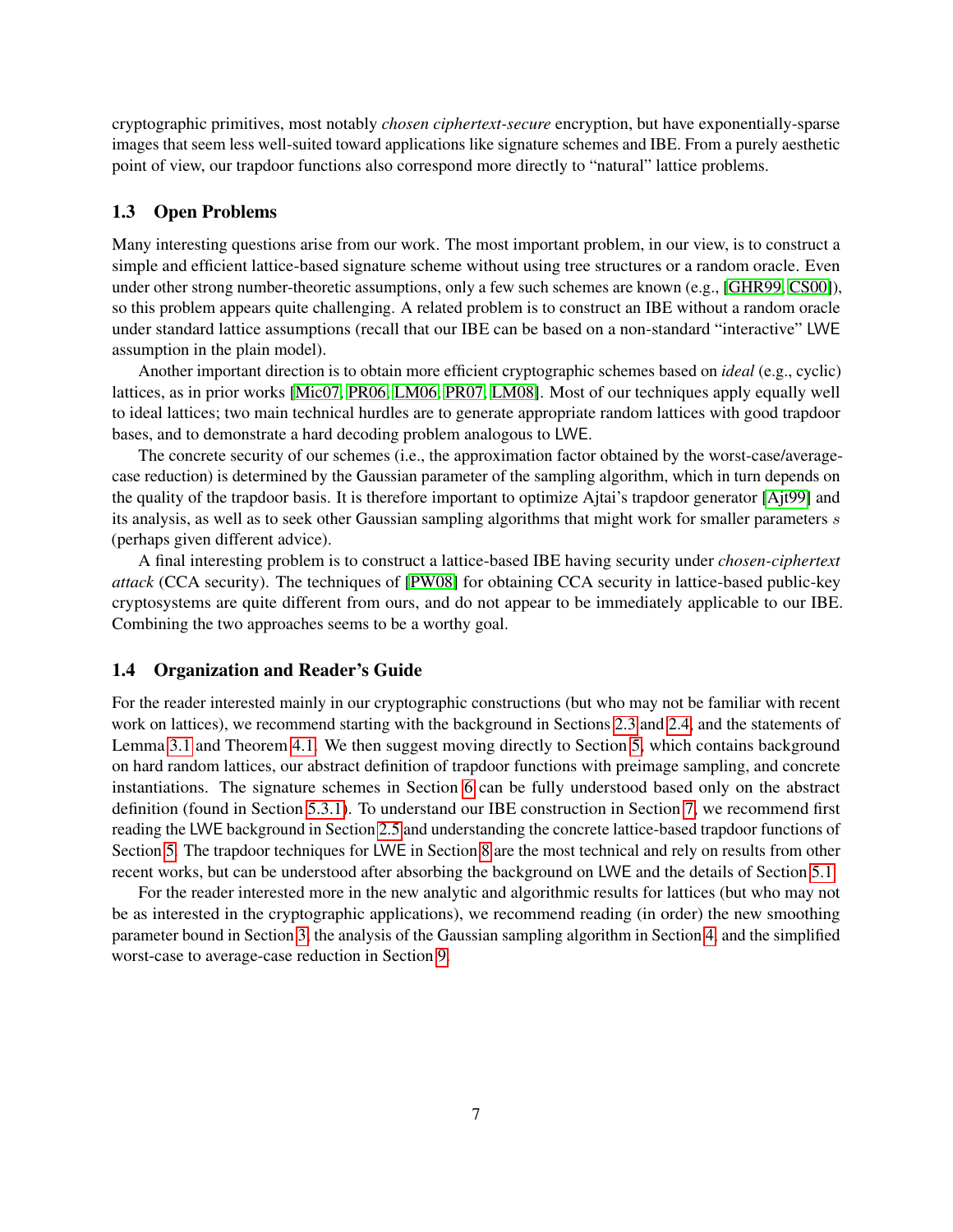## 2 Preliminaries

### 2.1 Notation

We denote set of real numbers by  $\mathbb R$  and the integers by  $\mathbb Z$ . For a positive integer n,  $[n]$  denotes  $\{1,\ldots,n\}$ . We extend any real function  $f(\cdot)$  to a countable set A by defining  $f(A) = \sum_{x \in A} f(x)$ .

By convention, vectors are assumed to be in column form and are written using bold lower-case letters, e.g. x. The *i*th component of x will be denoted by  $x_i$ . Matrices are written as bold capital letters, e.g. X, and the *i*th column vector of a matrix **X** is denoted  $x_i$ . The length of a matrix is the norm of its longest column:  $\|\mathbf{X}\| = \max_i \|\mathbf{x}_i\|$ . For notational convenience, we sometimes view a matrix as simply the set of its column vectors.

The natural security parameter throughout the paper is  $n$ , and all other quantities are implicitly functions of n. We use standard big-O notation to classify the growth of functions, and say that  $f(n) = O(g(n))$ if  $f(n) = O(g(n) \cdot \log^c n)$  for some fixed constant c. We let poly $(n)$  denote an unspecified function  $f(n) = O(n^c)$  for some constant c. A *negligible* function, denoted generically by negl(n), is an  $f(n)$  such that  $f(n) = o(n^{-c})$  for every fixed constant c. We say that a probability (or fraction) is *overwhelming* if it is  $1 - \mathsf{negl}(n)$ .

The *statistical distance* between two distributions X and Y over a countable domain D is defined to be 1  $\frac{1}{2}\sum_{d\in D}|X(d)-Y(d)|$ . We say that two distributions (formally, two ensembles of distributions indexed by n) are *statistically close* if their statistical distance is negligible in n.

Two ensembles of distributions  $\{X_n\}$  and  $\{Y_n\}$  are *computationally indistinguishable* if for every probabilistic poly-time machine A,  $|\Pr[\mathcal{A}(1^n, X_n) = 1] - \Pr[\mathcal{A}(1^n, Y_n) = 1]|$  is negligible (in *n*). The definition is extended to non-uniform families of poly-sized circuits in the standard way.

#### 2.2 Cryptographic Notions

For signature schemes, we use the standard notion of existential unforgeability under chosen-message attack due to Goldwasser, Micali, and Rivest [\[GMR88\]](#page-38-14). We actually only use the stricter notion of *strong* unforgeability in which an adversary cannot even produce a new signature for any message on which it queried its signing oracle. For public-key encryption, we use the standard definition of indistinguishability under a chosen-plaintext eavesdropping attack (semantic security) [\[GM84\]](#page-38-15).

For identity-based encryption (IBE), we use the standard definition of security under chosen-plaintext and chosen-identity attack [\[BF03,](#page-37-11) [ABC](#page-37-15)<sup>+</sup>05], which we summarize here. An IBE consists of the following four algorithms.

- A setup algorithm IBESetup that outputs a master public key  $mpk$  and master secret key  $msk$ .
- A secret key extraction algorithm IBEExtract that, given  $msk$  and an identity  $id$ , outputs a secret key sk for that identity.
- An encryption algorithm IBEEnc that, given the master public key  $mpk$ , an identity id, and a message  $m$ , outputs a ciphertext  $c$ .
- A decryption algorithm IBEDec that, given a secret key sk and a ciphertext c, outputs a message m.

The completeness condition is that for all identities *id*, IBEDec correctly decrypts a ciphertext encrypted to id, given the sk for id produced by IBEExtract. Security is defined by a game in which the adversary is given mpk and access to an oracle computing IBEExtract. The adversary produces a challenge identity  $id^*$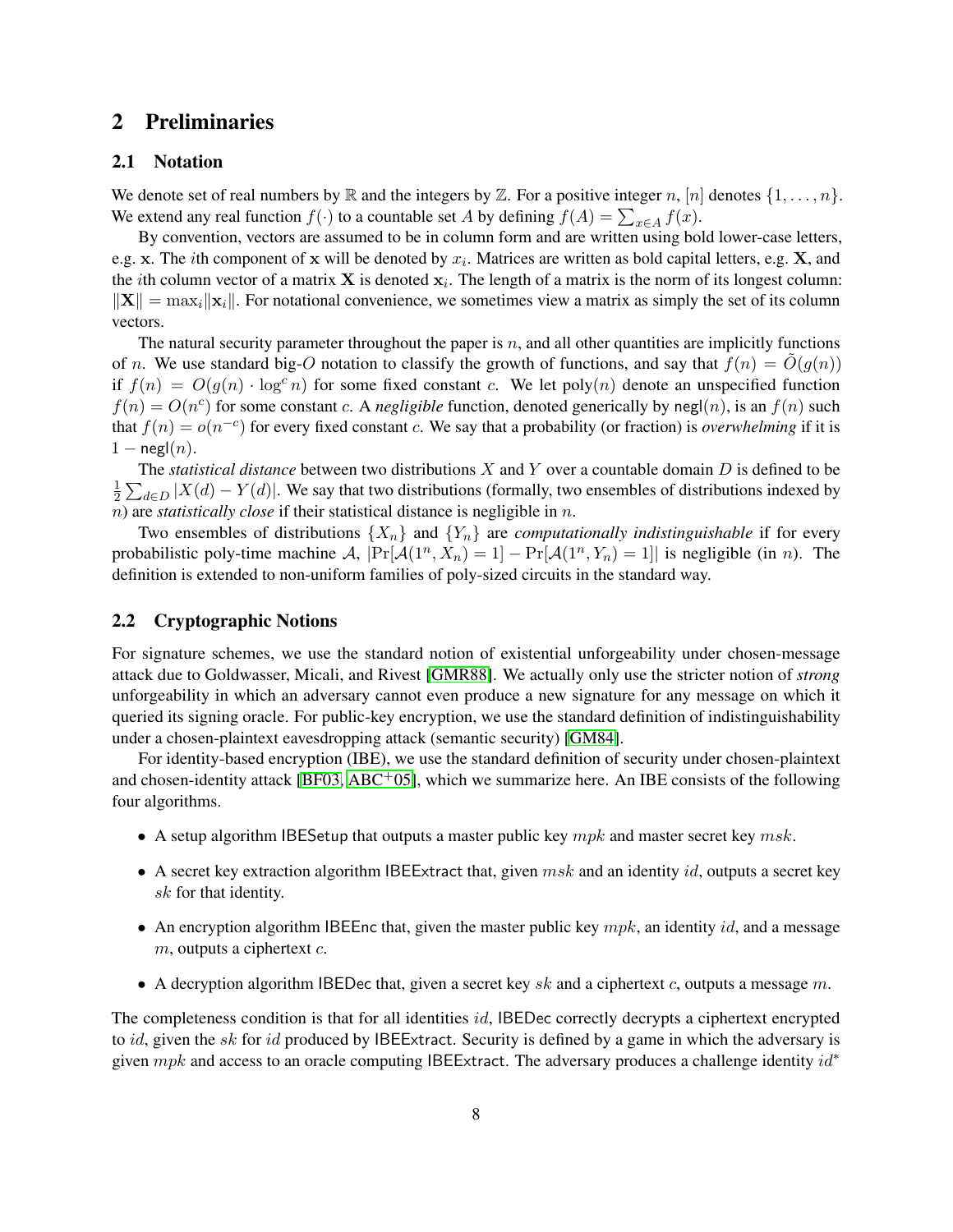and two valid messages  $m_0, m_1$ , is given an encryption of  $m_b$  under  $id^*$  for  $b \leftarrow \{0, 1\}$  chosen uniformly at random, and attempts to guess the value of b without ever querying its oracle on identity  $id^*$  (queries can be made both before and after the adversary produces  $id^*, m_0, m_1$ ). We say that the scheme is secure if every PPT adversary succeeds with probability at most negligibly more than 1/2.

#### <span id="page-8-0"></span>2.3 Lattices

Let  $\mathbf{B} = \{\mathbf{b}_1, \dots, \mathbf{b}_n\} \subset \mathbb{R}^n$  consist of n linearly independent vectors. The n-dimensional *lattice*<sup>[5](#page-8-1)</sup>  $\Lambda$ generated by the *basis* B is

$$
\Lambda = \mathcal{L}(\mathbf{B}) = \{ \mathbf{B}\mathbf{c} = \sum\nolimits_{i \in [n]} c_i \cdot \mathbf{b}_i \ : \ \mathbf{c} \in \mathbb{Z}^n \}.
$$

The *minimum distance*  $\lambda_1(\Lambda)$  of a lattice  $\Lambda$  is the length (in the Euclidean  $\ell_2$  norm, unless otherwise indicated) of its shortest nonzero vector:  $\lambda_1(\Lambda) = \min_{0 \neq x \in \Lambda} ||x||$ . More generally, the *ith successive minimum*  $\lambda_i(\Lambda)$  is the smallest radius r such that  $\Lambda$  contains i linearly independent vectors of norm at most r. We write  $\lambda_1^{\infty}$  to denote the minimum distance measured in the  $\ell_{\infty}$  norm (which is defined as  $\|\mathbf{x}\|_{\infty} = \max |x_i|.$ 

A lattice is a discrete additive subgroup of  $\mathbb{R}^n$ . Therefore for lattices  $\Lambda' \subseteq \Lambda$ , the quotient group  $\Lambda/\Lambda'$ (also written  $\Lambda$  mod  $\Lambda'$ ) is well-defined as the additive group of distinct *cosets*  $v + \Lambda'$  for  $v \in \Lambda$ , with addition of cosets defined in the usual way.

For any (ordered) set  $S = \{s_1, \ldots, s_n\} \subset \mathbb{R}^n$  of linearly independent vectors, let  $\tilde{S} = \{\tilde{s_1}, \ldots, \tilde{s_n}\}$ denote its Gram-Schmidt orthogonalization, defined iteratively in the following way:  $\tilde{s_1} = s_1$ , and for each  $i=2,\ldots,n$ ,  $\tilde{\mathbf{s}}_i$  is the component of  $\mathbf{s}_i$  orthogonal to  $\text{span}(\mathbf{s}_1,\ldots,\mathbf{s}_{i-1})$ . Clearly,  $\|\tilde{\mathbf{s}}_i\| \leq \|\mathbf{s}_i\|$ . The following useful lemma says that any full-rank set of vectors in a lattice can be efficiently converted to a *basis* of the lattice, without increasing the lengths of the Gram-Schmidt vectors.

<span id="page-8-2"></span>Lemma 2.1 ([\[MG02,](#page-39-15) Lemma 7.1, page 129]). *There is a deterministic polynomial-time algorithm that, given an arbitrary basis* **B** *of an n-dimensional lattice*  $\Lambda = \mathcal{L}(\mathbf{B})$  *and a full-rank set of lattice vectors*  $\mathbf{S} \subset \Lambda$ , *outputs a basis*  $\mathbf{T}$  *of*  $\Lambda$  *such that*  $\|\tilde{\mathbf{t}}_i\| \leq \|\tilde{\mathbf{s}}_i\|$  *for all*  $i \in [n]$ *.* 

The *dual lattice* of  $\Lambda$ , denoted  $\Lambda^*$ , is defined to be  $\Lambda^* = {\mathbf{x} \in \mathbb{R}^n : \forall \mathbf{v} \in \Lambda, \langle \mathbf{x}, \mathbf{v} \rangle \in \mathbb{Z}}$ . By symmetry, it can be seen that  $(\Lambda^*)^* = \Lambda$ . If **B** is a basis of  $\Lambda$ , it can be seen that the dual basis  $\mathbf{B}^* = (\mathbf{B}^{-1})^T$  is in fact a basis of Λ ∗ . The following standard fact relates the Gram-Schmidt orthogonalizations of a basis and its dual (a proof can be found in [\[Reg04a,](#page-40-9) Lecture 8]).

**Lemma 2.2.** Let  $\{b_1, \ldots, b_n\}$  be an (ordered) basis, and let  $\{d_1, \ldots, d_n\}$  be its dual basis in reversed *order (i.e.,*  $\mathbf{d}_i = \dot{\mathbf{b}}_{n-i+1}^*$ ). Then  $\tilde{\mathbf{d}}_i = \tilde{\mathbf{b}}_i / \|\tilde{\mathbf{b}}_i\|^2$  for all  $i \in [n]$ . In particular,  $\|\tilde{\mathbf{d}}_i\| = 1 / \|\tilde{\mathbf{b}}_i\|$ .

We recall two standard worst-case approximation problems on lattices. In both problems,  $\gamma = \gamma(n)$  is the approximation factor as a function of the dimension.

**Definition 2.3** (Shortest Vector Problem (Decision Version)). An input to GapSVP<sub> $_{\gamma}$ </sub> is a basis **B** of a full-rank *n*-dimensional lattice. It is a YES instance if  $\lambda_1(\mathcal{L}(\mathbf{B})) \leq 1$ , and is a NO instance if  $\lambda_1(\mathcal{L}(\mathbf{B})) > \gamma(n)$ .

**Definition 2.4** (Shortest Independent Vectors Problem). An input to SIVP<sub> $\gamma$ </sub> is a full-rank basis **B** of an n-dimensional lattice. The goal is to output a set of n linearly independent lattice vectors  $S \subset \mathcal{L}(B)$  such that  $\|\mathbf{S}\| \leq \gamma(n) \cdot \lambda_n(\mathcal{L}(\mathbf{B})).$ 

<span id="page-8-1"></span><sup>5</sup>Technically, this is the definition of a *full-rank* lattice, which is all we will be concerned with in this work.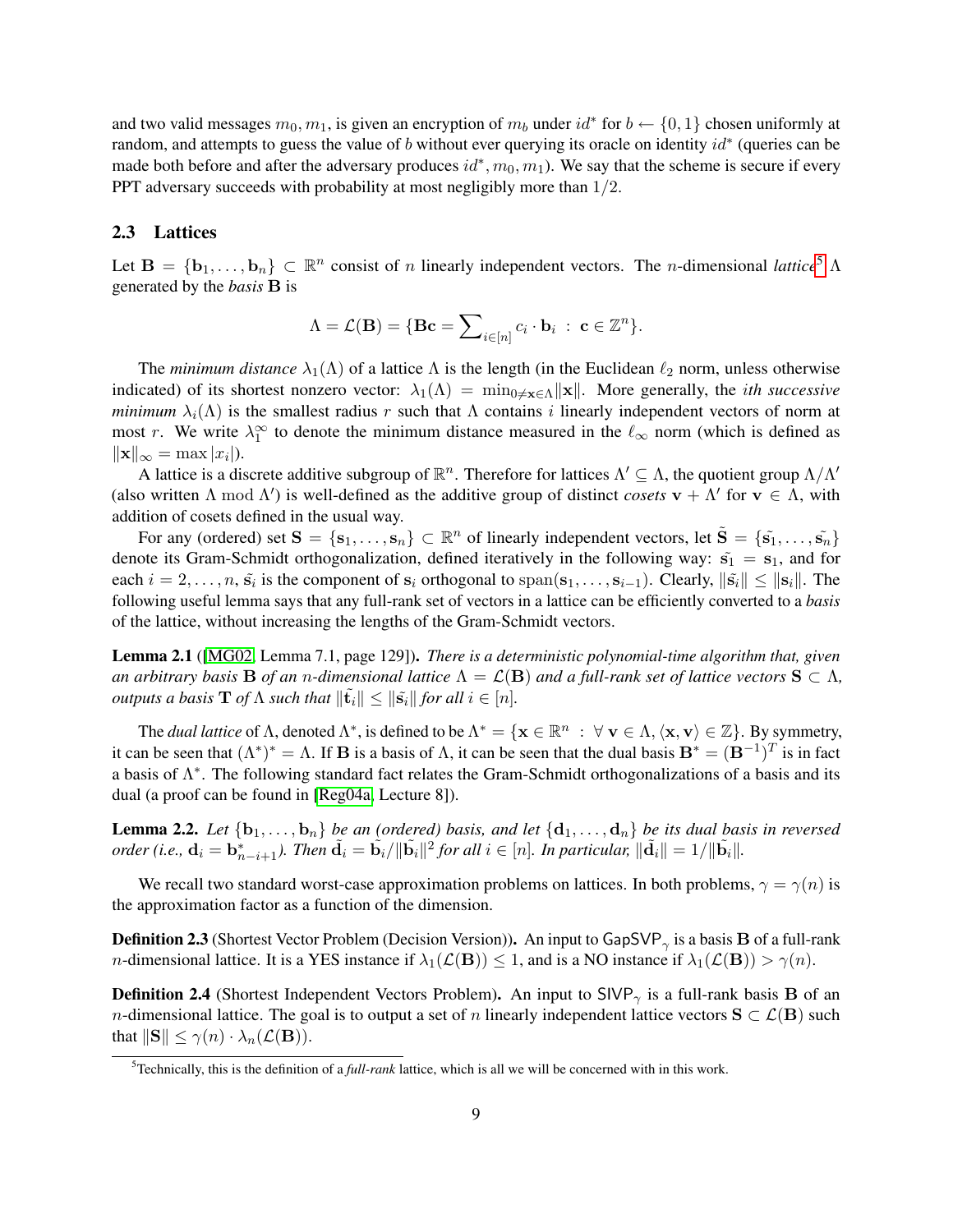#### <span id="page-9-0"></span>2.4 Gaussians on Lattices

Our review of Gaussian measures over lattices follows the development by prior works [\[Reg04b,](#page-40-0) [AR05,](#page-37-5) [MR07\]](#page-39-1). For any  $s > 0$  define the Gaussian function on  $\mathbb{R}^n$  centered at c with parameter s:

$$
\forall \mathbf{x} \in \mathbb{R}^n, \ \rho_{s,c}(\mathbf{x}) = \exp(-\pi \|\mathbf{x} - \mathbf{c}\|^2 / s^2).
$$

The subscripts s and c are taken to be 1 and 0 (respectively) when omitted.

For any  $\mathbf{c} \in \mathbb{R}^n$ , real  $s > 0$ , and *n*-dimensional lattice  $\Lambda$ , define the *discrete Gaussian distribution over*  $\Lambda$ as:

$$
\forall \mathbf{x} \in \Lambda, \ D_{\Lambda,s,\mathbf{c}}(\mathbf{x}) = \frac{\rho_{s,\mathbf{c}}(\mathbf{x})}{\rho_{s,\mathbf{c}}(\Lambda)}.
$$

(As above, we may omit the parameters s or c.) Note that the denominator in the above expression is merely a normalization factor; the probability  $D_{\Lambda,s,\mathbf{c}}(\mathbf{x})$  is simply proportional to  $\rho_{s,\mathbf{c}}(\mathbf{x})$ .

Micciancio and Regev [\[MR07\]](#page-39-1) proposed a lattice quantity called the *smoothing parameter*:

**Definition 2.5** ([\[MR07\]](#page-39-1)). For any *n*-dimensional lattice  $\Lambda$  and positive real  $\epsilon > 0$ , the smoothing parameter  $\eta_{\epsilon}(\Lambda)$  is the smallest real  $s > 0$  such that  $\rho_{1/s}(\Lambda^* \setminus \{0\}) \leq \epsilon$ .

In this paper we use two bounds on the smoothing parameter. The first relates the smoothing parameter of a lattice to the minimum distance of its dual lattice, *in the*  $\ell_{\infty}$  *norm*. We note that the smoothing parameter can also be related to the dual minimum distance in the  $\ell_2$  norm, as shown in [\[MR07,](#page-39-1) Lemma 3.2]. However, the  $\ell_{\infty}$  norm turns out to be easier to analyze for the random lattices we use, and also yields the tightest bounds on their smoothing parameters.

<span id="page-9-2"></span>**Lemma 2.6** ([\[Pei07\]](#page-39-6), using [\[Ban95\]](#page-37-3)). *For any n-dimensional lattice*  $\Lambda$  *and real*  $\epsilon > 0$ *, we have* 

$$
\eta_\epsilon(\Lambda) \leq \frac{\sqrt{\log(2n/(1+1/\epsilon))/\pi}}{\lambda_1^\infty(\Lambda^*)}
$$

.

*Then for any* ω( √  $\overline{\log n})$  *function, there is a negligible*  $\epsilon(n)$  *for which*  $\eta_\epsilon(\Lambda) \leq \omega(n)$  $\sqrt{\log n})/\lambda_1^{\infty}(\Lambda^*).$ 

The second bound on the smoothing parameter is new to this work; it relates the smoothing parameter to the longest Gram-Schmidt vector in any basis of the lattice. See Section [3](#page-11-1) for a precise statement and proof.

We now state some central facts regarding discrete Gaussians that apply when the Gaussian parameter s exceeds the smoothing parameter of the lattice. The following lemma states that the total Gaussian measure on any *translate* of the lattice is essentially the same.

<span id="page-9-1"></span>**Lemma 2.7** ([\[MR07\]](#page-39-1), implicit in Lemma 4.4). Let  $\Lambda$  be any *n*-dimensional lattice. Then for any  $\epsilon \in (0,1)$ ,  $s \geq \eta_{\epsilon}(\Lambda)$ , and  $\mathbf{c} \in \mathbb{R}^n$ , we have

$$
\rho_{s,\mathbf{c}}(\Lambda) \in [\frac{1-\epsilon}{1+\epsilon},1] \cdot \rho_s(\Lambda).
$$

A corollary is that a Gaussian sample over  $\Lambda$  is distributed almost-uniformly modulo a sublattice  $\Lambda'$ , if  $s \geq \eta_{\epsilon}(\Lambda').$ 

<span id="page-9-3"></span>**Corollary 2.8.** Let  $\Lambda, \Lambda'$  be *n*-dimensional lattices, with  $\Lambda' \subseteq \Lambda$ . Then for any  $\epsilon \in (0, \frac{1}{2})$  $\frac{1}{2}$ ), any  $s \geq \eta_{\epsilon}(\Lambda')$ , and any  $c \in \mathbb{R}^n$ , the distribution of  $(D_{\Lambda,s,c} \bmod \Lambda')$  is within statistical distance at most  $2\epsilon$  of uniform over  $(\Lambda \mod \Lambda')$ .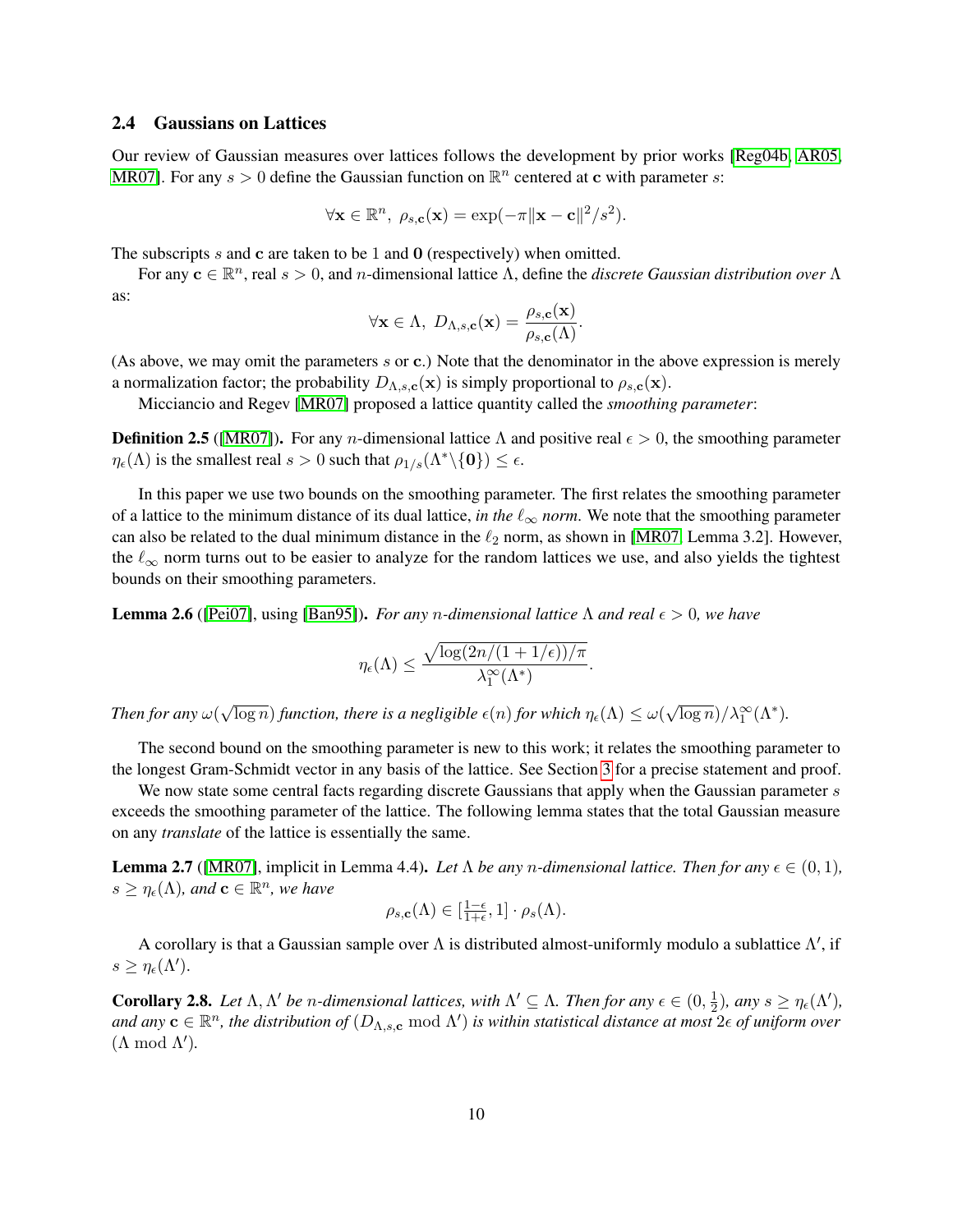*Proof.* Consider the marginal distribution of (z mod  $\Lambda'$ ) where  $z \leftarrow D_{\Lambda,s,c}$ . Then for any coset  $v + \Lambda'$  of  $\Lambda/\Lambda'$ , the probability that  $z \in v + \Lambda'$  is proportional to

$$
\rho_{s,\mathbf{c}}(\mathbf{v} + \Lambda') = \rho_{s,\mathbf{c}-\mathbf{v}}(\Lambda') \in [\frac{1-\epsilon}{1+\epsilon}, 1] \cdot \rho_s(\Lambda')
$$

by Lemma [2.7.](#page-9-1) By a routine calculation, it follows that for every  $\mathbf{v} \in \Lambda$ ,  $\Pr_{\mathbf{z}}[\mathbf{z} = \mathbf{v} \bmod{\Lambda}]$  is in the range  $(1 \pm 4\epsilon)/ |\Lambda/\Lambda'|$ , which yields the claim.  $\Box$ 

Another fact we need says that a sample from a discrete Gaussian with parameter s is at most  $s\sqrt{n}$  away from its center (in the  $\ell_2$  norm), with overwhelming probability.

<span id="page-10-1"></span>**Lemma 2.9** ([\[MR07,](#page-39-1) Lemma 4.4]). *For any n-dimensional lattice*  $\Lambda$ ,  $\mathbf{c} \in \text{span}(\Lambda)$ *, real*  $\epsilon \in (0,1)$ *, and*  $s \geq \eta_{\epsilon}(\Lambda)$ ,

$$
\Pr_{\mathbf{x} \sim D_{\Lambda, s, \mathbf{c}}} \left[ \|\mathbf{x} - \mathbf{c}\| > s\sqrt{n} \right] \le \frac{1+\epsilon}{1-\epsilon} \cdot 2^{-n}
$$

.

The final fact we need for certain applications is an upper bound on the probability of the *mode* (the most likely element) of a discrete Gaussian; equivalently, it is a lower bound on the *min-entropy* of the distribution.

<span id="page-10-2"></span>**Lemma 2.10** ([\[PR06\]](#page-39-11)). *For any n-dimensional lattice*  $\Lambda$ , center  $\mathbf{c} \in \mathbb{R}^n$ , positive  $\epsilon > 0$ , and  $s \geq 2\eta_{\epsilon}(\Lambda)$ , *and for every*  $x \in \Lambda$ *, we have* 

$$
D_{\Lambda,s,\mathbf{c}}(\mathbf{x}) \le \tfrac{1+\epsilon}{1-\epsilon} \cdot 2^{-n}.
$$

*In particular, for*  $\epsilon < \frac{1}{3}$ *, the min-entropy of*  $D_{\Lambda,s,c}$  *is at least*  $n-1$ *.* 

#### <span id="page-10-0"></span>2.5 Learning with Errors

We now review the *learning with errors* (LWE) problem, for the most part following [\[Reg05\]](#page-40-1).

For  $x \in \mathbb{R}$ ,  $|x| = |x + 1/2|$  denotes a nearest integer to x. Denote  $\mathbb{T} = \mathbb{R}/\mathbb{Z}$  as the group of reals  $[0, 1)$ with mod 1 addition.

**Probability distributions.** The *normal (Gaussian) distribution* with mean 0 and variance  $\sigma^2$  (or standard deviation  $\sigma$ ) is the distribution on R having density function  $\frac{1}{\sigma \cdot \sqrt{2\pi}} \exp(-x^2/2\sigma^2)$ . The sum of two independent normal variables with mean 0 and variances  $\sigma_1^2$  and  $\sigma_2^2$  (respectively) is a normal variable with mean 0 and variance  $\sigma_1^2 + \sigma_2^2$ . We will also need a standard tail inequality: a normal variable with variance  $\sigma^2$  is within distance  $t \cdot \sigma$  (i.e., t standard deviations) of its mean, except with probability at most  $\frac{1}{t} \cdot \exp(-t^2/2)$ .

For  $\alpha \in \mathbb{R}^+$ ,  $\Psi_\alpha$  is defined to be the distribution on T of a normal variable with mean 0 and standard For  $\alpha \in \mathbb{R}^n$ ,  $\Psi_{\alpha}$  is defined to be the distribution on  $\mathbb{I}$  or a normal variable with mean 0 and standard deviation  $\alpha/\sqrt{2\pi}$ , reduced modulo 1. For any probability distribution  $\phi$  over  $\mathbb{T}$  and an i implicit) its *discretization*  $\bar{\phi}$  is the discrete distribution over  $\mathbb{Z}_q$  of the random variable  $\lfloor q \cdot X_{\phi} \rfloor$  mod q, where  $X_{\phi}$  has distribution  $\phi$ .

For an integer  $q \ge 2$  and some probability distribution  $\chi$  over  $\mathbb{Z}_q$ , an integer dimension  $n \in \mathbb{Z}^+$  and a vector  $\mathbf{s} \in \mathbb{Z}_q^n$ , define  $A_{\mathbf{s},\chi}$  as the distribution on  $\mathbb{Z}_q^n \times \mathbb{Z}_q$  of the variable  $(\mathbf{a}, \mathbf{a}^T\mathbf{s} + x)$  where  $\mathbf{a} \leftarrow \mathbb{Z}_q^n$  is uniform and  $x \leftarrow \chi$  are independent, and all operations are performed in  $\mathbb{Z}_q$ .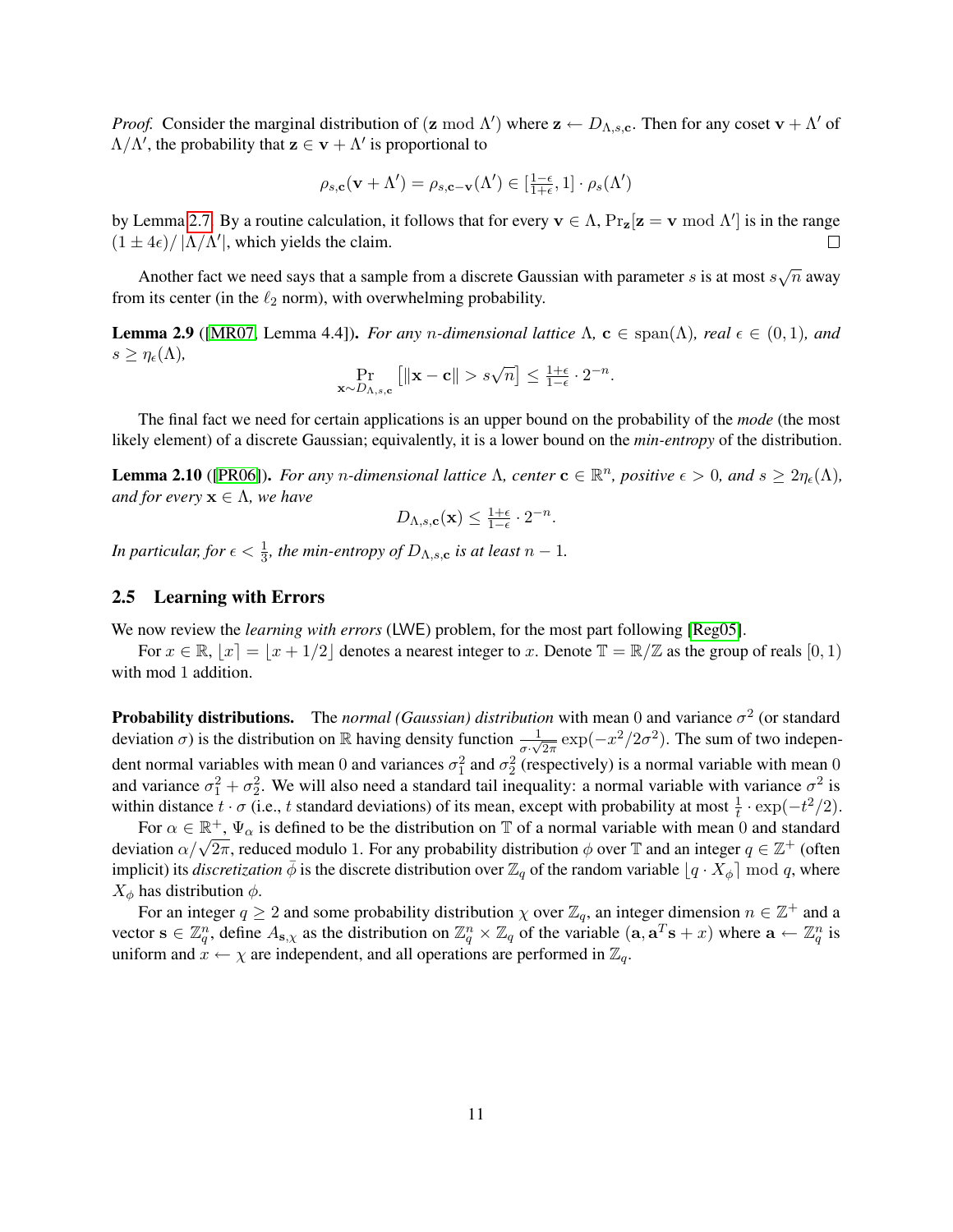**Learning with errors (LWE).** For an integer  $q = q(n)$  and a distribution  $\chi$  on  $\mathbb{Z}_q$ , the goal of the (averagecase) *learning with errors* problem LWEq,χ is to distinguish (with nonnegligible probability) between the distribution  $A_{s,\chi}$  for some uniform (secret)  $s \leftarrow \mathbb{Z}_q^n$  and the uniform distribution on  $\mathbb{Z}_q^n \times \mathbb{Z}_q$  (via oracle access to the given distribution). In other words, if LWE is hard, then the collection of distributions  $A_{s,x}$  is pseudorandom.

Regev demonstrated that for certain moduli q and Gaussian error distributions  $\chi$ , LWE<sub>q, $\chi$ </sub> is as hard as solving several standard *worst-case* lattice problems *using a quantum algorithm*.

<span id="page-11-3"></span>**Proposition 2.11** ([\[Reg05\]](#page-40-1)). Let  $\alpha = \alpha(n) \in (0,1)$  and let  $q = q(n)$  be a prime such that  $\alpha \cdot q > 2\sqrt{n}$ . If there exists an efficient (possibly quantum) algorithm that solves  $\sf{LWE}_{q,\bar\Psi_\alpha}$ , then there exists an efficient quantum *algorithm for approximating* SIVP *and* GapSVP *in the*  $\ell_2$  *norm, in the worst case, to within*  $\tilde{O}(n/\alpha)$ *factors.*

This result was subsequently extended to hold for SIVP and GapSVP in *any*  $\ell_p$  norm,  $2 \le p \le \infty$ , for essentially the same  $O(n/\alpha)$  approximation factors [\[Pei07\]](#page-39-6).

## <span id="page-11-1"></span>3 New Smoothing Parameter Bound

Here we give a new bound on the smoothing parameter relative to a certain lattice quantity. For a lattice  $\Lambda$ , define the *Gram-Schmidt minimum* as

$$
\tilde{bl}(\Lambda) = \min_{\mathbf{B}} \lVert \tilde{\mathbf{B}} \rVert = \min_{\mathbf{B}} \max_{i \in [n]} \lVert \tilde{\mathbf{b}}_i \rVert,
$$

where the minimum is taken over all (ordered) bases  $\bf{B}$  of  $\Lambda$ . The definition is restricted to bases without loss of generality, because Lemma [2.1](#page-8-2) implies that for any full-rank set  $S \subset \Lambda$ , there is a basis T of  $\Lambda$  such that  $\|\mathbf{T}\| \leq \|\mathbf{S}\| \leq \|\mathbf{S}\|.$ 

In this section we prove two lemmas regarding the Gram-Schmidt minimum:

<span id="page-11-0"></span>**Lemma 3.1.** *For any n-dimensional lattice*  $\Lambda$  *and real*  $\epsilon > 0$ *, we have* 

$$
\eta_{\epsilon}(\Lambda) \leq \tilde{bl}(\Lambda) \cdot \sqrt{\log(2n(1+1/\epsilon))/\pi}.
$$

*Then for any* ω(  $\sqrt{\log n}$ ) *function, there is a negligible*  $\epsilon(n)$  *for which*  $\eta_{\epsilon}(\Lambda) \leq \tilde{bl}(\Lambda) \cdot \omega(\sqrt{n})$  $\overline{\log n}$ ).

<span id="page-11-2"></span>Lemma 3.2. *For any* n*-dimensional lattice* Λ*,*

$$
\lambda_1(\Lambda) \leq \tilde{bl}(\Lambda) \leq \lambda_n(\Lambda) \leq 2\mu(\Lambda) \leq \sqrt{n} \cdot \tilde{bl}(\Lambda).
$$

*Furthermore, the latter inequality is tight up to some constant factor, i.e., there exists a family of lattices* Furthermore, the tatter inequality is tight up to some constant factor, i.e., there  $\{\Lambda_n\}_{n\in\mathbb{N}}$  such that  $\Lambda_n$  is an *n*-dimensional lattice and  $\lambda_n(\Lambda_n) \geq \Omega(\sqrt{n}) \cdot \tilde{bl}(\Lambda_n)$ .

In particular, because  $\tilde{bl}(\Lambda) \leq \lambda_n(\Lambda)$  by Lemma [3.2,](#page-11-2) the bound from Lemma [3.1](#page-11-0) on the smoothing parameter is at least as strong as a prior one relating it to  $\lambda_n$  [\[MR07,](#page-39-1) Lemma 3.3]. Moreover, by the last part parameter is at least as strong as a prior one relating it to  $\lambda_n$  [NIKO7, of Lemma [3.2,](#page-11-2) the new bound can be up to an  $\Omega(\sqrt{n})$  factor tighter.

We note that our definition of the Gram-Schmidt minimum is equivalent to the (unnamed) quantity  $bl$ defined by Cai [\[Cai98\]](#page-38-16), who gave an elementary proof of the fact that

$$
1 \leq \lambda_1(\Lambda^*) \cdot \tilde{bl}(\Lambda) \leq O(n)
$$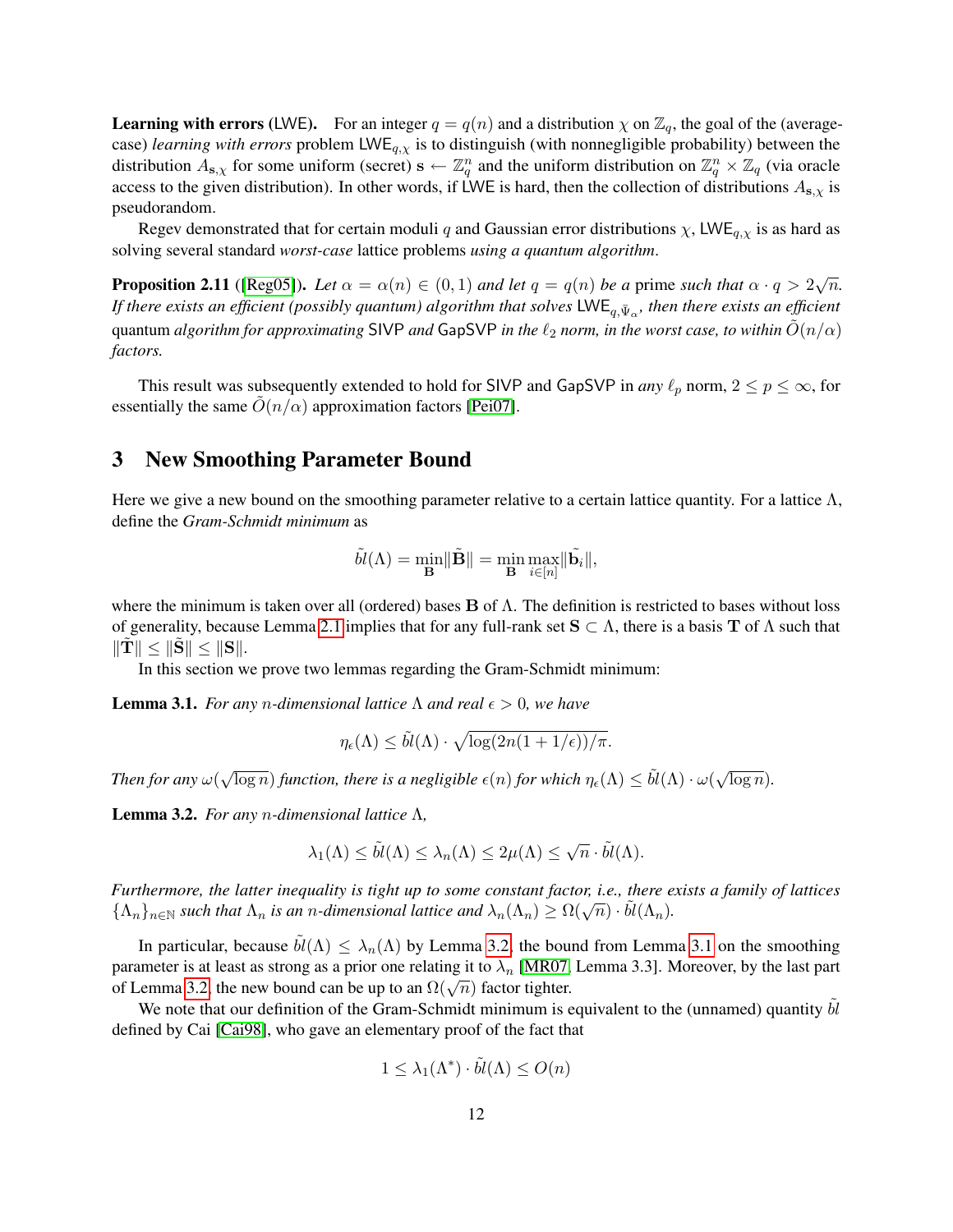for any *n*-dimensional lattice Λ. In addition, an  $\ell_2$  version of  $\tilde{b}l$ , called the "shortest diagonal"  $\sigma(\Lambda)$ , was defined in [\[MG02,](#page-39-15) Chapter 7] as the minimum of  $(\sum_{i \in [n]} ||\tilde{\mathbf{b}}_i||^2)^{1/2}$  over all bases **B** of  $\Lambda$ . By standard relations between the  $\ell_2$  and  $\ell_{\infty}$  norms, we have  $\tilde{bl}(\Lambda) \leq \sigma(\Lambda) \leq \sqrt{n} \cdot \tilde{bl}(\Lambda)$ .  $'$ 

We now prove the two lemmas.

*Proof of Lemma* [3.1.](#page-11-0) Let **B** be a basis of  $\Lambda$  such that  $\|\mathbf{B}\| = \tilde{bl}(\Lambda)$ . By applying rigid rotations and reflections to the lattice  $\Lambda$  (resulting in corresponding transformations of the dual lattice  $\Lambda^*$ ), we may assume without loss of generality that the orthogonal Gram-Schmidt vectors  $\tilde{b}_i$  are parallel to the standard basis vectors  $e_i \in \mathbb{R}^n$  (respectively), i.e.,

$$
\tilde{\mathbf{b}_i} = \|\tilde{\mathbf{b}_i}\| \cdot \mathbf{e}_i.
$$

The transformation does not affect the value of the smoothing parameter  $\eta_{\epsilon}(\Lambda)$ , because it is defined with respect to the Gaussian measure  $\rho_{1/s}(\Lambda^*\backslash\{0\})$ , which is invariant under rotations and reflections.

By Lemma [2.6,](#page-9-2) it suffices to show that  $\lambda_1^{\infty}(\Lambda^*) \geq 1/\tilde{bl}(\Lambda)$ . Let  $\mathbf{v} \in \Lambda^*$  be an arbitrary nonzero dual lattice vector, and let  $c_i = \langle v, b_i \rangle \in \mathbb{Z}$  for all  $i \in [n]$ . Let i be the smallest index such that  $c_i \neq 0$ ; such an i exists because  $v \neq 0$  and the  $b_i$  are linearly independent. Then v is orthogonal to span( $b_1, \ldots, b_{i-1}$ ), so we have

$$
c_i = \langle \mathbf{v}, \mathbf{b}_i \rangle = \langle \mathbf{v}, \tilde{\mathbf{b}}_i \rangle = \|\tilde{\mathbf{b}}_i\| \cdot \langle \mathbf{v}, \mathbf{e}_i \rangle = \|\tilde{\mathbf{b}}_i\| \cdot v_i \in \mathbb{Z} \setminus \{0\}.
$$

Therefore we have

$$
\|\mathbf{v}\|_{\infty} \ge |v_i| \ge 1/\|\tilde{\mathbf{b}}_i\| \ge 1/\tilde{\mathbf{b}}_i(\Lambda),
$$

as desired.

*Proof of Lemma* [3.2.](#page-11-2) The first inequality follows from  $\|\tilde{\mathbf{B}}\| \ge \|\tilde{\mathbf{b}}_1\| = \|\mathbf{b}_1\| \ge \lambda_1(\Lambda)$  for any basis **B** of  $\Lambda$ . The second inequality follows immediately from the above discussion on converting a full-rank set into a basis. The third inequality is from [\[MG02,](#page-39-15) Theorem 7.9]. For the final inequality, observe that for any target point  $\mathbf{t} \in \mathbb{R}^n$ , the nearest plane algorithm [\[Bab86\]](#page-37-6) on input t and any basis **B** of  $\Lambda$  outputs a  $\mathbf{v} \in \Lambda$  such that

$$
\|\mathbf{v}-\mathbf{t}\|^2 \leq \frac{1}{4} \sum_{i\in[n]} \|\tilde{\mathbf{b}}_i\|^2 \leq \frac{n}{4} \cdot \|\tilde{\mathbf{B}}\|^2.
$$

Letting **B** be such that  $\|\tilde{\mathbf{B}}\| = \tilde{bl}(\Lambda)$ , we see that the covering radius  $\mu(\Lambda) \leq \frac{\sqrt{n}}{2}$  $\frac{\sqrt{n}}{2} \cdot \tilde{bl}(\Lambda)$ , as desired.

TODO: write the tightness proof.

## <span id="page-12-0"></span>4 Sampling from Discrete Gaussians

Here we show how to use an arbitrary basis B to sample efficiently from the discrete Gaussian distribution  $D_{\Lambda,s,c}$ , for any s greater than  $\|\mathbf{B}\|$  (times a small extra factor). In particular, it suffices to have an appropriately short full-rank set of lattice vectors  $S \subset \Lambda$ , because by Lemma [2.1](#page-8-2) we can efficiently convert it into a basis B such that  $\|\mathbf{B}\| \leq \|\mathbf{S}\| \leq \|\mathbf{S}\|.$ 

As a first attempt, consider an algorithm that first samples from a *continuous* Gaussian with parameter s, and then uses B to "round off" the sampled point to a relatively nearby lattice point. In fact, Regev applied this exact strategy in the "bootstrapping" step of his reduction [\[Reg05\]](#page-40-1), using an LLL-reduced basis and a Gaussian parameter s that was an *exponential* factor larger than the basis length  $\|\mathbf{B}\|$ .

Unfortunately, this strategy does not work so well when s is a *small* multiple of the basis length. The problem can be seen even when  $\Lambda$  is a one-dimensional lattice, e.g., the set of integers  $\mathbb{Z} \subset \mathbb{R}^1$ . Consider the

 $\Box$ 

 $\Box$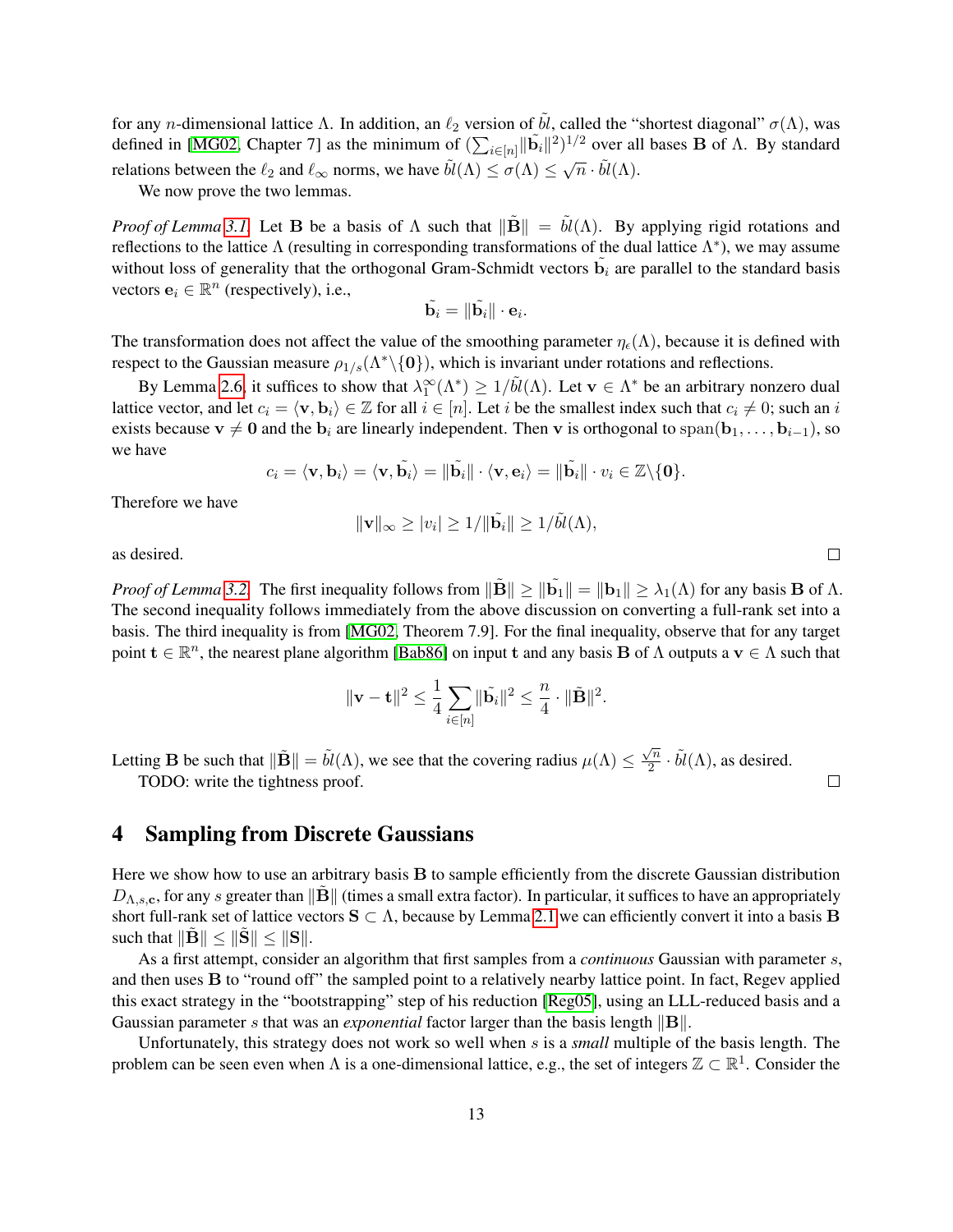distribution  $D$  induced by the rounding scheme, using a continuous Gaussian centered at zero with parameter  $s = n^c$  for some constant  $c > 0$ . A routine calculation shows that the probability assigned to zero by D is  $e = h$  for some constant  $e > 0$ . A fourthe calculation shows that the probability assigned to zero by *D* is erf( $\sqrt{\pi}/2s$ ) =  $1/s - \Omega(1/s^3)$ , by the Maclaurin series expansion of the error function erf. On the other hand, it can be shown that the probability assigned to zero by the desired distribution  $D_{\mathbb{Z},s}$  is negligibly close to  $1/s$ . Therefore, the statistical distance between the two distributions is at least  $\Omega(1/s^3)$ , which is non-negligible. For n-dimensional lattices, the distribution induced by the rounding scheme is even more biased, because the distance between the sampled point and its rounded-off lattice point grows with  $n$ .<sup>[6](#page-13-1)</sup>

Instead of using continuous distributions, we show how to sample "directly" from a lattice under the desired discrete Gaussian distribution. Even in the one-dimensional case, this requires some care: the support of the distribution is infinite, and even a close approximation to it may not have a succinct representation (e.g., when the parameter s is large). We first define a core subroutine that samples from the integer lattice Z. We then use this subroutine to define a randomized variant of Babai's nearest plane algorithm [\[Bab86\]](#page-37-6), which is essentially equivalent to one proposed by Klein [\[Kle00\]](#page-38-4) in another context. The novelty here is a *nearly-exact analysis* of its output distribution for a suitable choice of parameters.

<span id="page-13-0"></span>Theorem 4.1. *There is a probabilistic polynomial-time algorithm that, given a basis* B *of an* n*-dimensional* √ *lattice*  $\Lambda = \mathcal{L}(\mathbf{B})$ , a parameter  $s \geq ||\tilde{\mathbf{B}}|| \cdot \omega(\sqrt{\log n})$ , and a center  $\mathbf{c} \in \mathbb{R}^n$ , outputs a sample from a *distribution that is statistically close to*  $D_{\Lambda,s,c}$ *.* 

#### <span id="page-13-4"></span>4.1 Sampling Integers

We first define the subroutine SampleZ, which samples from the discrete Gaussian  $D_{\mathbb{Z},s,c}$  over the onedimensional integer lattice  $\mathbb{Z}$ . Let  $t(n) \ge \omega(\sqrt{\log n})$  be some fixed function, say,  $t(n) = \log n$ . Sample $\mathbb{Z}$ uses rejection sampling, and works as follows: on input  $(s, c)$  and (implicitly) the security parameter n, choose an integer  $x \leftarrow Z = \mathbb{Z} \cap [c - s \cdot t(n), c + s \cdot t(n)]$  uniformly at random. Then with probability  $\rho_s(x-c) \in (0,1]$ , output x, otherwise repeat.

The correctness of the SampleZ relies on the following tail inequality on the distribution  $D_{\mathbb{Z},s,c}$ .

<span id="page-13-2"></span>**Lemma 4.2.** *For any*  $\epsilon > 0$ *, any*  $s \geq \eta_{\epsilon}(\mathbb{Z})$ *, and any*  $t > 0$ *,* 

$$
\Pr_{x \sim D_{\mathbb{Z},s,c}} [|x - c| \ge t \cdot s] \le 2e^{-\pi t^2} \cdot \frac{1+\epsilon}{1-\epsilon}.
$$

*In particular, for*  $\epsilon \in (0, \frac{1}{2})$  $(\frac{1}{2})$  and  $t \geq \omega$ √  $\overline{\log n}$ *), the probability that*  $|x - c| \ge t \cdot s$  *is negligible.* 

*Proof.* Let  $\mathcal{B} = (-1, 1) \subset R$  be the one-dimensional open unit ball. We use the following fact from [\[Ban95,](#page-37-3) Lemma 2.10]:

$$
\rho_s((\mathbb{Z}-c)\backslash t\cdot s\cdot\mathcal{B})\quad \leq \quad 2e^{-\pi t^2}\cdot\rho_s(\mathbb{Z}).
$$

Now consider the total probability assigned by  $D_{\mathbb{Z},s,c}$  to all integers outside  $t \cdot s \cdot (\mathcal{B} + c)$ . This is

$$
D_{\mathbb{Z},s,c}(\mathbb{Z}\backslash (s\cdot t\cdot (\mathcal{B}+c)))=\frac{\rho_s((\mathbb{Z}-c)\backslash t\cdot s\cdot \mathcal{B})}{\rho_{s,c}(\mathbb{Z})}\leq \frac{2e^{-\pi t^2}\cdot \rho_s(\mathbb{Z})}{\rho_{s,c}(\mathbb{Z})}\leq \frac{2e^{-\pi t^2}\cdot \rho_s(\mathbb{Z})}{\frac{1-\epsilon}{1+\epsilon}\cdot \rho_s(\mathbb{Z})},
$$

where we have used Lemma [2.7](#page-9-1) for the last inequality. This completes the proof.

 $\Box$ 

<span id="page-13-3"></span><span id="page-13-1"></span> ${}^{6}$ By carefully employing an additional rejection sampling step, it is possible to compensate somewhat for the bias in the rounding scheme. However, the resulting algorithm is quite inefficient and "loose," i.e., it works for a parameter s that is a  $\sqrt{n}$  factor larger than the *diameter* the basis (which may itself be up to an n factor larger than length of the basis).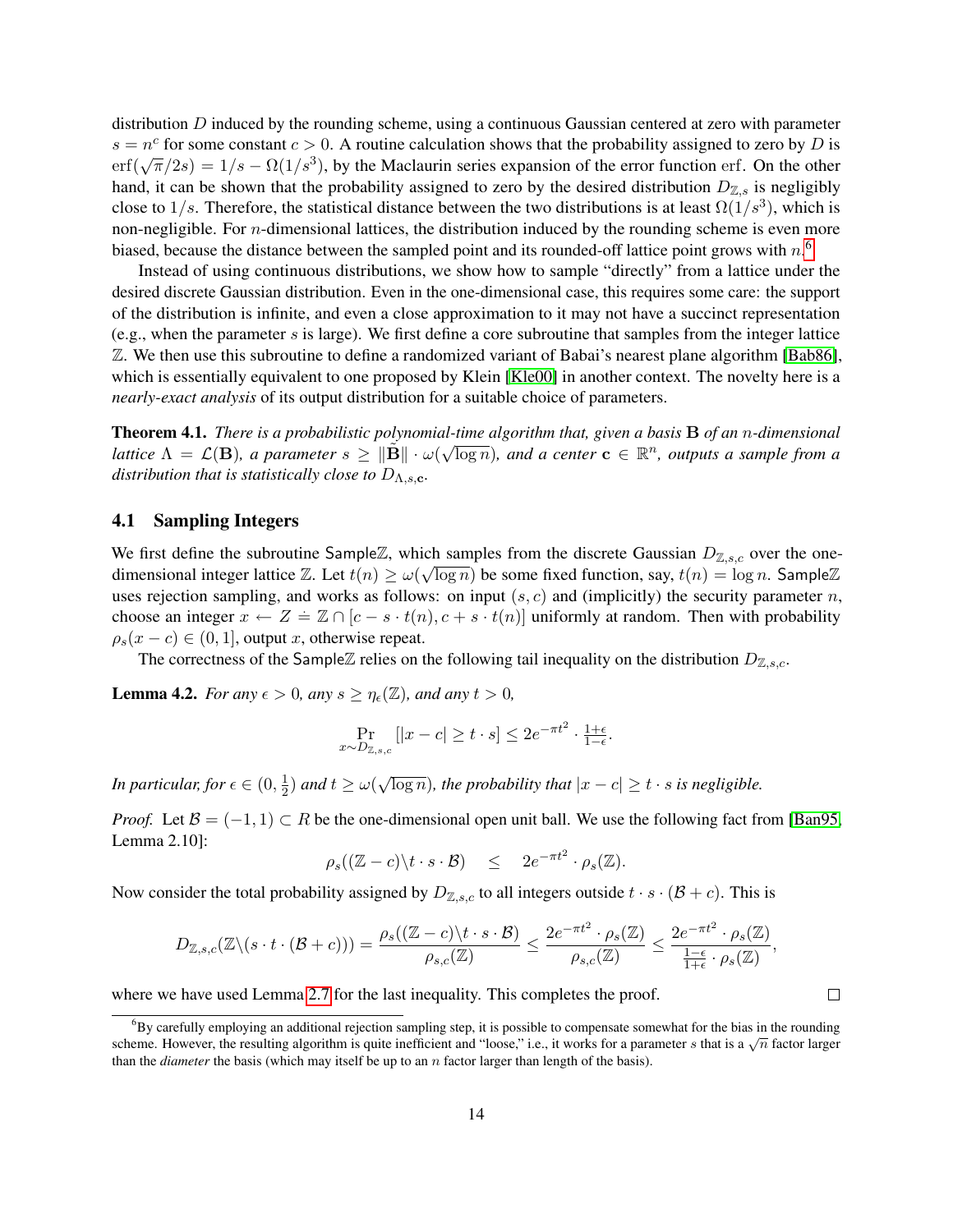**Lemma 4.3.** *For any*  $0 < \epsilon < \exp(-\pi)$ *, any*  $s \ge \eta_{\epsilon}(\mathbb{Z})$  *and*  $c \in \mathbb{R}$ *, and any*  $\omega(\log n)$  *function*, Sample $\mathbb{Z}$ *terminates within*  $t(n) \cdot \omega(\log n)$  *iterations with overwhelming probability, and its output distribution is statistically close to*  $D_{\mathbb{Z},s,c}$ . (Note that the number of iterations is independent of the Gaussian parameter s.)

*Proof.* First define a probability distribution D on Z in which  $D(x)$  is proportional to  $\rho_s(x-c)$  for every  $x \in Z$ , and  $D(x) = 0$  otherwise. Then the output distribution of SampleZ is identical to D. Furthermore, D and  $D_{\mathbb{Z},s,c}$  are statistically close, by Lemma [4.2.](#page-13-2)

We now analyze the running time. Each iteration of SampleZ picks an integer x uniformly at random from Z. The probability that x lies in  $\mathbb{Z} \cap [c-s, c+s]$  is at least  $(2s-1)/(2st+1) \geq 1/(3t)$ , because  $s \geq \eta_{\epsilon}(\mathbb{Z}) \geq 1$ . Once chosen, x is then output with probability  $\rho_s(x-c) \geq \exp(-\pi)$ , a positive constant. By a standard repetition argument, the algorithm therefore terminates within  $t(n) \cdot \omega(\log n)$  iterations with overwhelming probability. (The probability can be made 1 without significantly altering the output distribution by terminating and outputting 0 after some  $\omega(\log n)$  iterations.)  $\Box$ 

### 4.2 Sampling from Arbitrary Lattices

We now describe a randomized nearest-plane algorithm, called SampleD, that samples from a discrete Gaussian  $D_{\Lambda,s,c}$  over *any* lattice  $\Lambda$ . In each iteration, the algorithm simply chooses a plane at random by sampling from an appropriate discrete Gaussian over the integers Z.

The input to SampleD is an (ordered) basis **B** of an *n*-dimensional lattice  $\Lambda$ , a parameter  $s > 0$ , and a center  $c \in \mathbb{R}^n$ . We describe the algorithm as if it has access to an oracle that samples exactly from  $D_{\mathbb{Z},s',c'}$ for any desired  $s' > 0$  and  $c' \in \mathbb{R}$ . (As long as s' is sufficiently large, the oracle can be implemented by the SampleZ algorithm described above.) SampleD proceeds as follows:

- 1. Let  $\mathbf{v}_n \leftarrow \mathbf{0}$  and  $\mathbf{c}_n \leftarrow \mathbf{c}$ . For  $i \leftarrow n, \dots, 1$ , do:
	- (a) Let  $c_i' = \langle \mathbf{c}_i, \tilde{\mathbf{b}}_i \rangle / \langle \tilde{\mathbf{b}}_i, \tilde{\mathbf{b}}_i \rangle \in \mathbb{R}$  and  $s_i' = s / ||\tilde{\mathbf{b}}_i|| > 0$ .
	- (b) Choose  $z_i \sim D_{\mathbb{Z}, s_i', c_i'}$  (this is the only step that differs from the nearest-plane algorithm).
	- (c) Let  $\mathbf{c}_{i-1} \leftarrow \mathbf{c}_i z_i \mathbf{b}_i$  and let  $\mathbf{v}_{i-1} \leftarrow \mathbf{v}_i + z_i \mathbf{b}_i$ .

#### 2. Output  $\mathbf{v}_0$ .

Assuming scalar operations take unit time, the running time of the algorithm is  $O(n^2)$  plus the running time of the n oracle calls. Note that every variable is assigned exactly once, and the value  $c_i$  (respectively,  $\mathbf{v}_i, c'_i, s'_i$  is never used once  $\mathbf{c}_{i-1}$  (resp.,  $\mathbf{v}_{i=1}, c'_{i-1}, s'_{i-1}$ ) is defined. Therefore, an implementation would typically use one mutable register to store the successive values of  $c_i$  (likewise,  $v_i, c'_i, s'_i$ ); the indices are only in place to aid the analysis.

By construction, the output of SampleD is always a lattice vector, and there is a bijective correspondence  $\sum_{i\in[n]}\hat{z_i}\mathbf{b}_i \in \Lambda$  (where the input  $(\mathbf{B},s,\mathbf{c})$  is implicit), let SampleD  $\to \mathbf{v}$  denote the collection of values between the random choices of the  $z_i$ s and the lattice. In the following, for any fixed lattice vector  $\mathbf{v} =$ assinged to all the internal variables during a hypothethical execution of SampleD that outputs v, i.e., where every choice of  $z_i = \hat{z_i}$ .

<span id="page-14-0"></span>**Lemma 4.4.** For any input  $(\mathbf{B}, s, \mathbf{c})$  and any output  $\mathbf{v} = \mathbf{v}_0 = \sum_{i \in [n]} \hat{z}_i \mathbf{b}_i \in \mathcal{L}(\mathbf{B})$  of SampleD,

$$
\mathbf{v} - \mathbf{c} = \sum_{i \in [n]} (\hat{z}_i - c'_i) \cdot \tilde{\mathbf{b}}_i,
$$

*where the values*  $c_i'$  *are as in* SampleD  $\rightarrow \mathbf{v}$ *.*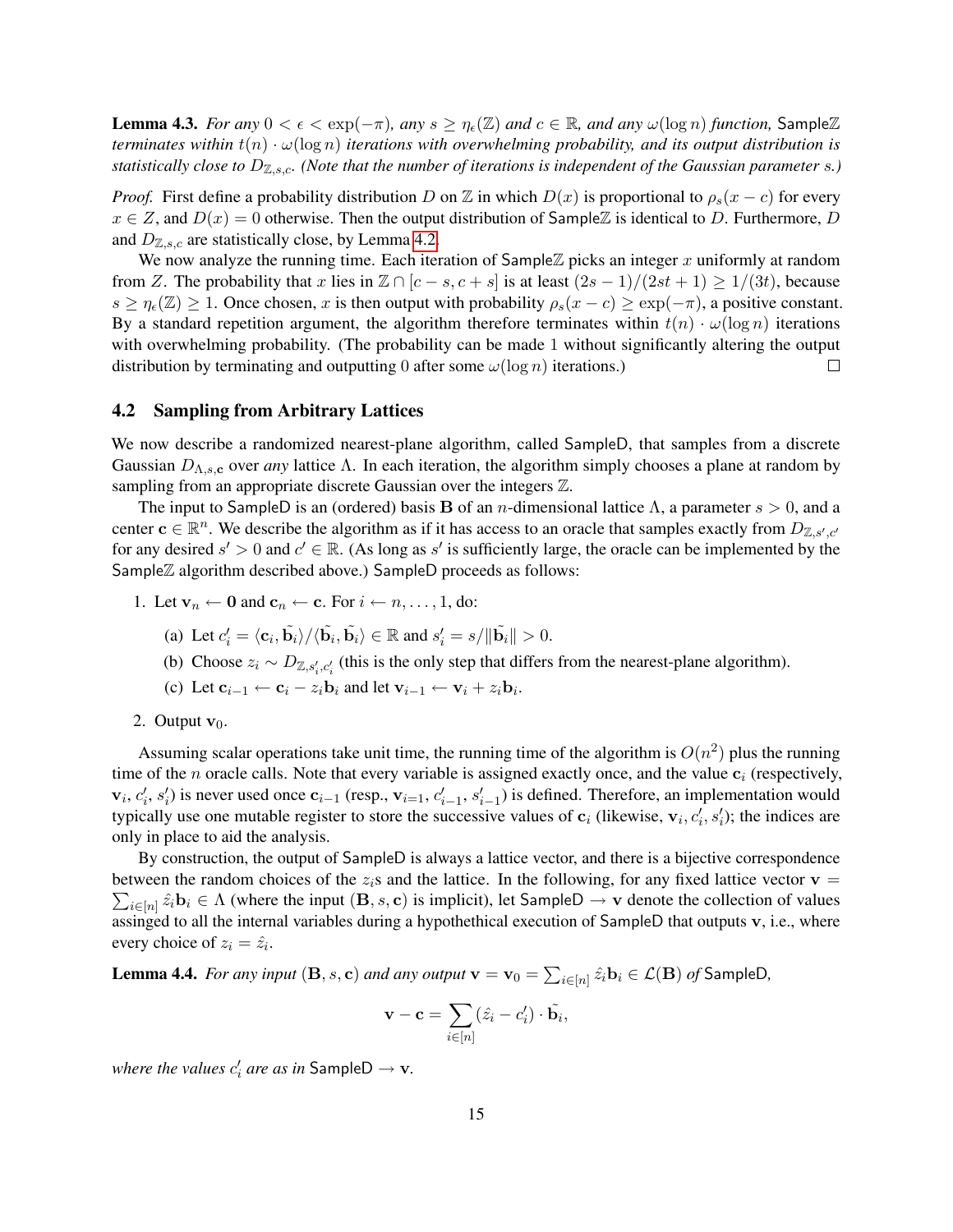*Proof.* For  $i \in [n]$ , define  $\pi_i : \mathbb{R}^n \to \text{span}(\mathbf{b}_1, \dots, \mathbf{b}_i)$  to be the orthogonal projection onto its range. We prove by induction that for all  $j = 0, \ldots, n$ ,

$$
(\mathbf{v}_0 - \mathbf{v}_j) - \pi_j(\mathbf{c}_j) = \sum_{i \in [j]} (\hat{z}_i - c'_i) \cdot \tilde{\mathbf{b}}_i,
$$

where the relevant variables above are as in SampleD  $\rightarrow$  v. The claim follows by taking  $j = n$  and the fact that  $\mathbf{v}_n = \mathbf{0}$ ,  $\mathbf{c}_n = \mathbf{c}$ , and  $\mathbf{c} \in \text{span}(\mathbf{b}_1, \dots, \mathbf{b}_n) = \mathbb{R}^n$ .

First, observe that the base case  $j = 0$  is trivially true. Now suppose the hypothesis is true for  $j = k - 1$ for some  $k \in [n]$ . Using  $\mathbf{v}_k = \mathbf{v}_{k-1} - \hat{z}_k \mathbf{b}_k$ ,  $\mathbf{c}_k = \mathbf{c}_{k-1} + \hat{z}_k \mathbf{b}_k$ , the definition of  $c'_k$ , and the inductive hypothesis, we have

$$
\mathbf{v}_{0} - \mathbf{v}_{k} - \pi_{k}(\mathbf{c}_{k}) = (\mathbf{v}_{0} - \mathbf{v}_{k-1}) + \hat{z}_{k}\mathbf{b}_{k} - (\pi_{k-1}(\mathbf{c}_{k}) + c'_{k}\tilde{\mathbf{b}}_{k})
$$
  
\n
$$
= (\mathbf{v}_{0} - \mathbf{v}_{k-1}) + \hat{z}_{k}\mathbf{b}_{k} - \pi_{k-1}(\mathbf{c}_{k-1}) - \pi_{k-1}(\hat{z}_{k}\mathbf{b}_{k}) - c'_{k}\tilde{\mathbf{b}}_{k}
$$
  
\n
$$
= (\mathbf{v}_{0} - \mathbf{v}_{k-1} - \pi_{k-1}(\mathbf{c}_{k-1})) + \hat{z}_{k}(\mathbf{b}_{k} - \pi_{k-1}(\mathbf{b}_{k})) - c'_{k}\tilde{\mathbf{b}}_{k}
$$
  
\n
$$
= (\mathbf{v}_{0} - \mathbf{v}_{k-1} - \pi_{k-1}(\mathbf{c}_{k-1})) + (\hat{z}_{k} - c'_{k}) \cdot \tilde{\mathbf{b}}_{k}
$$
  
\n
$$
= \sum_{i \in [k]} (\hat{z}_{i} - c'_{i}) \cdot \tilde{\mathbf{b}}_{i},
$$

which proves the claim for  $j = k$ , and we are done.

<span id="page-15-0"></span> ${\bf Lemma \ 4.5.}$  *For any input*  $({\bf B},s,{\bf c})$  *and any*  ${\bf v}=\sum_{i\in [n]} \hat{z}_i{\bf b}_i\in {\cal L}({\bf B}),$  *the probability that* <code>SampleD</code> *outputs* v *is exactly*

$$
\rho_{s,\mathbf{c}}(\mathbf{v}) \cdot \prod_{i \in [n]} \frac{1}{\rho_{s'_i,c'_i}(\mathbb{Z})},
$$

where the values  $s_i', c_i'$  are as in SampleD  $\rightarrow \mathbf{v}$ .

*Proof.* Consider the event  $E$  that SampleD outputs v. First, observe that  $E$  occurs if and only if every random choice  $z_i = \hat{z_i}$  for  $i = n, \dots, 1$ . For each i, the probability that  $z_i = \hat{z_i}$ , conditioned on  $z_j = \hat{z_j}$  for all  $j = n, \ldots, i + 1$ , is exactly  $D_{\mathbb{Z}, s'_i, c'_i}(\hat{z}_i)$ . Therefore, the probability of E is

$$
\prod_{i \in [n]} D_{\mathbb{Z},s'_i,c'_i}(\hat{z}_i) = \frac{\prod_{i \in [n]} \rho_{s'_i,c'_i}(\hat{z}_i)}{\prod_{i \in [n]} \rho_{s'_i,c'_i}(\mathbb{Z})}.
$$

The numerator in the above expression is

$$
\prod_{i\in[n]} \rho_{s'_i,c'_i}(\hat{z}_i) = \prod_{i\in[n]} \rho_s((\hat{z}_i-c'_i)\cdot \|\tilde{\mathbf{b}}_i\|) = \rho_s\left(\sum_{i\in[n]} (\hat{z}_i-c'_i)\cdot \tilde{\mathbf{b}}_i\right) = \rho_s(\mathbf{v}-\mathbf{c}) = \rho_{s,\mathbf{c}}(\mathbf{v}),
$$

where the first equality is by definition of  $s'_i$  and  $\rho_{s'_i,c'_i}$ , the second equality is by mutual orthogonality of the Gram-Schmidt vectors  $\tilde{b}_i$  and the definition of  $\rho_s$ , and the third equality is by Lemma [4.4.](#page-14-0) This completes the proof.  $\Box$ 

We now prove the main theorem.

 $\Box$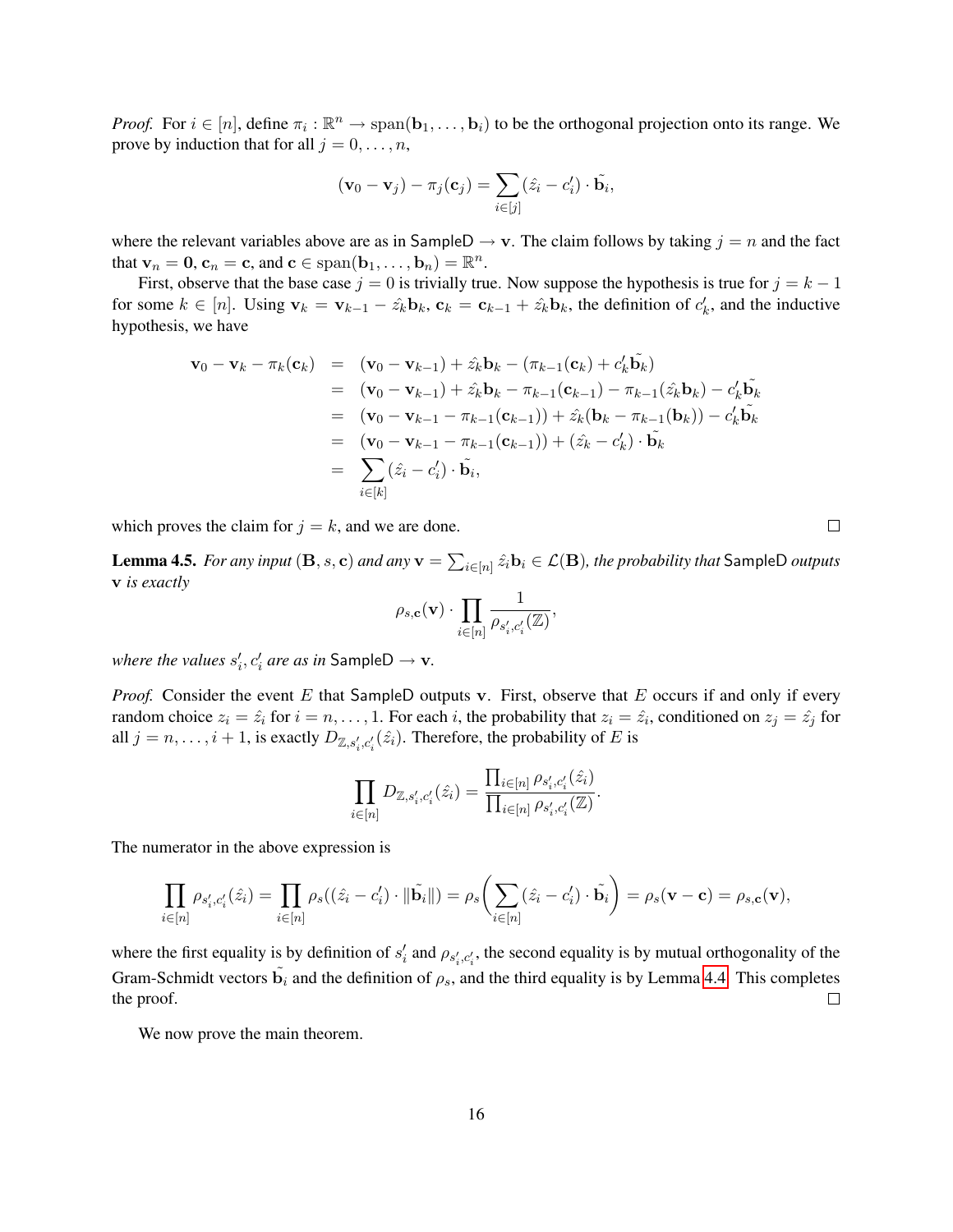*Proof of Theorem [4.1.](#page-13-0)* The algorithm is simply SampleD using SampleZ to implement the oracle for  $D_{\mathbb{Z},s',c'}$ . By Lemma [3.1,](#page-11-0) there is a negligible  $\epsilon(n)$  for which each  $s'_i = s / ||\tilde{\mathbf{b}}_i|| \ge \omega(\sqrt{\log n}) \ge \eta_{\epsilon}(\mathbb{Z})$ . Then Lemma [4.3](#page-13-3) implies that SampleZ faithfully implements the oracle (to within negligible statistical distance).

We now show that SampleD (given a perfect oracle for  $D_{\mathbb{Z},s',c'}$ ) samples to within negligible statistical distance of  $D_{\Lambda,s,c}$ . First note that under the desired distribution  $D_{\Lambda,s,c}$ , the probability of v is  $Q^{-1} \cdot \rho_{s,c}(v)$ , where  $Q = \rho_{s,c}(\Lambda)$  is a normalization factor. Now consider the output distribution of SampleD. Because each  $s'_i \geq \eta_{\epsilon}(\mathbb{Z})$  where  $\epsilon(n)$  is the negligible function from above, Lemma [2.7](#page-9-1) implies that

$$
\rho_{s'_i, c'_i}(\mathbb{Z}) \in [\tfrac{1-\epsilon}{1+\epsilon}, 1] \cdot \rho_{s'_i}(\mathbb{Z})
$$

for any value of  $c_i' \in \mathbb{R}$ . By Lemma [4.5,](#page-15-0) for every  $\mathbf{v} \in \mathcal{L}(\mathbf{B})$  the probability that SampleD outputs  $\mathbf{v}$  is in the range

$$
R^{-1}\cdot \left[1, \left(\frac{1+\epsilon}{1-\epsilon}\right)^n\right]\cdot \rho_{s,\mathbf{c}}(\mathbf{v})\subseteq R^{-1}\cdot [1, 1+\epsilon']\cdot \rho_{s,\mathbf{c}}(\mathbf{v}),
$$

where  $R = \prod_{i \in [n]} \rho_{s_i'}(\mathbb{Z})$  is a normalization factor independent of v and c, and  $\epsilon'(n)$  is some negligible function. It follows that  $R \in [1, 1 + \epsilon'] \cdot Q$ , and a routine calculation shows that the statistical distance between SampleD's output distribution and  $D_{\Lambda,s,c}$  is at most  $\epsilon'/2$ .  $\Box$ 

## <span id="page-16-0"></span>5 Trapdoors for Hard Lattices

In this section, we demonstrate trapdoors for certain families of random lattices that, roughly speaking, enjoy worst-case hardness. We then develop some foundational tools and primitives that our cryptographic applications will build upon.

#### <span id="page-16-1"></span>5.1 Hard Random Lattices

We start by giving a unified description of two related families of random lattices that have appeared in recent works. Both families consist of integer lattices (i.e., subsets of  $\mathbb{Z}^m$ ) that are invariant under shifts by q in each of the coordinates, for some specified integer modulus q. In other words, whether a vector  $\mathbf{x} \in \mathbb{Z}^m$  belongs to the lattice is determined entirely by the entries of  $x$  modulo  $q$ .

In more detail, let  $A \in \mathbb{Z}_q^{n \times m}$  for some positive integers  $n, m, q$ . In this work (as in prior ones), n is the natural security parameter and all other variables are functions of n; for example,  $m = m(n)$  is typically  $O(n \log n)$ , and the modulus  $q = q(n)$  is some small polynomial, e.g.,  $O(n^3)$ . We consider two kinds of full-rank  $m$ -dimensional integer lattices defined by  $A$ . The first consists of those integer vectors that are "orthogonal" (modulo q) to the rows of  $A$ , and is defined as

$$
\Lambda^{\perp}(\mathbf{A}) = \{ \mathbf{e} \in \mathbb{Z}^m \; : \; \mathbf{A}\mathbf{e} = \mathbf{0} \bmod q \}.
$$

The second lattice is generated by the (transposed) rows of  $A$ , and is defined as

$$
\Lambda(\mathbf{A}) = \{ \mathbf{y} \in \mathbb{Z}^m \; : \; \mathbf{y} = \mathbf{A}^T \mathbf{s} \bmod q \text{ for some } \mathbf{s} \in \mathbb{Z}^n \}.
$$

In the terminology of coding theory, A is the "parity check" matrix for the lattice  $\Lambda^{\perp}(A)$ , and  $A^T$  is the "generator matrix" for the lattice  $\Lambda(A)$ . When A is implicit from context, we sometimes omit it as an argument and just write  $\Lambda^{\perp}$  and  $\Lambda$ .

Throughout the paper, we use two easy but important facts about the lattices defined above. First, it can be seen from their definitions that  $\Lambda$  and  $\Lambda^{\perp}$  (appropriately scaled) are duals:

$$
\Lambda^{\perp} = q \cdot \Lambda^*
$$
 and  $\Lambda = q \cdot (\Lambda^{\perp})^*$ .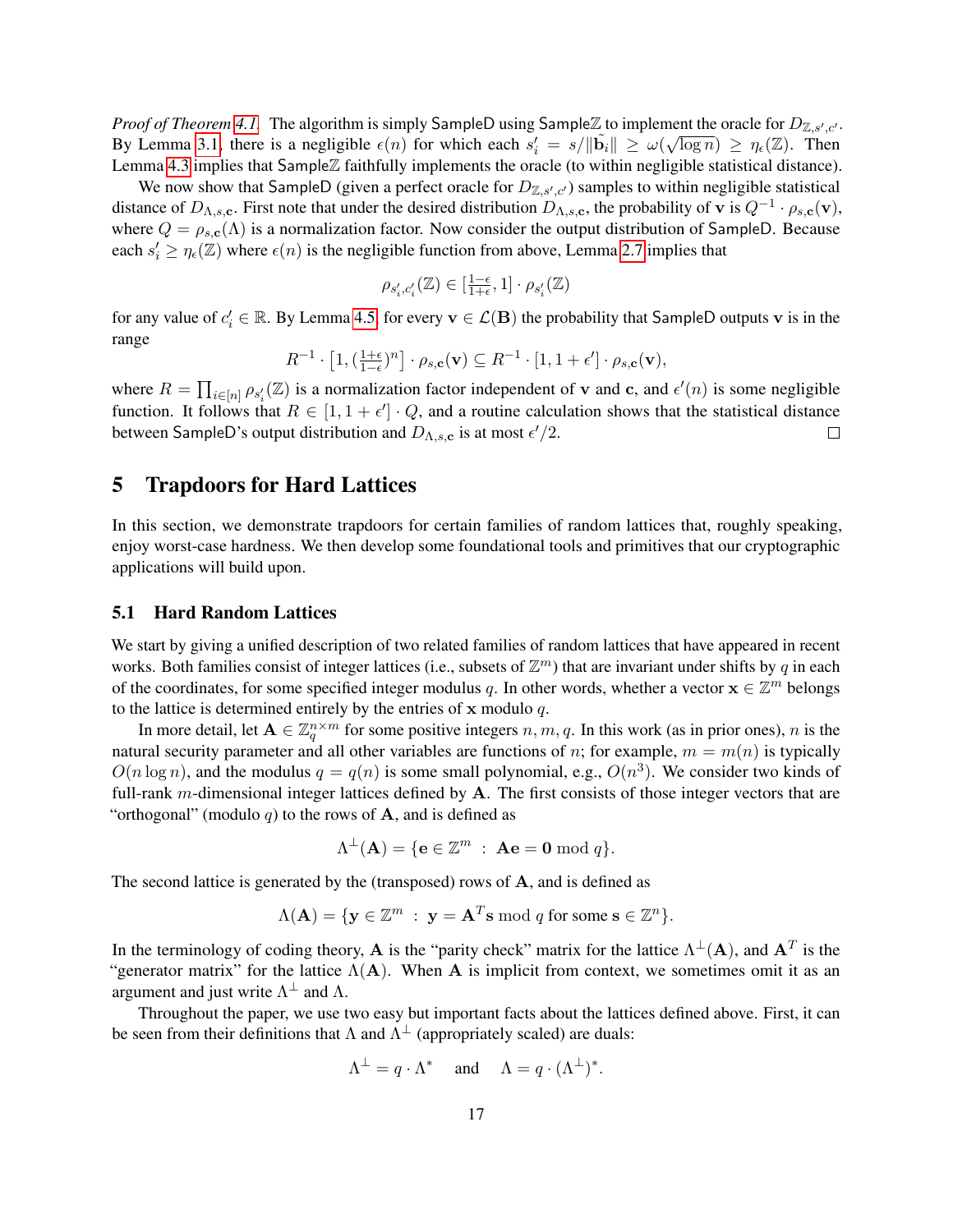The second fact is that the quotient group  $(\mathbb{Z}^m/\Lambda^{\perp})$  and the set of *syndromes* 

$$
\{ \mathbf{u} = \mathbf{A}\mathbf{e} \bmod q \; : \; \mathbf{e} \in \mathbb{Z}^m \} \subseteq \mathbb{Z}_q^n
$$

are in bijective correspondence, via the mapping  $(e + \Lambda^{\perp}) \mapsto Ae \mod q$ . In other words, computing the syndrome **Ae** mod q for some  $e \in \mathbb{Z}^m$  is equivalent to reducing e modulo the lattice  $\Lambda^{\perp}(A)$ .

Ajtai [\[Ajt96\]](#page-37-0) first showed that for appropriate parameters, solving SVP on the lattice  $\Lambda^\perp({\bf A})$  for uniformly random  $A \in \mathbb{Z}_q^{n \times m}$  is as hard as approximating certain problems (e.g., SIVP and GapSVP) on *any* lattice of dimension n to within  $poly(n)$  factors. Since then, the approximation factors for the underlying problems have been improved to as small as  $O(n)$  [\[CN97,](#page-38-1) [Mic04,](#page-39-0) [MR07\]](#page-39-1).

Regev [\[Reg05\]](#page-40-1) defined the *learning with error* (LWE) problem, which can be phrased as a boundeddistance problem on  $\Lambda(A)$  where A is chosen uniformly at random. He showed that LWE is hard on the average unless there is an efficient *quantum* algorithm for solving SIVP and GapSVP on *any* lattice of dimension *n* to within  $\hat{O}(n)$  factors.

We now state a few important facts about these random lattices that will be used throughout the rest of the paper. The first is a lemma on additive groups going back to [\[Ajt96\]](#page-37-0); the tightest version we know of was proved in [\[Reg05\]](#page-40-1).

<span id="page-17-1"></span>**Lemma 5.1.** Let  $m \ge 2n \lg q$ . Then for all but an at most  $q^{-n}$  fraction of  $A \in \mathbb{Z}_q^{n \times m}$ , the subset-sums of the  $\it columns$  of  ${\bf A}$  generate  $\Z_q^n\!$  i.e., for every syndrome  ${\bf u}\in\Z_q^n$  there is  $a$   ${\bf e}\in\{0,1\}^m$  such that  ${\bf A}{\bf e}={\bf u}\bmod q$ .  $^7$  $^7$ 

The next lemma says that an integer error vector taken from an appropriate discrete Gaussian over  $\mathbb{Z}^m$ corresponds to a nearly-uniform syndrome. It also characterizes the conditional distribution of the error vector, given its syndrome.

<span id="page-17-3"></span>**Lemma 5.2.** Assume the columns of  $A \in \mathbb{Z}_q^{n \times m}$  generate  $\mathbb{Z}_q^n$ , and let  $\epsilon \in (0, \frac{1}{2})$  $(\frac{1}{2})$  and  $s \geq \eta_{\epsilon}(\Lambda^{\perp}(\mathbf{A}))$ . Then *for*  $e \sim D_{\mathbb{Z}^m,s}$ , the distribution of the syndrome  $u = Ae$  mod q is within statistical distance 2 $\epsilon$  of uniform *over*  $\mathbb{Z}_q^n$ .

*Furthermore, fix*  $u \in \mathbb{Z}_q^n$  and let  $t \in \mathbb{Z}^m$  be an arbitrary solution to  $At = u \bmod q$ . Then the conditional *distribution of*  $e \sim D_{\mathbb{Z}^m,s}$  *given*  $Ae = u \bmod q$  *is exactly*  $t + D_{\Lambda^{\perp},s,-t}$ *.* 

*Proof.* By hypothesis, the set of all syndromes  $\{Ae \mod q : e \in \mathbb{Z}^m\} = \mathbb{Z}_q^n$ . Now by Lemma [2.8,](#page-9-3) for e ~  $D_{\mathbb{Z}^m,s}$  the distribution of e mod  $\Lambda^{\perp}$  is within statistical distance  $2\epsilon$  of uniform over the quotient group  $(\mathbb{Z}^m/\Lambda^{\perp})$ . Because this quotient group is isomorphic to the set of syndromes  $\mathbb{Z}_q^n$  via the mapping  $(e + \Lambda^{\perp}) \mapsto$  **Ae** mod q, the first claim follows.

For the second claim, fix  $u \in \mathbb{Z}_q^n$  and consider the distribution D of  $e \sim D_{\mathbb{Z}^m,s}$  given  $Ae = u \bmod q$ . The support of D is  $t + \Lambda^{\perp}$ , and the distribution is

$$
D(\mathbf{e}) = \frac{\rho_s(\mathbf{e})}{\rho_s(\mathbf{t} + \Lambda^\perp)} = \frac{\rho_{s,-\mathbf{t}}(\mathbf{e}-\mathbf{t})}{\rho_{s,-\mathbf{t}}(\Lambda^\perp)} = D_{\Lambda^\perp,s,-\mathbf{t}}(\mathbf{e}-\mathbf{t}).
$$

Writing  $\mathbf{e} = \mathbf{t} + \mathbf{v}$ , we see that  $\mathbf{v} = \mathbf{e} - \mathbf{t}$  is distributed as  $D_{\Lambda^{\perp}, s, -\mathbf{t}}$ , and the claim follows.  $\Box$ 

We now show that a random lattice  $\Lambda(A)$  has large minimum distance (in  $\ell_{\infty}$  norm) with overwhelming probability. This implies that  $\Lambda^{\perp}(A)$  has a small smoothing parameter.

<span id="page-17-2"></span><span id="page-17-0"></span><sup>&</sup>lt;sup>7</sup>In fact, the lemma is actually stronger, saying that a random subset-sum of **A**'s columns is statistically close to uniform over  $\mathbb{Z}_q^n$ for almost all A.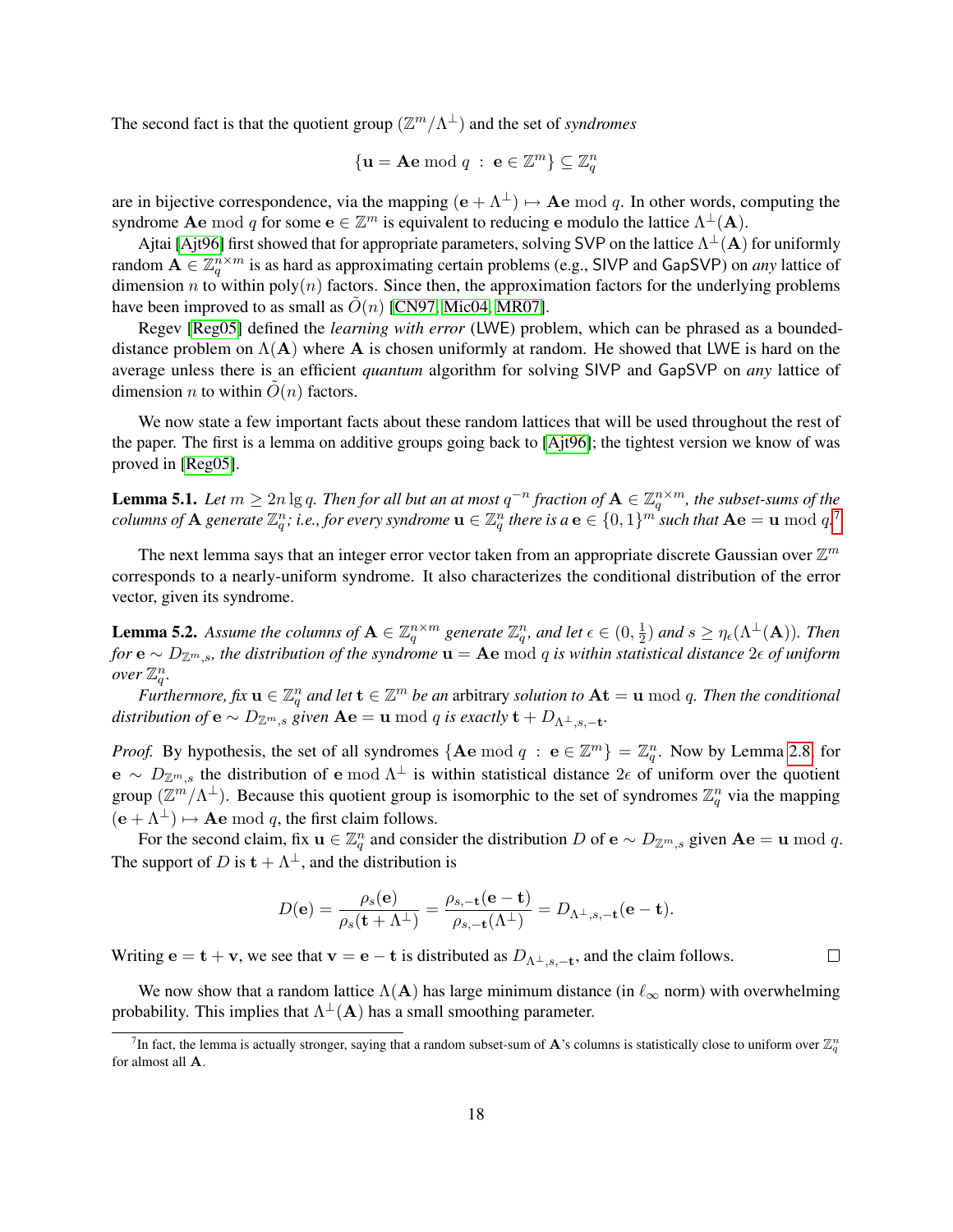**Lemma 5.3.** *Let n and q be positive integers with q prime, and let*  $m \geq 2n \lg q$ *. Then for all but an at most*  $q^{-n}$  fraction of  $\mathbf{A} \in \mathbb{Z}_q^{n \times m}$ , we have  $\lambda_1^{\infty}(\Lambda) \geq q/4$ . √

*In particular, for such* A *and for any* ω( for such **A** and for any  $\omega(\sqrt{\log m})$  function, there is a negligible function  $\epsilon(m)$  such that  $\eta_\epsilon(\Lambda^\perp(\mathbf{A})) \leq \omega(\sqrt{\log m})$ 

*Proof.* The second part of the claim follows by Lemma [2.6](#page-9-2) and the fact that  $\Lambda = q \cdot (\Lambda^{\perp})^*$ .

For the first part of claim, consider the open  $\ell_{\infty}$  "cube" C of radius  $q/4$  (hence edge length  $q/2$ ). The set  $Z = C \cap \mathbb{Z}^m$  contains at most  $(q/2)^m$  points. Therefore for any fixed nonzero  $s \in \mathbb{Z}_q^n$ , the probability over the uniform choice of  $\mathbf{A} \in \mathbb{Z}_q^{n \times m}$  that  $\mathbf{A}^T \mathbf{s} = \mathbf{v} \bmod q$  for some  $\mathbf{v} \in Z$  is at most  $(q/2)^m/q^m = 2^{-m} \le q^{-2n}$ . Taking a union bound over all nonzero  $s \in \mathbb{Z}_q^n$ , we conclude that the probability that  $\Lambda$  contains any nonzero point in Z is at most  $q^{-n}$ .  $\Box$ 

<span id="page-18-0"></span>Combining the previous lemmas, we get the following main corollary:

**Corollary 5.4.** *Let* n *and* q *be positive integers with* q *prime, and let*  $m \ge 2n \lg q$ . *Then for all but a* 2q<sup>-n</sup> *fraction of all*  $A \in \mathbb{Z}_q^{n \times m}$  and for any  $s \ge \omega(\sqrt{\log m})$ , the distribution of the syndrome  $u = Ae$  mod q is *statistically close to uniform over*  $\mathbb{Z}_q^n$ *, where*  $e \sim D_{\mathbb{Z}^m,s}$ *.* 

*Proof.* By Lemmas [5.1](#page-17-1) and [5.3,](#page-17-2) for all but a  $2q^{-n}$  fraction of all **A**, the columns of  $\mathbf{A} \in \mathbb{Z}_q^{n \times m}$  generate  $\mathbb{Z}_q^n$ , and  $s \geq \eta_\epsilon(\Lambda^{\perp}(\mathbf{A}))$  for some negligible function  $\epsilon(m)$ . Now by Lemma [5.2,](#page-17-3) the distribution of  $\mathbf{u} = \mathbf{A}\mathbf{e} \bmod q$  is statistically close to uniform over  $\mathbb{Z}_q^n$ .  $\Box$ 

#### 5.2 Hard Average-Case Problems

The hard-on-average problem first proposed by Ajtai [\[Ajt96\]](#page-37-0) is to find a short nonzero integer solution  $e \in \mathbb{Z}^m$  to the homogeneous linear system  $Ae = 0 \bmod q$  for uniformly random  $A \in \mathbb{Z}_q^{n \times m}$ . This is syntactically equivalent to finding some short nonzero vector in  $\Lambda^{\perp}(A)$ . The problem was formalized as follows in [\[MR07\]](#page-39-1).

**Definition 5.5.** The *small integer solution* problem SIS (in the  $\ell_2$  norm) is as follows: given an integer q, a matrix  $\mathbf{A} \in \mathbb{Z}_q^{n \times m}$ , and a real  $\beta$ , find a *nonzero* integer vector  $\mathbf{e} \in \mathbb{Z}^m$  such that  $\mathbf{A}\mathbf{e} = \mathbf{0} \bmod q$  and  $\|\mathbf{e}\|_2 \leq \beta.$ 

For functions  $q(n)$ ,  $m(n)$ , and  $\beta(n)$ , SIS $_{q,m,\beta}$  is the ensemble over instances  $(q(n), \mathbf{A}, \beta(n))$  where  $\mathbf{A} \in \mathbb{Z}_q^{n \times m(n)}$  is uniformly random.

We now define a variant problem, which is to find a short solution to a random *inhomogeneous* system, specifically,  $Ae = u \mod q$  (where both A and u are uniformly random).

**Definition 5.6.** The *inhomogeneous small integer solution* problem ISIS (in the  $\ell_2$  norm) is as follows: given an integer q, a matrix  $\mathbf{A} \in \mathbb{Z}_q^{n \times m}$ , a syndrome  $\mathbf{u} \in \mathbb{Z}_q^n$ , and a real  $\beta$ , find an integer vector  $\mathbf{e} \in \mathbb{Z}^m$  such that  $\mathbf{A}\mathbf{e} = \mathbf{u} \bmod q$  and  $\|\mathbf{e}\|_2 \leq \beta$ .

The average-case problem  $\text{ISS}_{q,m,\beta}$  is defined similarly, where A and u are uniformly random and independent.

The ISIS problem is phrased as a *syndrome decoding* problem, and is equivalent to the problem of decoding an arbitrary integer target point  $\mathbf{t} \in \mathbb{Z}^m$  to within distance  $\beta$  on the lattice  $\Lambda^{\perp} = \Lambda^{\perp}(\mathbf{A})$ . Specifically, the target point's syndrome is  $u = At \mod q$ , and solving ISIS on this syndrome yields a short error vector  $e \in \mathbb{Z}^m$  having the same syndrome u. This error vector yields a lattice point  $v = t - e \in \Lambda^{\perp}$ , because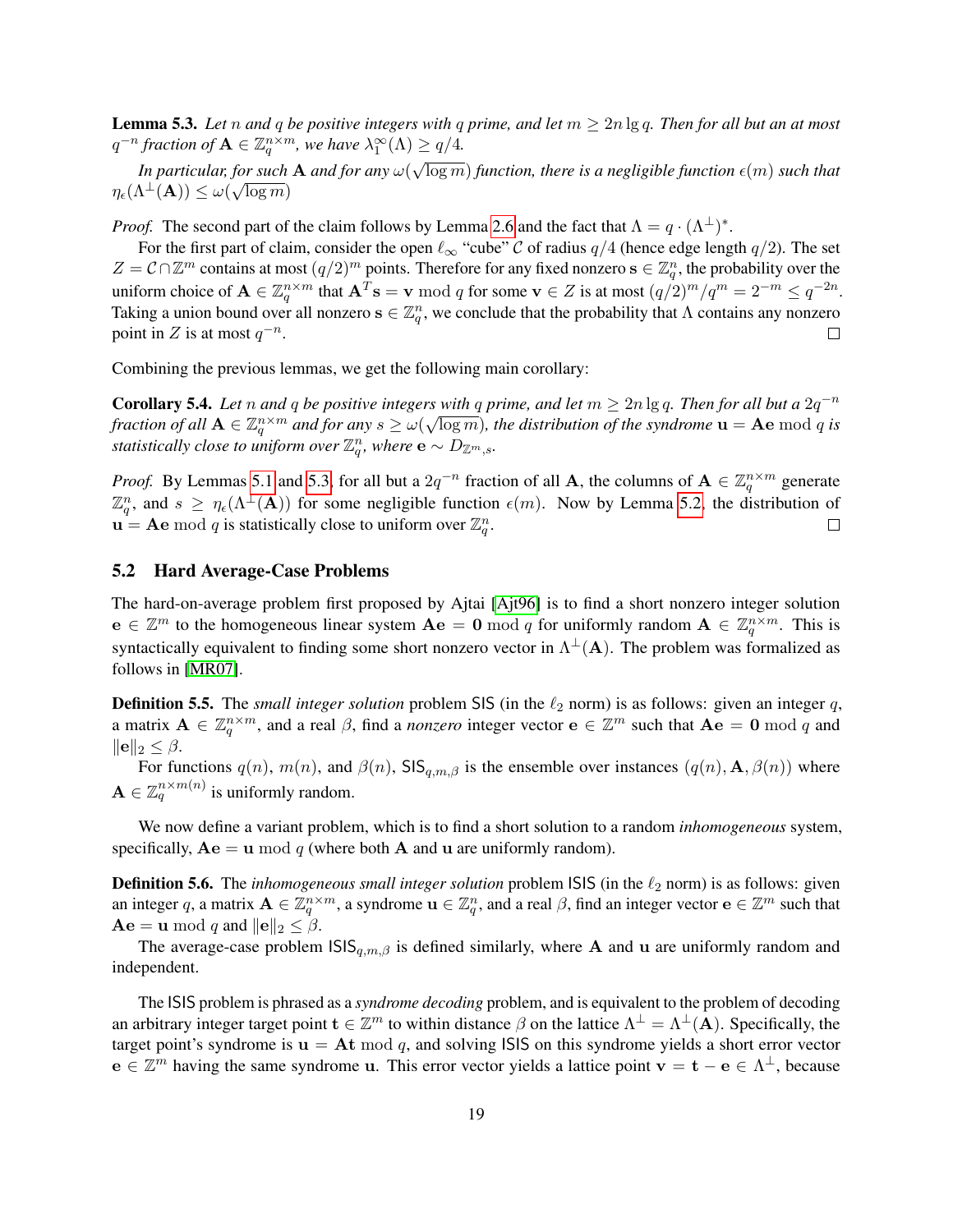$A\mathbf{v} = \mathbf{A}\mathbf{t} - \mathbf{A}\mathbf{e} = \mathbf{0} \bmod q$ ; furthermore, v is within distance  $\beta$  of t. Conversely, decoding t to some  $\mathbf{v} \in \Lambda^{\perp}$  within distance  $\beta$  yields an error vector  $\mathbf{e} = \mathbf{t} - \mathbf{v}$  such that  $\mathbf{A}\mathbf{e} = \mathbf{u} \bmod q$ . In this work it will be more convenient and efficient to work with syndrome decoding, because the lattice  $\Lambda^{\perp}$  is "modded out" of the instances. In other words, an instance of ISIS refers only to a particular coset of  $\Lambda^{\perp}$  in  $\mathbb{Z}_q^n$ , rather than an unrestricted target point in  $\mathbb{Z}^m$ .

Of course, the SIS and ISIS problems are only meaningful if they admit valid solutions for the particular choices of q, m,  $\beta$ . For  $\beta \ge \sqrt{m}$  and  $m \ge 2n \lg q$  (for prime q), Lemma [5.1](#page-17-1) implies that with overwhelming probability over the choice of A, there is an  $e \in \{0,1\}^m$  such that  $Ae = u \bmod q$  for any  $u \in \mathbb{Z}_q^n$ . Then because  $||e|| \le \sqrt{m} \le \beta$ , we see that a uniformly random instance of  $|S|S_{q,m,\beta}$  has a solution with overwhelming probability. For the same parameters, a pigeonhole argument shows that SIS *always* admits a nonzero solution (even for non-prime q, though we will not need this fact). From now on, q, m, and  $\beta$  will always implicitly satisfy the above contraints.

Using Gaussian techniques, Micciancio and Regev [\[MR07\]](#page-39-1) showed that the  $\text{SIS}_{a,m,\beta}$  problem is as hard (on the average) as approximating certain worst-case problems on lattices to within small factors. We give a simpler and slightly tighter proof (also showing hardness for ISIS) that employs our discrete Gaussian sampling algorithm, and which works for a smaller modulus q.

<span id="page-19-2"></span>**Proposition 5.7.** *For any poly-bounded*  $m, \beta = poly(n)$  *and for any prime*  $q \ge \beta \cdot \omega$ √  $\overline{n \log n}$ ), the average*case problems* SISq,m,β *and* ISISq,m,β *are as hard as approximating the* SIVP *problem (among others) in the* √ worst case to within certain  $\gamma = \beta \cdot \tilde{O}(\sqrt{n})$  factors.<sup>[8](#page-19-1)</sup>

Note that Proposition [5.7](#page-19-2) gives a "sliding scale" of hardness (and modulus q) depending on the value of β. For the tightest value of  $\beta = \sqrt{m}$ , we can take  $q = \tilde{O}(n)$  and obtain approximation factors  $\gamma = \tilde{O}(n)$ for the worst-case problems. However, for our trapdoor functions and other cryptographic primitives, we will need to assume hardness of ISIS for larger values of  $\beta$  (e.g.,  $\beta \approx m^{1.5} = \tilde{O}(n^{1.5})$ ). This is because our will heed to assume hardness of 1313 for larger values of  $p$  (e.g.,  $p \approx m = O(n-p)$ ). This is because our trapdoor inversion algorithm is only able to produce preimages of length approximately  $\sqrt{m}$  times the length of the trapdoor basis; the shorter the basis, the smaller we may take  $\beta$  to be, and the weaker the underlying assumptions can be.

The proof of Proposition [5.7](#page-19-2) appears in Section [9.](#page-34-0)

#### <span id="page-19-3"></span>5.3 Preimage Sampleable Functions

#### <span id="page-19-0"></span>5.3.1 Definitions

We start by defining some enhanced variants of preimage sampleable (trapdoor) functions, which are given by a tuple of probabilistic polynomial-time algorithms (TrapGen, SampleDom, SamplePre).

A collection of one-way *preimage sampleable functions* (PSFs) satisfies the following:

1. Generating a function with trapdoor:  $\text{TrapGen}(1^n)$  outputs  $(a, t)$ , where a is the description of an efficiently-computable function  $f_a: D_n \to R_n$  (for some efficiently-recognizable domain  $D_n$  and range  $R_n$  depending on n), and t is some trapdoor information for  $f_a$ .

For the remaining properties, fix some  $(a, t) \leftarrow \textsf{TrapGen}(1^n)$ .

<span id="page-19-1"></span><sup>&</sup>lt;sup>8</sup>It is possible to base the hardness of ISIS solely on the assumed hardness of SIS, but we only know of such a reduction for slightly looser values of  $\beta$ . Because ISIS is interesting on its own, and might even be harder than SIS, we elect to treat it as a separate problem and give a direct, tight reduction from worst-case lattice problems.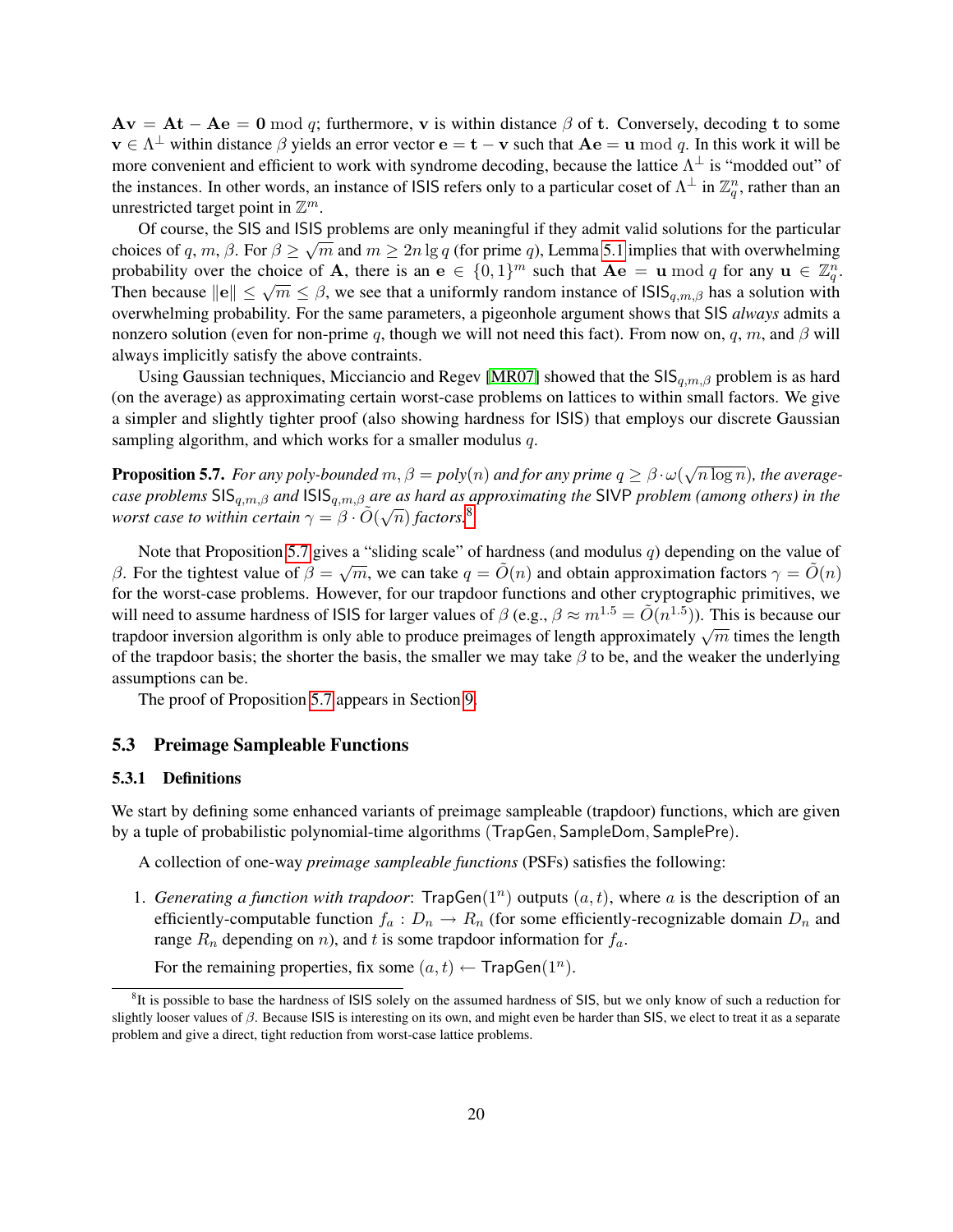- 2. *Domain sampling with uniform output*:  $SampleDom(1<sup>n</sup>)$  samples an x from some (possibly nonuniform) distribution over  $D_n$ , for which the distribution of  $f_a(x)$  is uniform over  $R_n$ .
- 3. *Preimage sampling with trapdoor*: for every  $y \in R_n$ , SamplePre( $t, y$ ) samples from the conditional distribution of  $x \leftarrow$  SampleDom $(1^n)$ , given  $f_a(x) = y$ .
- <span id="page-20-1"></span>4. *One-wayness without trapdoor*: for any probabilistic poly-time algorithm A, the probability that  $\mathcal{A}(1^n, a, y) \in f_a^{-1}(y) \subseteq D_n$  is negligible, where the probability is taken over the choice of a, the target value  $y \leftarrow R_n$  chosen uniformly at random, and A's random coins.<sup>[9](#page-20-0)</sup>

Note that trapdoor *permutations* (with uniform distribution over the domain) satisfy this definition, because the output distribution is uniform and every point has a unique inverse.

A collection of *collision-resistant* preimage sampleable functions satisfies the above properties, plus the following:

- 5. *Preimage min-entropy*: for every  $y \in R_n$ , the conditional min-entropy of  $x \leftarrow$  SampleDom $(1^n)$  given  $f_a(x) = y$  is at least  $\omega(\log n)$ .
- 6. *Collision resistance without trapdoor*: for any probabilistic poly-time algorithm A, the probability that  $\mathcal{A}(1^n, a)$  outputs distinct  $x, x' \in D_n$  such that  $f_a(x) = f_a(x')$  is negligible, where the probability is taken over the choice of  $a$  and  $A$ 's random coins.

We point out that these two additional properties together imply one-wayness (Property [4\)](#page-20-1). For if not, then given a function  $f_a$  one could find a collision as follows: choose an  $x \leftarrow$  SampleDom $(1^n)$ , and obtain a preimage  $x'$  of  $f_a(x)$  from the adversarial inverter. Then because x has large min-entropy given  $f_a(x)$ , we have  $x' \neq x$  with overwhelming probability, so  $x, x'$  form a collision.

It is also possible to define a trapdoor variant of *universal one-wayness* [\[NY89\]](#page-39-4), which is implied by collision resistance. Because our constructions will be collision-resistant anyway, we omit a precise definition.

A collection of *claw-free* pairs of one-way/collision-resistant PSFs is defined similarly, with the following differences: TrapGen outputs a pair  $a, a'$  describing functions  $f_a, f_{a'} : D_n \to R_n$  (respectively), and their respective trapdoors  $t, t'$ . The preimage sampler works the same way for both  $f_a$  (given t) and  $f_{a'}$  (given t'). The hardness condition is that no PPT algorithm A, given  $a, a'$ , can find a pair  $x, x' \in D_n$  such that  $f_a(x) = f_{a'}(x')$ . Each function  $f_a, f_{a'}$  may itself also be collision-resistant in the usual way.

A needed relaxation. To be completely precise, the trapdoor functions we construct will actually satisfy a slightly relaxed definition in which the properties are satisfied only *statistically*. First, the properties will hold only with overwhelming probability over the choice of a. Additionally, SampleDom $(1^n)$  will output an  $x \in D_n$  only with overwhelming probability, and the distribution of  $f_a(x)$  will only be statistically close to uniform. Finally, SamplePre will sample from a distribution over the preimages that is statistically close to the prescribed conditional distribution. None of these relaxations will affect security in our applications.

#### <span id="page-20-3"></span>5.3.2 Constructions

Before giving concrete constructions, we need to recall the result of Ajtai [\[Ajt99\]](#page-37-10) that shows how to sample an essentially uniform  $A \in \mathbb{Z}_q^{n \times m}$ , along with a relatively short full-rank "trapdoor" set of lattice vectors  $\mathbf{S} \subset \Lambda^{\perp}(\mathbf{A}).$ 

<span id="page-20-2"></span><span id="page-20-0"></span> $9$ This property can be easily adapted to non-uniform adversaries modelled as families of circuits.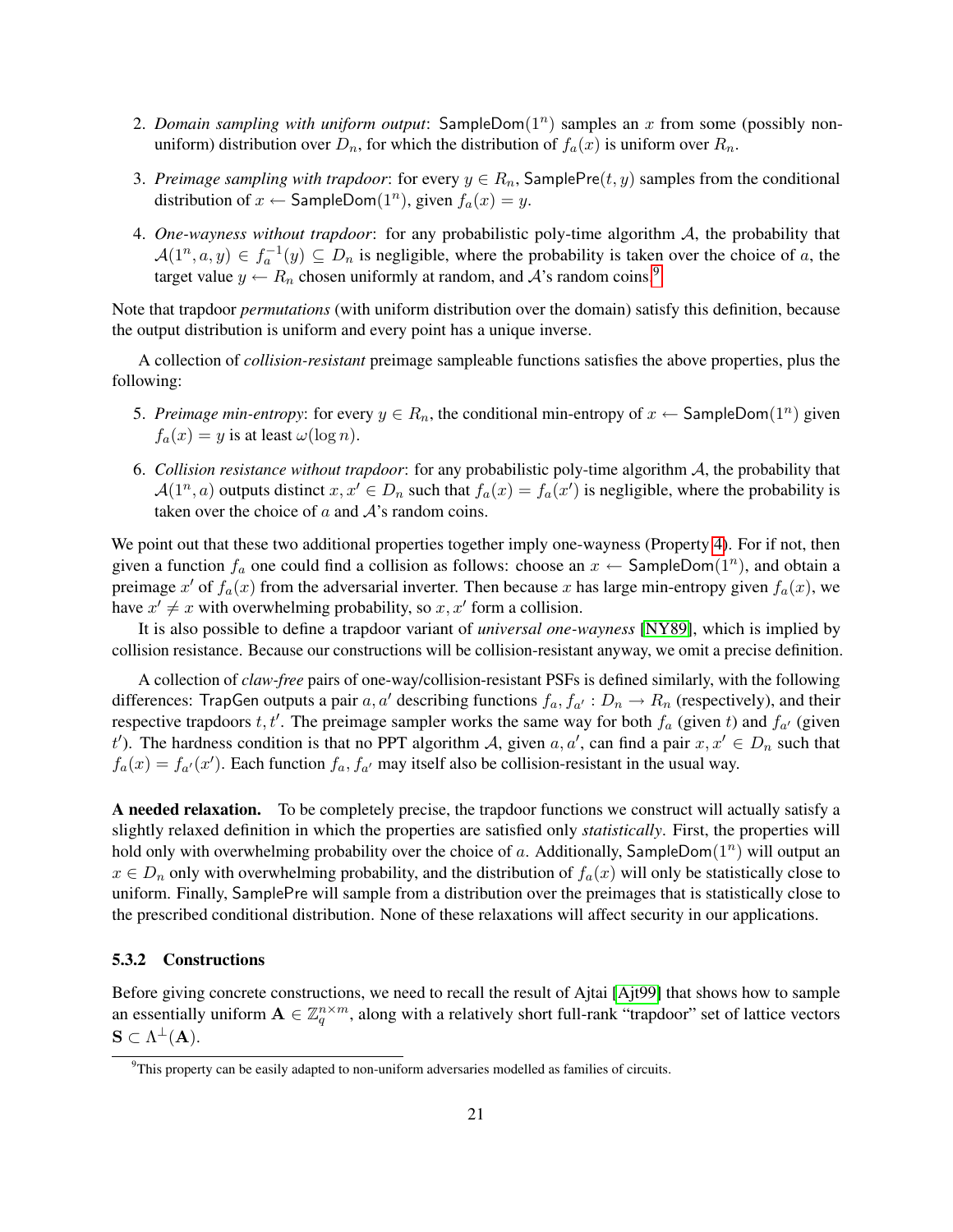**Proposition 5.8** ([\[Ajt99\]](#page-37-10)). *For any prime*  $q = poly(n)$  *and any*  $m \ge 5n \lg q$ , *there is a probabilistic* polynomial-time algorithm that, on input  $1^n$ , outputs a matrix  $\mathbf{A}\in\mathbb{Z}_q^{n\times m}$  and a full-rank set  $\mathbf{S}\subset\Lambda^\perp(\mathbf{A}),$ where the distribution of  $A$  is statistically close to uniform over  $\mathbb{Z}_q^{n\times m}$  and the length  $\|\mathbf{S}\|\leq L=m^{2.5}.$ 

*In particular, by Lemma [2.1,](#page-8-2) the set*  ${\bf S}$  *can be converted efficiently to a "good" basis*  ${\bf T}$  *of*  $\Lambda^\perp({\bf A})$  *such that*  $\|\mathbf{T}\| \leq \|\mathbf{S}\| \leq L$ .

By optimizing Ajtai's construction and its analysis, the bound L on the length  $\|\mathbf{S}\|$  of the short set can be improved to  $L = m^{1+\epsilon}$  for any  $\epsilon > 0$ ; we defer the details.

We can now construct a collection of PSFs based on the average-case hardness of SIS and/or ISIS. Let q, m, and L be as in Proposition [5.8.](#page-20-2) The collection is parameterized by some Gaussian parameter  $s \geq L \cdot \omega(\sqrt{\log m}).$ 

- The function generator uses the algorithm from Proposition [5.8](#page-20-2) to choose  $(A, T)$ , where  $A \in \mathbb{Z}_q^{n \times m}$ is statistically close to uniform and  $T \subset \Lambda^{\perp}(A)$  is a good basis with  $\|\tilde{T}\| \leq L$ . The matrix A (and q) defines the function  $f_{\mathbf{A}}(\cdot)$ , and the good basis T is its trapdoor.
- The function  $f_{\mathbf{A}}$  is defined as  $f_{\mathbf{A}}(\mathbf{e}) = \mathbf{A}\mathbf{e} \bmod q$ , with domain  $D_n = \{\mathbf{e} \in \mathbb{Z}^m : ||\mathbf{e}|| \leq s\sqrt{m}\}\$ and range  $R_n = \mathbb{Z}_q^n$ . The input distribution is  $D_{\mathbb{Z}^m,s}$ , which can be sampled using SampleD with the standard basis for  $\mathbb{Z}^m$ .
- The trapdoor inversion algorithm SampleISIS( $A, T, s, u$ ) samples from  $f_A^{-1}(u)$  as follows: first, choose via linear algebra an arbitrary  $t \in \mathbb{Z}^m$  such that  $At = u \mod q$  (such a t exists for all but an at most  $q^{-n}$  fraction of A, by Lemma [5.1\)](#page-17-1). Then sample  $\mathbf{v} \sim D_{\Lambda^{\perp},s,-\mathbf{t}}$  using SampleD( $\mathbf{T}, s, -\mathbf{t}$ ), and output  $\mathbf{e} = \mathbf{t} + \mathbf{v}$ .

We stress that it is important to sample the input from the *discrete* Gaussian  $D_{\mathbb{Z}^m,s}$ , rather than (say) sampling from a *continuous* Gaussian over  $\mathbb{R}^m$  (with parameter s) and rounding off each coordinate to the nearest integer. The reason is that the inversion algorithm samples a preimage from the *former* distribution (conditioned on a particular output), and the latter distribution differs from the former by non-negligible statistical distance (see the discussion at the beginning of Section [4\)](#page-12-0).

<span id="page-21-0"></span>**Theorem 5.9.** The algorithms described above give a collection of one-way  $PSFs$  if  $|SIS_{q,m,s\sqrt{m}}$  is hard. *Moreover, they give a collection of collision-resistant PSFs if*  $\text{SIS}_{q,m,2s\sqrt{m}}$  *is hard.* 

*Proof.* First we note that  $s \geq L \cdot \omega$  $\sqrt{\log m}$ )  $\geq \eta_{\epsilon}(\Lambda^{\perp})$  for some negligible  $\epsilon(n)$  by Lemma [3.1,](#page-11-0) because  $L \geq ||\mathbf{T}||.$ 

We start with domain sampling. A sample  $e \sim D_{\mathbb{Z}^m}$  lands in the domain  $D_n$  (except with exponentially small probability), by Lemma [2.9.](#page-10-1) Furthermore, for all but an exponentially small fraction of A,  $f_{A}(e)$  is statistically close to uniform over  $R_n$ , by Corollary [5.4.](#page-18-0)

Sucary close to unflorm over  $n_n$ , by Coronary 5.4.<br>We now show preimage sampling. Because  $s \ge ||\tilde{T}|| \cdot \omega(\sqrt{n})$  $\overline{\log m}$ ), Theorem [4.1](#page-13-0) implies that SampleD samples from a distribution that is statistically close to  $D_{\Lambda^{\perp},s,-\mathbf{t}}$ . Then by the second claim of Lemma [5.2,](#page-17-3) SampleISIS samples from the appropriate conditional distribution.

For one-wayness, inverting a random function  $f_{\bf A}$  on a uniform output  ${\bf u} \in R_n = \mathbb{Z}_q^n$  is syntactically equivalent to solving  $\textsf{ISIS}_{q,m,s\sqrt{m}}$ .

The preimage min-entropy is at least  $m - 1$ ; this follows immediately from the fact that preimages are distributed according to a discrete Gaussian (the second claim of Lemma [5.2\)](#page-17-3), and by the min-entropy of the discrete Gaussian (Lemma [2.10\)](#page-10-2).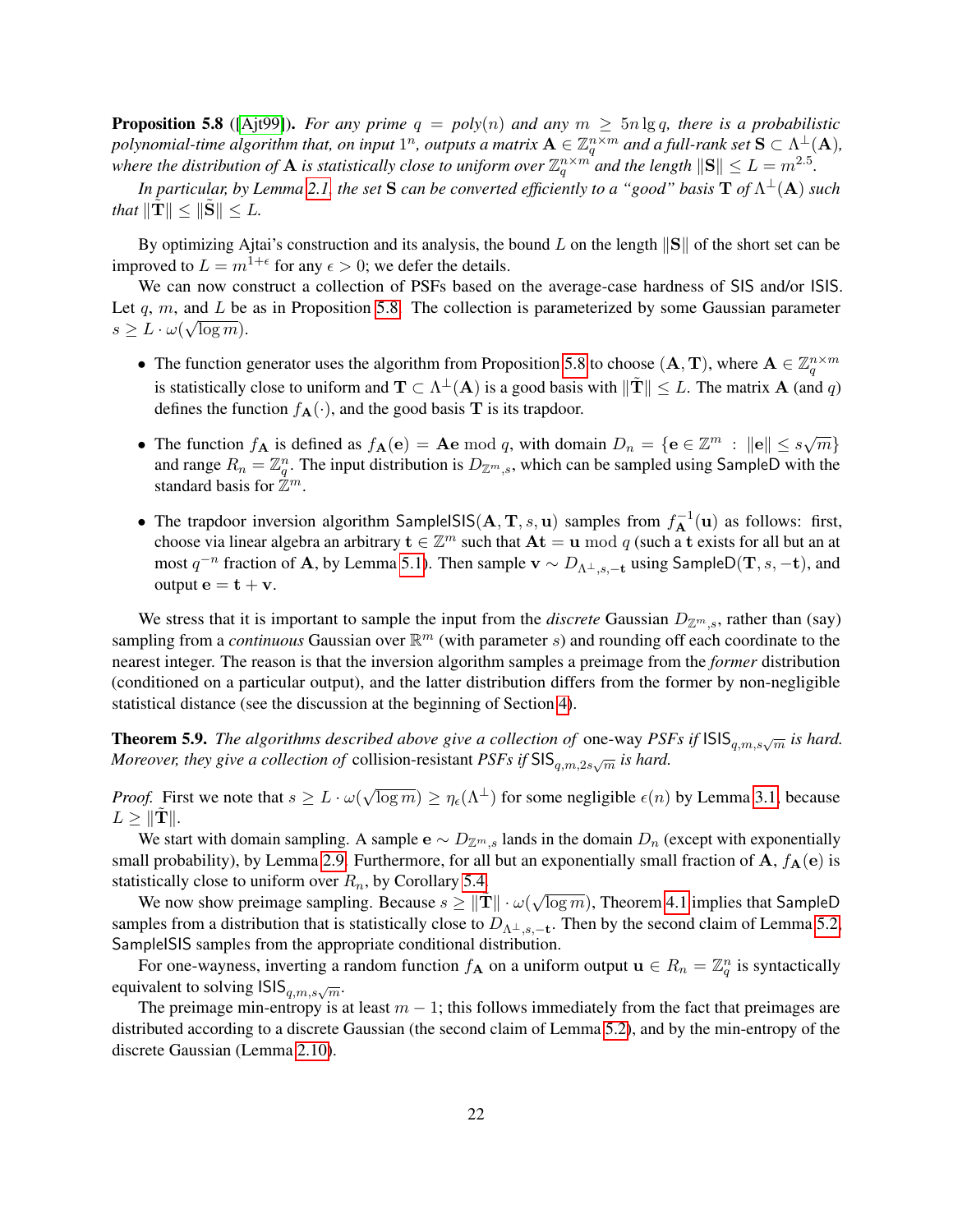Finally, for collision resistance, a collision e,  $e' \in D_n$  for  $f_A$  implies  $A(e - e') = 0 \mod q$ . Because  $\|\mathbf{e} - \mathbf{e}'\| \leq 2s\sqrt{m}$  by the triangle inequality and  $\mathbf{e} - \mathbf{e}' \neq \mathbf{0}$  because  $\mathbf{e}, \mathbf{e}'$  are distinct, finding a collision in a random  $f_{\mathbf{A}}$  implies solving  $\mathsf{SIS}_{q,m,2s\sqrt{m}}$ .  $\Box$ 

Claw-free pairs. Constructing a collection of *claw-free* pairs of trapdoor functions is very similar. The function generator produces  $(A, T)$  as above, as well as a uniform  $w \in \mathbb{Z}_q^n$ . It outputs a pair of functions  $f_{\bf A}({\bf e}) = {\bf Ae} \bmod q$  and  $f_{\bf A,w}({\bf e}) = {\bf Ae} + {\bf w} \bmod q$ . The domains and input distributions are the same as above. The preimage sampler for  $f_{\bf A}^{-1}({\bf u})$  works exactly as above, and the preimage sampler for  $f_{\bf A,w}^{-1}({\bf u})$ samples from the solutions to the system  $\mathbf{A}\mathbf{e} = (\mathbf{u} - \mathbf{w}) \bmod q$ .

Claw-freeness is based on the average-case hardness of  $\text{ISIS}_{q,m,2s\sqrt{m}}$ . Given a claw  $(e, e') \in D_n^2$  for the pair of functions  $f_{\mathbf{A}}, f_{\mathbf{A},\mathbf{w}}$ , we have  $\mathbf{A}(\mathbf{e} - \mathbf{e}') = \mathbf{w} \bmod q$ . Because  $\|\mathbf{e} - \mathbf{e}'\| \le 2s\sqrt{m}$  by the triangle inequality,  $(e - e')$  is a solution to the random ISIS instance  $(q, A, w, 2s\sqrt{m})$ . As above, the functions  $f_A$ and  $f_{\mathbf{A}, \mathbf{w}}$  are both collision-resistant assuming the hardness of SIS $_{q,m,2s\sqrt{m}}$ .

Alternate domains. For some applications, the definition of the domain  $D_n$  in terms of the  $\ell_2$  norm may be inconvenient. In such a case, the domain can also be defined in terms of the  $\ell_{\infty}$  norm as  $D_n =$  ${e : \|e\|_\infty \leq s \cdot \omega(\sqrt{\log m})\}$  for some arbitrary  $\omega(\sqrt{\log m})$  function. It can be shown (e.g., using the tail inequality in Section [4.1\)](#page-13-4) that a sample from  $D_{\mathbb{Z}^m,s}$  falls in this new domain with overwhelming probability. (Note, though, that inputs still must be chosen from the Gaussian  $D_{\mathbb{Z}^m,s}$  over the integers.)

## <span id="page-22-0"></span>6 Signature Schemes

The hash-and-sign paradigm for signature schemes, first suggested in [\[DH76\]](#page-38-7), works as follows: the public verification key is a trapdoor function f and the signing key is  $f^{-1}$ . To sign a message m, first hash m to some point  $y = H(m)$  in the range of a trapdoor function f, then output the signature  $\sigma = f^{-1}(y)$ . To verify  $(m, \sigma)$ , simply check that  $f(\sigma) = H(m)$ . Bellare and Rogaway [\[BR93\]](#page-37-7) formalized this notion and showed that this basic scheme, called Full-Domain Hash (FDH), is existentially unforgeable under chosen-message attacks when f is a trapdoor *permutation* and the hash function H is modelled as a random oracle. Many variations on this theme have been proposed, such as the Probabilistic FDH (PFDH) scheme of Coron [\[Cor00\]](#page-38-10) and the Probabilistic Signature Scheme (PSS) of Bellare and Rogaway [\[BR96\]](#page-38-5). These were proposed in part to improve upon the *exact* security of FDH, which is quite loose when instantiated with a black-box trapdoor permutation (the success probability of the reduction is a  $Q_{\text{hash}}$  factor smaller than that of the forger, where Qhash is the number of hash queries made by the forger).

All of the above schemes were originally intended to be instantiated with trapdoor *permutations*, such as RSA. In this section, we show that they can be instantiated securely using our notion of preimage sampleable functions. In fact, we are even able to give a *tight* security reduction for FDH by exploiting *collision resistance*. This stands in constrast to the best known reductions for FDH using trapdoor permutations: for trapdoor permutations treated as a black-box, the reduction *must* lose a factor of Qhash [\[DR02\]](#page-38-11); for RSA and claw-free permutations, the known reductions still lose a factor of  $Q_{\text{sign}}$  [\[Cor00,](#page-38-10) [DR02\]](#page-38-11)). In addition, all of our instantiations are *strongly* unforgeable.

#### 6.1 Full-Domain Hash Scheme

We start with a version of the FDH signature scheme using trapdoor *collision-resistant* PSFs; recall that such a collection can be constructed assuming that SIS is hard on the average for appropriate parameters. In order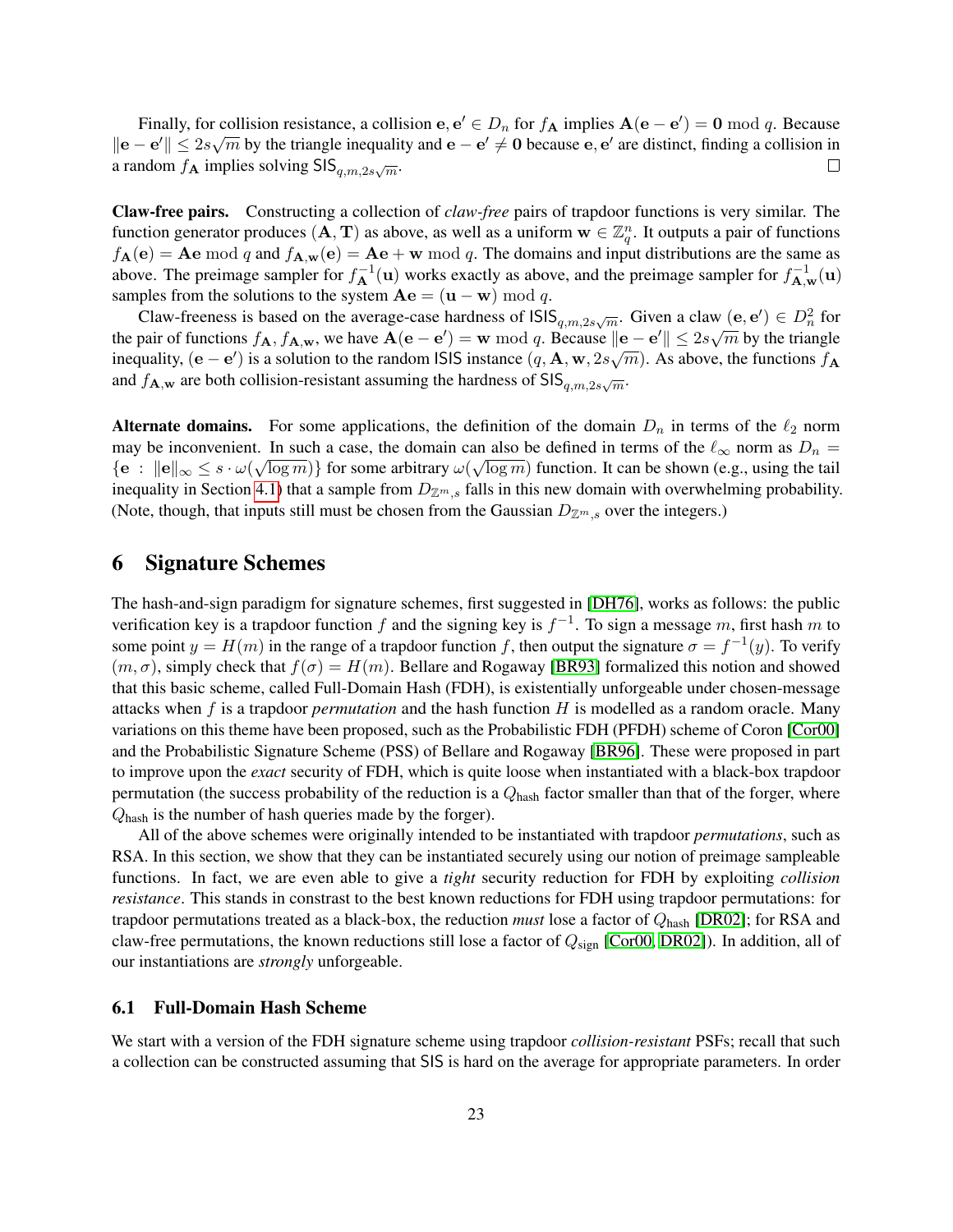for our security reduction to work, the signer must give out *at most one* preimage of a given point. This can be implemented by making the signer *stateful*, or by using a pseudorandom function (e.g., the random oracle itself) to implement "repeatable randomness" in a standard way. The PRF is used to generate the random coins of the preimage sampler, so if the sampler's randomness complexity is large, this solution may be impractical and the PFDH scheme below may be a better option. For simplicity, we describe the stateful version of the scheme.

The scheme is built upon a collection of collision-resistant PSFs given by (TrapGen, SampleDom, SamplePre), and operates relative to a function  $H = H_n : \{0,1\}^* \to R_n$  that is modelled as a random oracle (recall that  $D_n$  and  $R_n$  are the efficiently-recognizable domain and range, respectively, of the collection for security parameter n).

- SigKeyGen(1<sup>n</sup>): let  $(a, t) \leftarrow$  TrapGen(1<sup>n</sup>), where a describes a function  $f_a$  and t is its trapdoor. The verification key is  $a$  and the signing key is  $t$ .
- Sign $(t, m)$ : if  $(m, \sigma_m)$  is in local storage, output  $\sigma_m$ . Else, let  $\sigma_m \leftarrow$  SamplePre $(t, H(m))$ , store  $(m, \sigma_m)$ , and output  $\sigma_m$ .
- Verify $(a, m, \sigma)$ : if  $\sigma \in D_n$  and  $f_a(\sigma) = H(m)$ , accept. Else, reject.

## Proposition 6.1. *The scheme described above is strongly existentially unforgeable under a chosen-message attack.*

*Proof.* It is clear that the scheme is complete, by the properties of the trapdoor collection.

Assume, for contradiction, that there is an adversary  $A$  that breaks the existential unforgeability of the signature scheme with probability  $\epsilon = \epsilon(n)$ . We construct a poly-time adversary S that breaks the trapdoor collision-resistant hash function with probability negligibly close to  $\epsilon$ . Given an index a describing a function  $f_a$ , S runs A on public key a, and simulates the random oracle H and signing oracle as follows. Without loss of generality, assume that A queries H on every message m before making a signing query on m.

- For every query to H on a distinct  $m \in \{0,1\}^*$ , S lets  $\sigma_m \leftarrow$  SampleDom $(1^n)$ , stores  $(m, \sigma_m)$ , and returns  $f_a(\sigma_m)$  to A. (If H was previously queried on m, S looks up  $(m, \sigma_m)$  and returns  $f_a(\sigma_m)$ .)
- Whenever A makes a signing query on m, S looks up  $(m, \sigma_m)$  in its local storage and returns  $\sigma_m$  as the signature.

Now without loss of generality, assume that before outputting its attempted forgery  $(m^*, \sigma^*)$ , A queries H on  $m^*$ . When A produces  $(m^*, \sigma^*)$ , S looks up  $(m^*, \sigma_{m^*})$  in its local storage and outputs  $(\sigma^*, \sigma_{m^*})$  as a collision in  $f_a$ .

We now analyze the reduction. First, we claim that the view of  $A$  in the real chosen-message attack is identical to its view as provided by  $S$ . (This assumes that the trapdoor function properties from Section [5.3.1](#page-19-0) are *perfect*; if they are only statistical, the views are statistically close.) For each distinct query m to H, the value returned by S is  $f_a(\sigma_m)$  where  $\sigma_m \leftarrow$  SampleDom $(1^n)$ ; by the "uniform output" property of the collection, this is identical to the uniformly random value of  $H(m) \in R_n$  in the real system. Now fix the value  $H(m)$ . Then for every signature query on the message m, S returns a single value  $\sigma_m$  which is distributed as SampleDom $(1^n)$ , given  $f_a(\sigma_m) = H(m)$ . In the real system, signature queries on m (even repeated ones) are answered by a single value having the same distribution, by the preimage sampleability of SamplePre.

Therefore A outputs a valid forgery  $(m^*, \sigma^*)$  with probability (negligibly close to)  $\epsilon$ . Because  $\sigma^*$  is a valid signature on  $m^*$ , we have  $\sigma^* \in D_n$  and  $f_a(\sigma^*) = H(m^*) = f_a(\sigma_{m^*})$ . It simply remains to check that  $\sigma^* \neq \sigma_{m^*}$ , i.e., that they form a collision in  $f_a$ . There are two cases to consider: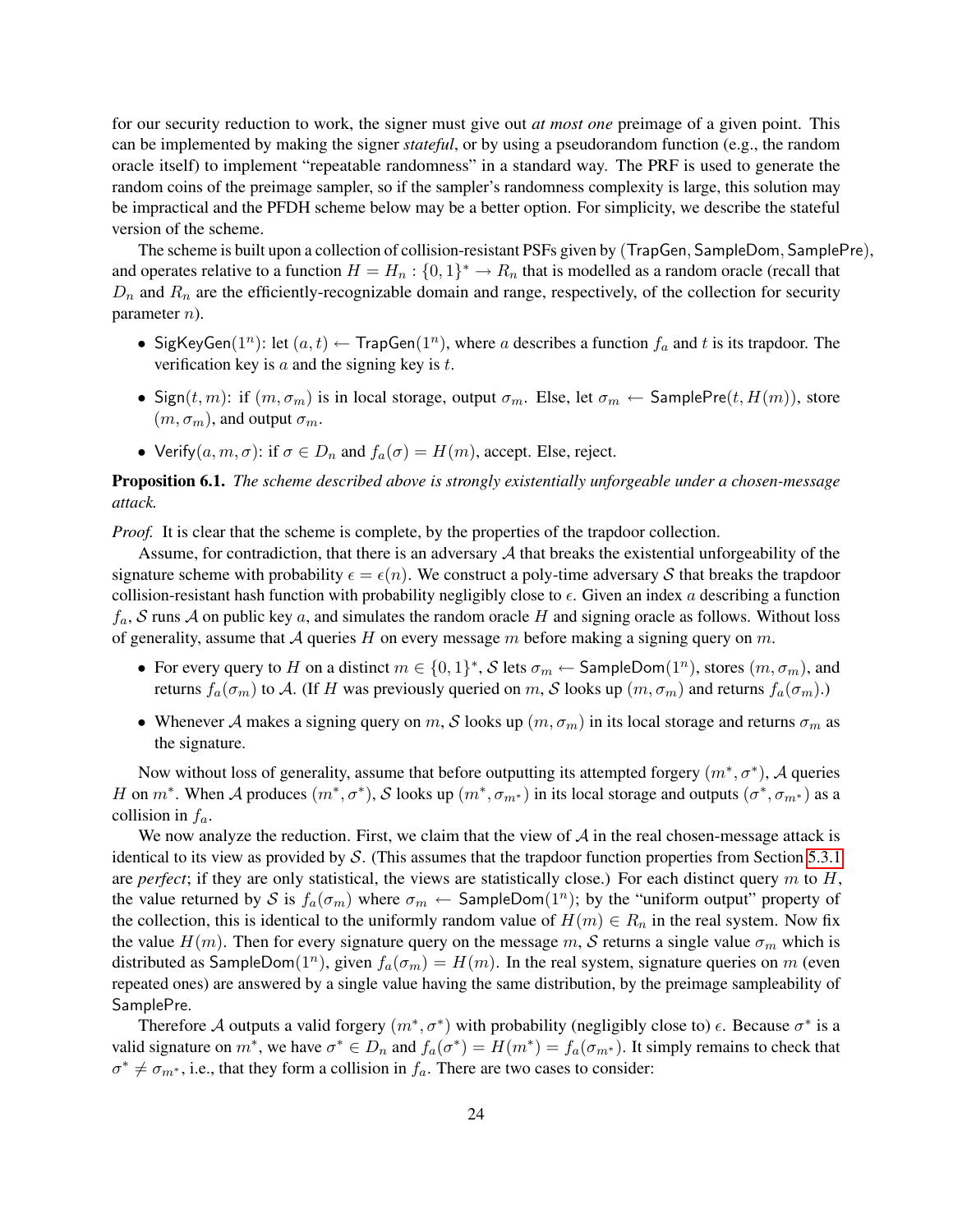- 1. If A made a signature query on  $m^*$ , it received back the signature  $\sigma_{m^*}$ . Because  $(m^*, \sigma^*)$  is considered a forgery, we have  $\sigma^* \neq \sigma_{m^*}$ .
- 2. If A did *not* make a signature query on  $m^*$ , then for the query to H on  $m^*$ , S stored a tuple  $(m^*, \sigma_{m^*})$ for  $\sigma_{m^*} \leftarrow$  SampleDom $(1^n)$ , and returned  $f_a(\sigma_{m^*})$  to A. By the preimage min-entropy property of the hash family, the min-entropy of  $\sigma_{m^*}$  given  $f_a(\sigma_{m^*})$  (and the rest of the view of A, which is independent of  $\sigma_{m^*}$ ) is  $\omega(\log n)$ . Thus, the signature  $\sigma^* \neq \sigma_{m^*}$ , except with negligible probability  $2^{-\omega(\log n)}$ .

We conclude that S outputs a valid collision in  $f_a$  with probability negligibly close to  $\epsilon$ .  $\Box$ 

## 6.2 Probabilistic FDH

The PFDH scheme replaces the statefulness of FDH with a random "salt" for each signature, and is parameterized by the length k of the salt (for simplicity, we can set  $k = n$ , though any  $k = \omega(\log n)$  will suffice for asymptotic security).

- SigKeyGen(1<sup>n</sup>): let  $(a, t) \leftarrow$  TrapGen(1<sup>n</sup>), where a describes a function  $f_a$  and t is its trapdoor. The verification key is  $a$  and the signing key is  $t$ .
- Sign $(t, m)$ : choose  $r \leftarrow \{0, 1\}^k$  at random, let  $\sigma \leftarrow$  SamplePre $(t, H(m||r))$ , and output  $(r, \sigma)$ .
- Verify $(a, m, (r, \sigma))$ : if  $\sigma \in D_n$  and  $r \in \{0, 1\}^k$  and  $f_a(\sigma) = H(m||r)$ , then accept. Else, reject.

Proposition 6.2. *The scheme described above is strongly existentially unforgeable under a chosen-message attack.*

*Proof.* The proof is almost identical the prior one, so we simply describe the main idea. Security can be based on either *collision-resistance* as above (which can be based on the hardness of SIS), or on *claw-free pairs* (which can be based on the hardness of ISIS). The essential idea is that repeated signature queries on the same message m will all have distinct salts r (except with negligible probability  $Q_{\text{sign}}^2/2^k$ ), so the signer will provide a preimage for independent hash values  $H(m||r)$ .  $\Box$ 

## <span id="page-24-0"></span>7 Identity-Based Encryption

In this section we construct an identity-based encryption (IBE) system based on the LWE problem, in the random oracle model. (We also show that a similar system is secure in the plain model, under an "interactive" assumption relating to LWE.)

As we show in Section [8,](#page-28-0) there is a variant of Regev's cryptosystem [\[Reg05\]](#page-40-1) in which a single lattice  $\Lambda(A)$  can support the public keys of many users, and a trapdoor for A enables extraction of the secret key from any well-formed public key. At first glance, it may seem that this is all that is needed for an identity-based cryptosystem. However, the situation is not so simple. Well-formed public keys in that system are *exponentially sparse*, because they correspond to points very close to the lattice Λ(A). It is not at all clear how a hash function or random oracle could securely map identities to valid public keys.

To remedy this situation, we construct a "dual" of Regev's cryptosystem, in which the generation and encryption algorithms are essentially swapped. More specifically, in the dual system, the secret key is a vector e distributed according to  $D_{\mathbb{Z}^m,r}$ , and the corresponding public key is its syndrome  $\mathbf{u} = f_{\mathbf{A}}(\mathbf{e}) \in \mathbb{Z}_q^n$ .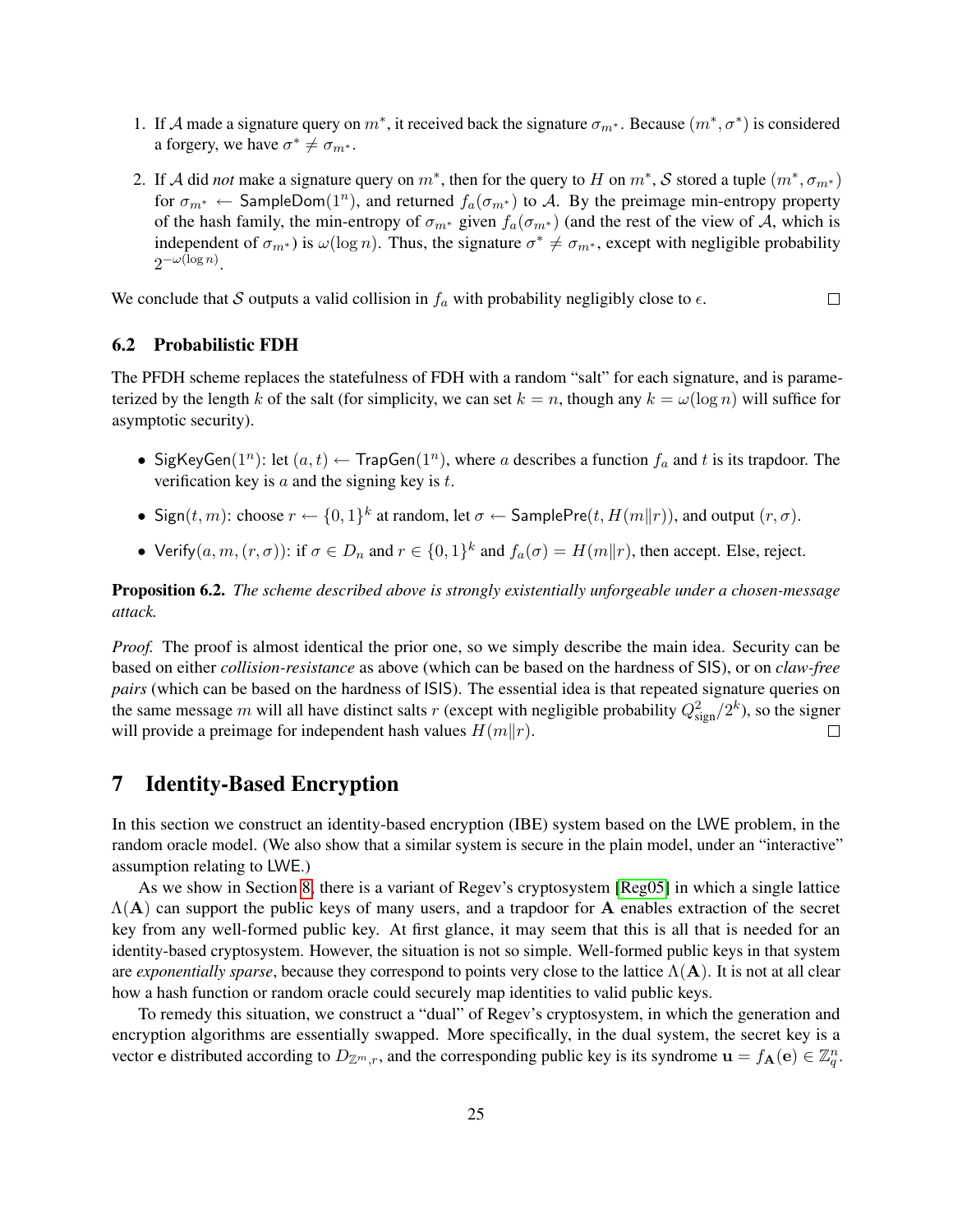The encryption algorithm chooses a pseudorandom LWE vector  $\mathbf{p} = \mathbf{A}^T\mathbf{s} + \mathbf{x}$  (for a uniform secret  $\mathbf{s} \in \mathbb{Z}_q^n$ and error vector  $\mathbf{x} \leftarrow \chi^m$ ), and uses the syndrome u to generate one more LWE instance  $p = \mathbf{u}^T \mathbf{s} + x$  as a "pad" to hide the message (where  $x \leftarrow \chi$ ). Because the public key syndrome u is statistically close to uniform, the adversary's view in the dual system is indistinguishable from uniform, under the hardness of LWE. For the same reason, the scheme (and its identity-based version below) is also *anonymous*; that is, a ciphertext hides the identity to which it was encrypted.

The crucial feature of the dual cryptosystem is that its public keys are *dense*; in fact, every syndrome  $u \in \mathbb{Z}_q^n$  is a valid public key that has many essentially equivalent decryption keys  $e \in \mathbb{Z}_q^m$ . We therefore have all the properties we need to implement an IBE system. Identities are hashed to syndromes in  $\mathbb{Z}_q^n$ , with the assurance that every such syndrome is a well-defined public key for the dual scheme. Furthermore, a trapdoor for A allows a trusted authority to efficiently sample a secret key e corresponding to any syndrome u, under the same distribution as in the dual cryptosystem.

We first describe the dual cryptosystem and prove that it is secure based on the hardness of LWE. We then show how to use this to construct an IBE system.

#### 7.1 Dual Cryptosystem

Our public-key dual cryptosystem is defined below. It is parameterized by some  $r \ge \omega(r)$ √  $\overline{\log m}$ ), which specifies the discrete Gaussian distribution  $D_{\mathbb{Z}^m,r}$  from which secret keys are chosen. As in Section [8.1,](#page-28-1) all users share a common matrix  $\mathbf{A} \in \mathbb{Z}_q^{n \times m}$  (an implicit input to all algorithms) chosen uniformly at random, which is the index of the function  $f_{\mathbf{A}}(\mathbf{e}) = \mathbf{A}\mathbf{e} \bmod q$  defined in Section [5.3.](#page-19-3) (Each user may also generate her own matrix A, included in the public key). The trapdoor for A will not be needed here, and is only used in the IBE below. All operations are performed over  $\mathbb{Z}_q$ .

- DualKeyGen: Choose an error vector  $e \leftarrow D_{\mathbb{Z}^m,r}$  (i.e., the input distribution to  $f_A$ ), which is the secret key. The public key is the syndrome  $\mathbf{u} = f_{\mathbf{A}}(\mathbf{e})$ .
- DualEnc $(\mathbf{u}, b)$ : to encrypt a bit  $b \in \{0, 1\}$ , choose  $\mathbf{s} \leftarrow \mathbb{Z}_q^n$  uniformly and  $\mathbf{p} = \mathbf{A}^T \mathbf{s} + \mathbf{x} \in \mathbb{Z}_q^m$ , where  $\mathbf{x} \leftarrow \chi^m$ . Output the ciphertext  $(\mathbf{p}, c = \mathbf{u}^T \mathbf{s} + x + b \cdot \lfloor q/2 \rfloor) \in \mathbb{Z}_q^m \times \mathbb{Z}_q$ , where  $x \leftarrow \chi$ .
- DualDec $(e, (\mathbf{p}, c))$ : compute  $b' = c e^T \mathbf{p} \in \mathbb{Z}_q$ . Output 0 if  $b'$  is closer to 0 than to  $\lfloor q/2 \rfloor$  modulo q, otherwise output 1.

The above cryptosystem can be extended to encrypt messages of length  $k = \text{poly}(n)$  bits, with ciphertexts of  $O(m + k)$  bits and public keys of size  $O(kn)$  bits. The idea is to include k independent syndromes  $\mathbf{u}_1,\ldots,\mathbf{u}_k$  in the public key, and to encrypt to each of them using the same s and  $\mathbf{p} = \mathbf{A}^T\mathbf{s} + \mathbf{x}$ . (This is similar to an amortized construction from [\[PVW07\]](#page-40-3) for Regev's original system, and to the IBE from [\[BGH07\]](#page-37-13)). For  $k = \Omega(m)$ , this yields amortized encryption/decryption time of  $O(n)$  bit operations per message bit, and ciphertext expansion factor of  $O(\log n)$ . It is also possible to securely encrypt  $\Omega(\log n)$  bits per syndrome under essentially the same assumption on LWE, which yields a ciphertext expansion factor of  $O(1)$ . (These measures of complexity are asymptotically the same as those achieved in [\[PVW07\]](#page-40-3).)

<span id="page-25-0"></span>**Theorem 7.1.** Let  $q \geq 5r(m+1)$ ,  $\alpha \leq 1/(r)$ √  $m+1\cdot\omega($  $(\sqrt{\log n}))$  and  $\chi = \bar{\Psi}_{\alpha}$ , and  $m \geq 2n \lg q$ . Then *the above system is CPA-secure and anonymous, assuming that*  $LWE_{q,y}$  *is hard.* 

*Furthermore, for all but a negligible fraction of shared matrices* A*, the distribution of public keys* generated by  $\mathsf{DualKeyGen}\text{ }is\text{ }statistically\text{ }close\text{ }to\text{ }uniform\text{ }over\ \mathbb{Z}_q^n.$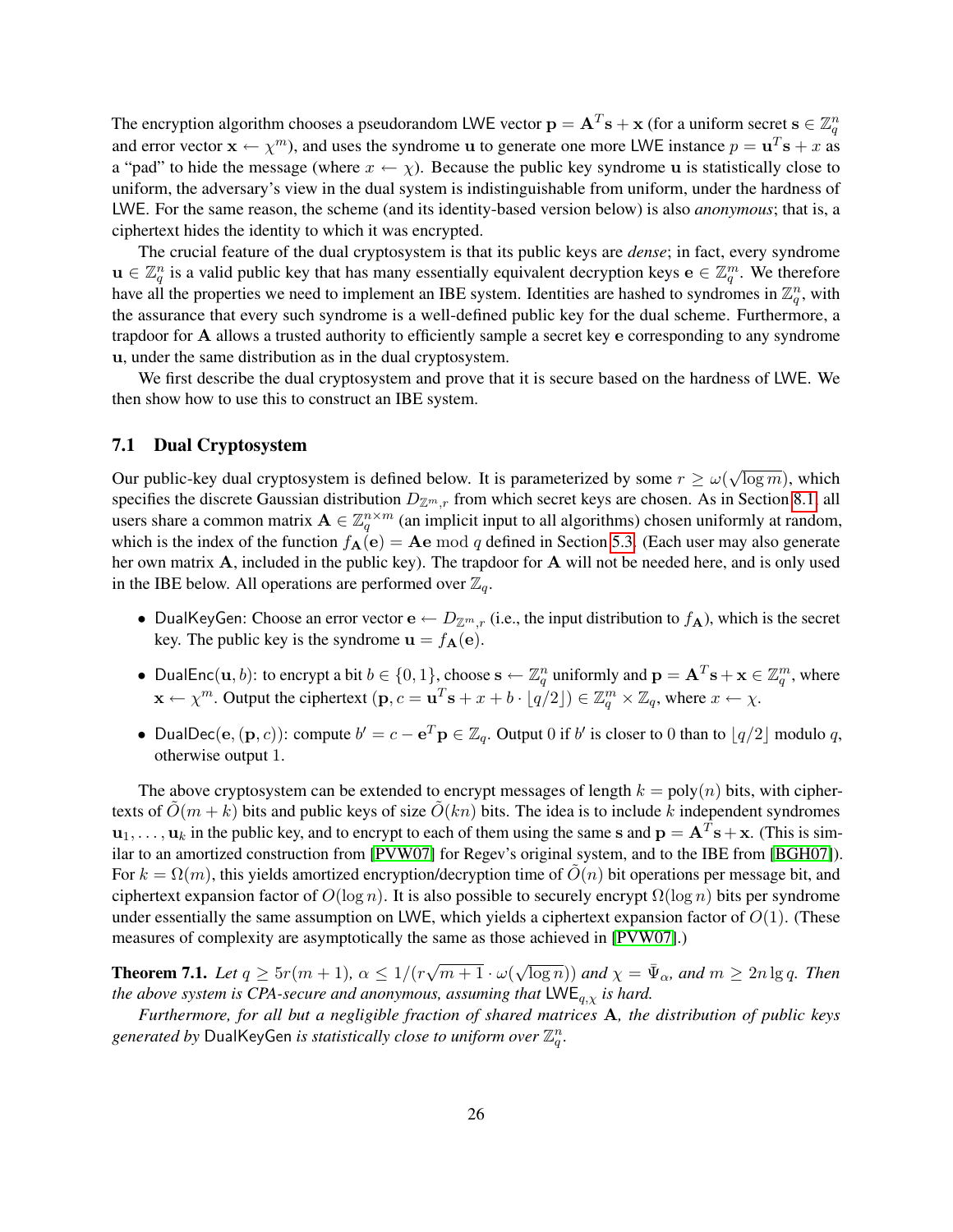*Proof.* The claim on the distribution of public keys follows directly from Corollary [5.4.](#page-18-0)

We show that DualDec is correct with overwhelming probability (over the randomness of DualKeyGen and DualEnc). Consider a ciphertext

$$
(\mathbf{p}, c) = (\mathbf{A}^T \mathbf{s} + \mathbf{x}, \mathbf{e}^T \mathbf{A}^T \mathbf{s} + x + b \cdot \lfloor q/2 \rfloor)
$$

of a bit b under a public key  $\mathbf{u} = \mathbf{A}\mathbf{e}$ . The decryption algorithm computes  $c - \mathbf{e}^T \mathbf{p} = x - \mathbf{e}^T \mathbf{x} + b \cdot (q/2)$ , so it outputs b if  $x - e^T x$  is at distance at most (say)  $q/5$  from 0 (modulo q). By an essentially identical argument as in Lemma [8.2,](#page-29-0) this occurs with overwhelming probability for our choice of q and  $\alpha$ .

Semantic security follows almost immediately from the presumed hardness of LWE. We claim that for a ciphertext  $(\mathbf{p}, c)$  of either  $b = 0$  or 1, the entire view  $(\mathbf{A}, \mathbf{p}, \mathbf{u}, c)$  of the adversary is indistinguishable from uniform, assuming hardness of LWE<sub>q,x</sub>. Indeed, for almost all fixed choices of A and because  $m \ge 2n \lg q$ , the public key syndrome  $u = f_A(e)$  is statistically close to uniform by Theorem [5.9.](#page-21-0) Then the view  $(A, \mathbf{p} = \mathbf{A}^T \mathbf{s} + \mathbf{x}, \mathbf{u}, c = \mathbf{u}^T \mathbf{s} + x + b \cdot \lfloor q/2 \rfloor$  simply consists of  $m + 1$  samples from the LWE distribution  $A_{s,\chi}$  (for  $s \leftarrow \mathbb{Z}_q^n$ ), which are indistinguishable from uniform assuming the hardness of LWE<sub>q, $\chi$ </sub>. For anonymity, it is enough to see that a ciphertext  $(p, c)$  alone is indistinguishable from uniform, and as such, it computationally hides the particular public key u under which it was generated.

The proof easily generalized to the multi-bit extension, because each syndrome  $\mathbf{u}_i$  is independent and statistically close to uniform (for almost all choices of A).  $\Box$ 

#### 7.2 IBE System

Our IBE system uses a random orace  $H: \{0,1\}^* \to \mathbb{Z}_q^n$  that maps identities to public keys of the dual cryptosystem, which is instantiated with a Gaussian parameter  $r \geq L \cdot \omega(\sqrt{\log m})$  so as to guarantee preimage sampleability as proved in Theorem [5.9.](#page-21-0) As with the full-domain hash signature scheme from Section [6,](#page-22-0) we describe a *stateful* secret key extractor (to prevent a re-querying attack), which can be made stateless via pseudorandom functions in a standard way.

- IBESetup( $1^n$ ): generate a trapdoor function  $f_{\mathbf{A}}$  with trapdoor T, as described in Section [5.3.2.](#page-20-3) The master public key is A, which is taken as the shared matrix for the dual cryptosystem, and the master secret key is T.
- IBEExtract( $A, T, id$ ): if the pair (id, e) is in local storage (from a prior query on id), then return e. Otherwise, let  $\mathbf{u} = H(id)$  and choose a decryption key  $\mathbf{e} \leftarrow f_{\mathbf{A}}^{-1}(\mathbf{u})$  using the preimage sampler with trapdoor **T**. Store  $(id, e)$  locally and return e.
- IBEEnc(A, id, b): to encrypt a bit  $b \in \{0,1\}$  to identity id, let  $\mathbf{u} = H(id) \in \mathbb{Z}_q^n$ , and output a ciphertext  $(\mathbf{p}, c) \leftarrow \mathsf{DualEnc}(\mathbf{u}, b)$ .
- IBEDec(e,  $(p, c)$ ): Output DualDec(e,  $(p, c)$ ).

A multi-bit IBE follows in the same way from the multi-bit extension of the dual cryptosystem, with the same measures of complexity. Identities are simply mapped by H to multiple uniform syndromes in  $\mathbb{Z}_q^n$ , one for each bit of the message.

Theorem 7.2. *Suppose that Theorem [7.1](#page-25-0) holds, i.e., the dual cryptosystem is CPA-secure and anonymous in* the standard model, and that its public keys are statistically close to uniform over  $\mathbb{Z}_q^n$  for all but a negligible *fraction of shared matrices* A*.*

*Then the IBE system described above is anonymous and secure in the random oracle model.*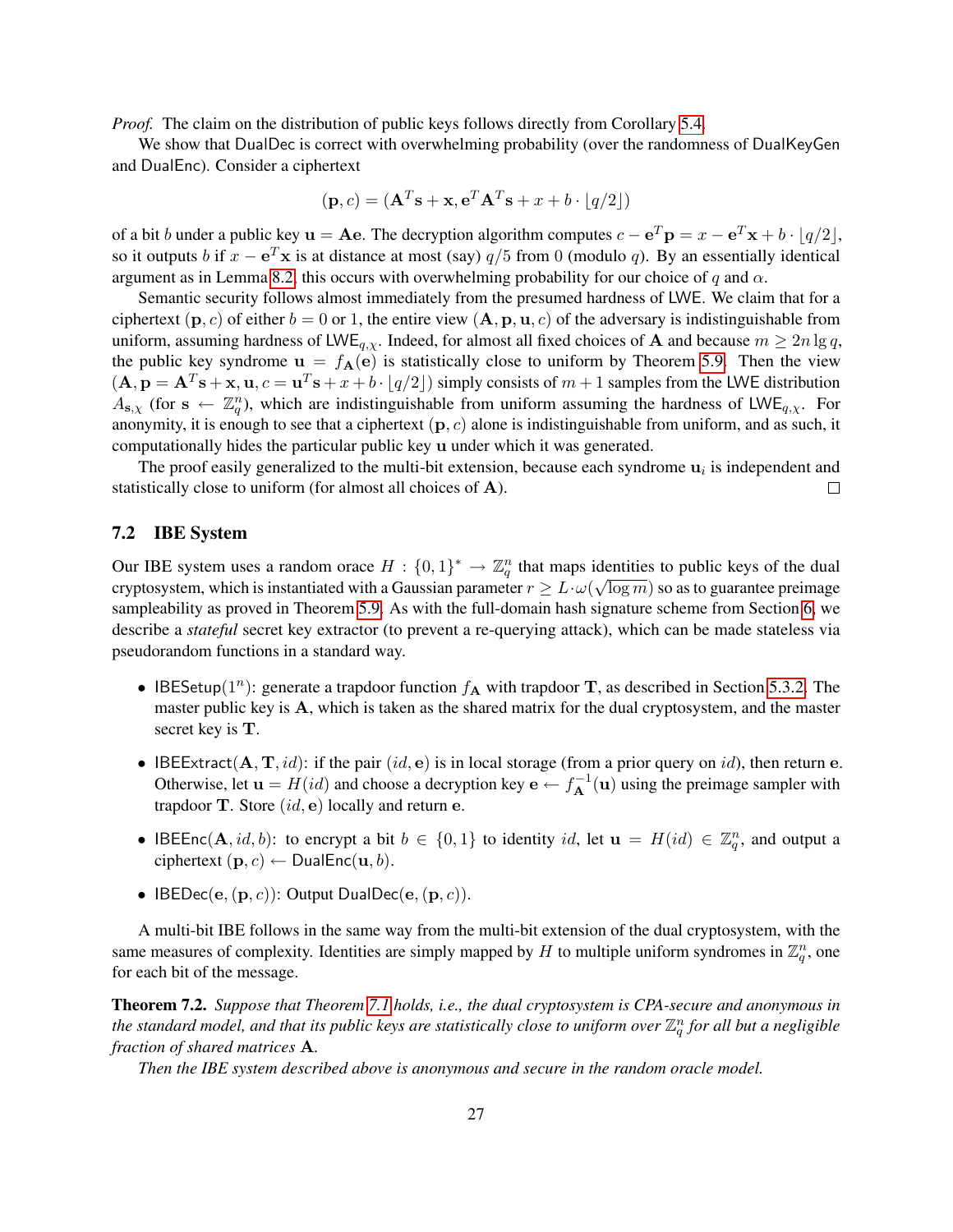*Proof.* First we show completeness. Note that for any identity id and its syndrome  $\mathbf{u} = H(id)$ , IBEExtract samples from  $f_{\bf A}^{-1}({\bf u})$  and produces a secret key e whose distribution is statistically close to that of a secret key for the public key u in the dual cryptosystem. Therefore IBEDec decrypts correctly as long as DualDec does. Furthermore, the system is anonymous because IBEEnc simply returns the output of DualEnc.

We now show semantic security in the random oracle model. Let  $A$  be a PPT adversary that attacks the IBE scheme and has advantage  $\epsilon$  using  $Q_{\text{hash}}$  distinct queries to H. We will construct an adversary S that attacks the dual cryptosystem by simulating the view of A, and has advantage negligibly close to  $\epsilon/Q_{\text{hash}}$ .

The adversary S works as follows. On input a shared matrix  $A \in \mathbb{Z}_q^{n \times m}$  and a public key  $\mathbf{u}^* \in \mathbb{Z}_q^n$  for the dual cryptosystem, S chooses an index  $i \leftarrow [Q_{\text{hash}}]$  uniformly at random and simulates the view of A as follows:

- *Hash queries*: on A's jth distinct query  $id_j$  to H, do the following: if  $j = i$ , then locally store the tuple  $(id_j, \mathbf{u}^*, \perp)$  and return  $\mathbf{u}^*$  to A. Otherwise for  $j \neq i$ , generate a public/secret key pair  $(\mathbf{u}_j, \mathbf{e}_j) \leftarrow$  DualKeyGen, locally store the tuple  $(id_j, \mathbf{u}_j, \mathbf{e}_j)$ , and return  $\mathbf{u}_j$  to A.
- *Secret key queries*: when A asks for a secret key for the identity id, assume without loss of generality that A already queried H on id. Retrieve the unique tuple  $(id, \mathbf{u}, \mathbf{e})$  from local storage. If  $\mathbf{e} = \perp$ , then output a random bit and abort, otherwise return e to A.
- *Challenge ciphertext*: when A produces a challenge identity id<sup>∗</sup> (distinct from all its secret key queries) and messages  $m_0, m_1$ , assume without loss of generality that A already queried H on  $id^*$ . If  $id^* \neq id_i$ , i.e., if the tuple  $(id^*, \mathbf{u}^*, \perp)$  is not in local storage, then output a random bit and abort. Otherwise, relay the messages  $m_0, m_1$  to the challenger, receive a challenge ciphertext  $c^*$ , and return  $c^*$  to A.

When  $A$  terminates with some output,  $S$  terminates with the same output.

We now analyze the reduction. By a standard argument, the probability that  $S$  does not abort during the simulation is  $1/Q<sub>hash</sub>$  (this is proved by considering a game in which S can answer all secret key queries, so that the value of i is perfectly hidden from  $A$ ). Conditioned on S not aborting, we claim that the view it provides to  $A$  is statistically close to the view of the real IBE system. Indeed, the answers to the hash queries are independent public keys of the dual cryptosystem, which are statistically close to uniform (for almost all A) by assumption. Furthermore, as we have already seen, the answers to the secret key queries in the real system are statistically close to those generated by DualKeyGen. Finally, we observe that  $S$ 's advantage is the same as  $A$ 's, conditioned on  $S$  not aborting.  $\Box$ 

Interactive LWE assumption. Instead of an analysis in the random oracle model, we can also construct an IBE and prove its security under an "interactive" assumption about the hardness of LWE in the presence of a signing oracle for the (stateful) FDH signature scheme from Section [6.](#page-22-0) A similar "interactive quadratic residuosity assumption" was used for the IBE of [\[BGH07\]](#page-37-13). We sketch the assumption and proof of security here.

The interactive LWE<sub>q, $\chi$ </sub> problem is this: the input is a matrix  $\mathbf{A} \in \mathbb{Z}_q^{n \times m}$  chosen uniformly at random, a vector  $\mathbf{p} \in \mathbb{Z}_q^m$ , a hash function  $H: \{0,1\}^* \to \mathbb{Z}_q^n$ , and access to an oracle that, on input z, returns a sample from  $f_{\mathbf{A}}^{-1}(H(z))$  (the same value is returned for repeated queries on the same z). The goal is to distinguish whether p is either an LWE instance or uniform, i.e., between the case that  $\mathbf{p} = \mathbf{A}^T \mathbf{s} + \mathbf{x}$  for some  $\mathbf{s} \leftarrow \mathbb{Z}_q^n$ and  $\mathbf{x} \leftarrow \chi^m$ , and the case that  $\mathbf{p} \leftarrow \mathbb{Z}_q^m$  is uniform. When H is modelled as a random oracle, the interactive LWE problem is hard as long as the standard LWE problem is hard.

The main idea for proving security of the IBE under the interactive assumption is as follows: the simulator is given  $A$ ,  $p$ , hash function  $H$ , and access to the signing oracle. It simulates an IBE system having public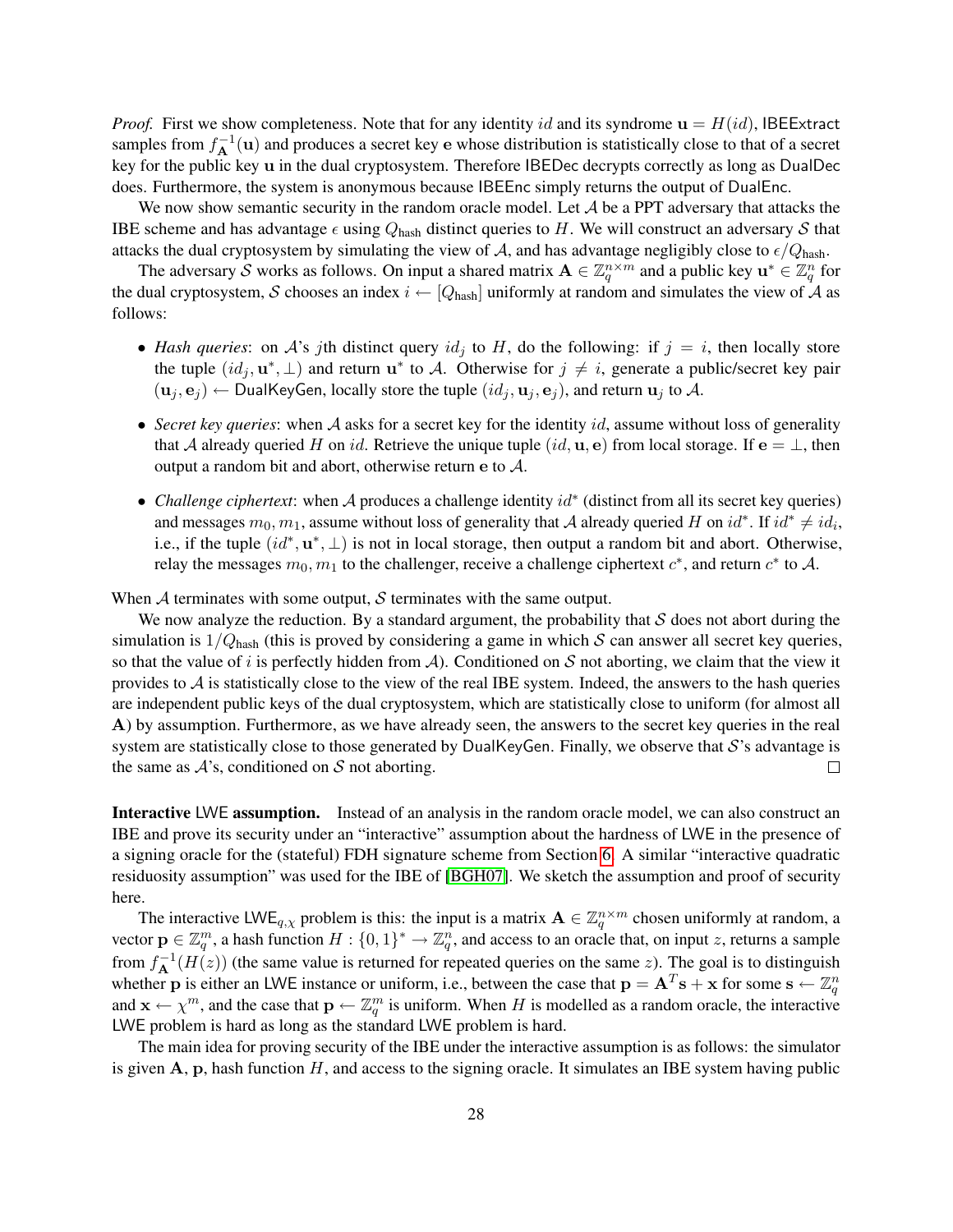parameter  $A$  and  $H$ , and answers secret key queries by simply querying the signing oracle. When given the challenge identity  $id^*$  and challenge message  $m_0, m_1$ , the simulator additionally queries the signing oracle on  $id^*$  and obtains a secret key e<sup>\*</sup>. It then constructs a challenge ciphertext by encrypting a random  $m_b$ "with the secret key e<sup>\*</sup>." Specifically, the ciphertext is made up of p and a "pad"  $e^T p \in \mathbb{Z}_q$  that hides the message  $m_b$  in the standard way. If p is uniform, it can be shown that the pad is essentially uniform and independent of the other variables, thus the adversary has no advantage. If  $p = A<sup>T</sup>s + x$  is an LWE instance, the ciphertext is distributed as in the real IBE system. Note that the simulated pad  $e^T p = u^T s + e^T x$  is correlated with the length  $\|x\|$ ; therefore, the encryption algorithm in the real IBE system will also choose a pad using an error distribution whose standard deviation is determined by  $\|\mathbf{x}\|$ .

The full proof of security is somewhat subtle, and is more convenient when the error terms in the LWE problem are *continuous* quantities, not discrete (this is actually the main form of the problem studied in [\[Reg05\]](#page-40-1)). When "encrypting with the secret key," the simulator also needs to add a small amount of continuous Gaussian error to the pad  $e^T p$ , in order to ensure that its overall distribution is close to a continuous Gaussian; this technique is also used in the main reduction of [\[Reg05\]](#page-40-1). We defer the details.

## <span id="page-28-0"></span>8 Trapdoors for Learning with Errors

Here we demonstrate some trapdoor techniques for the learning with errors (LWE) problem [\[Reg05\]](#page-40-1) and certain cryptosystems based upon it. Some of these techniques have been applied in a concurrent work of Peikert, Vaikuntanathan, and Waters [\[PVW07\]](#page-40-3) to construct efficient and universally composable oblivious transfer protocols based on LWE.

#### <span id="page-28-1"></span>8.1 Variant Cryptosystem

We start with a slight variant of Regev's cryptosystem [\[Reg05\]](#page-40-1), which differs only in the encryption algorithm. The original algorithm chooses a uniformly random binary vector  $e \in \{0,1\}^m$  (corresponding to a random subset of  $\{1,\ldots,m\}$ ) and computes the corresponding subset sum  $Ae$  of the columns of  $A \in \mathbb{Z}_q^{n \times m}$ . Our encryption algorithm instead chooses a random vector e from the discrete Gaussian  $D_{\mathbb{Z}^m,r}$  over the integer lattice  $\mathbb{Z}^m$  (using the SampleD algorithm from Section [4\)](#page-12-0), and computes the syndrome  $\dot{\mathbf{A}}$ e. The particular value of the Gaussian parameter  $r$  will be a parameter of the scheme, and can be chosen based on the needs of the particular application.

We define an optimized version of the cryptosystem (also described in [\[Reg05\]](#page-40-1)) in which all users share a matrix  $\mathbf{A} \in \mathbb{Z}_q^{n \times m}$  chosen uniformly at random by some trusted source. All operations are performed over  $\mathbb{Z}_q$ .

• LWEKeyGen: choose a secret decryption key  $s \leftarrow \mathbb{Z}_q^n$  uniformly at random. The public key is the vector  $\mathbf{p} = \mathbf{A}^T \mathbf{s} + \mathbf{x} \in \mathbb{Z}_q^m$ , where each  $x_i$  is chosen independently from the error distribution  $\chi$  for  $i \in [m]$ .

Note that the p component of the public key can be viewed as a uniform lattice point  $A<sup>T</sup>s \in$  $\Lambda$ (A) mod q, perturbed by some (small) random error vector x.

• LWEEnc $(\mathbf{p}, b)$ : to encrypt a bit  $b \in \{0, 1\}$ , choose a vector  $\mathbf{e} \in \mathbb{Z}^m$  from the distribution  $D_{\mathbb{Z}^m, r}$ (using the SampleD algorithm with the standard basis for  $\mathbb{Z}^m$ ), and output the ciphertext  $(\mathbf{u}, c)$  =  $(\mathbf{Ae}, \mathbf{p}^T\mathbf{e} + b \cdot \lfloor q/2 \rfloor) \in \mathbb{Z}_q^{n+1}.$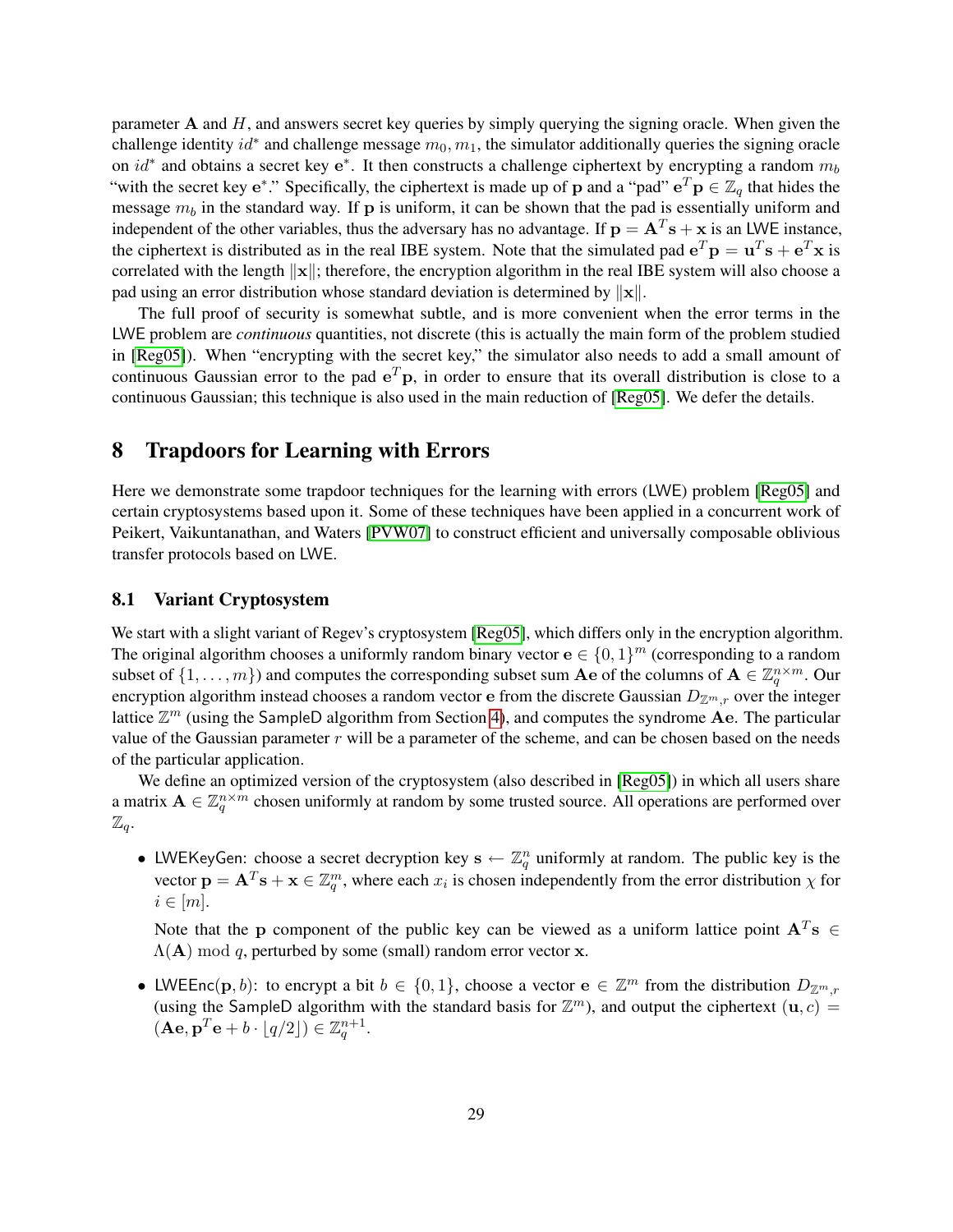• LWEDec(s,  $(\mathbf{u}, c)$ ): compute  $b' = c - s^T \mathbf{u} \in \mathbb{Z}_q$ . Output 0 if  $b'$  is closer to 0 than to  $\lfloor q/2 \rfloor$  modulo q, otherwise output 1.

Proposition 8.1. *For parameters* r*,* q*,* m*, and* α *satisfying the hypotheses of Lemmas [8.2](#page-29-0) and [8.4,](#page-30-0) the cryptosystem above is CPA-secure, assuming that*  $\mathsf{LWE}_{q,\bar{\Psi}_{\alpha}}$  *is hard.* 

One possible choice of parameters is to let  $m = 6n \lg n$ ,  $r = \log m$ ,  $q \in \left[\frac{n^2}{2}\right]$  $\left[\frac{n^2}{2}, n^2\right]$  be prime, and  $\alpha = 1/(\sqrt{m} \cdot \log^2 m)$ . It can be verified that these choices satisfy the needed hypotheses. In addition, we have  $q \cdot \alpha \ge n$  for all sufficiently large n, so Proposition [2.11](#page-11-3) implies that  $\mathsf{LWE}_{q, \bar{\Psi}_\alpha}$  is hard unless there are poly-time quantum algorithms for approximating GapSVP and SIVP to within  $\tilde{O}(n^{1.5})$  factors.

*Proof.* The proof is based on a similar line of reasoning as in prior works [\[AD97,](#page-37-1) [Reg04b,](#page-40-0) [Reg05\]](#page-40-1). We first show in Lemma [8.2](#page-29-0) that the decryption algorithm is correct with overwhelming probability over the randomess of LWEKeyGen and LWEEnc.

We prove semantic security in three steps: first, by assumption on  $LWE_{q, \chi}$ , it is immediately apparent that  $A' = (A, p^T) \in \mathbb{Z}_q^{(n+1)\times m}$ , where p is the public key generated by LWEKeyGen, is pseudorandom (i.e., indististinguishable from uniform). Second, we describe below the notion of "messy" public keys, whose defining property is that the encryption algorithm *statistically* hides the message bit when encrypting under such keys. Lastly, in Lemma [8.3](#page-30-1) we describe an explicit geometric condition that makes  $A'$  messy, and in Lemma [8.4](#page-30-0) we show that a uniformly random choice of  $A'$  meets this condition with overwhelming probability. (The last step is the novel part of our proof, and is the only part that uses our modified encryption algorithm.)

Putting everything together, we see that no efficient adversary can distinguish between public keys generated by LWEKeyGen and those that are messy. Therefore encrypting under keys generated by LWEKeyGen hides the encrypted bit *computationally*.  $\Box$ 

<span id="page-29-0"></span>**Lemma 8.2** (Completeness). Let  $q \ge 5$ rm, let  $\alpha \le 1/(r\sqrt{m} \cdot \omega)$  $\sqrt{\log n}$ )), and let  $\chi = \bar{\Psi}_{\alpha}$ . Then LWEDec *decrypts correctly with overwhelming probability (over the random choices of* LWEKeyGen *and* LWEEnc*).*

*Proof.* Consider some secret key  $\mathbf{s} \in \mathbb{Z}_q^n$  and its public key  $\mathbf{p} = \mathbf{A}^T \mathbf{s} + \mathbf{x}$ , for  $\mathbf{x} \leftarrow \chi^m$ . Now consider a ciphertext

$$
(\mathbf{u}, c) = (\mathbf{A}\mathbf{e}, \mathbf{p}^T\mathbf{e} + b \cdot \lfloor q/2 \rfloor) = (\mathbf{A}\mathbf{e}, \mathbf{s}^T\mathbf{A}\mathbf{e} + \mathbf{x}^T\mathbf{e} + b \cdot \lfloor q/2 \rfloor)
$$

of a bit b, where  $e \leftarrow D_{\mathbb{Z}^m,r}$ . The decryption algorithm computes  $c - s^T \mathbf{u} = \mathbf{x}^T \mathbf{e} + b \cdot \lfloor q/2 \rfloor$ , so it outputs b if  $\mathbf{x}^T \mathbf{e}$  is at distance at most (say)  $q/5$  from 0 (modulo q).

By Lemma [2.9,](#page-10-1) we have  $\|\mathbf{e}\| \leq r\sqrt{m}$  (except with exponentially small probability). Now by definition of  $\chi = \bar{\Psi}_{\alpha}$ , we have  $x_i = [q \cdot y_i] \mod q$ , where the  $y_i$  are independent normal variables with mean 0 and or  $\chi = \Psi_{\alpha}$ , we have  $x_i = [q \cdot y_i]$  mod q, where the  $y_i$  are independent normal variables with fired to and variance  $\alpha^2$ . Then  $\|\mathbf{x} - \mathbf{y}\| \le \sqrt{m}/2$ , and by the Cauchy-Schwarz inequality,  $\mathbf{x}^T \mathbf{e}$  is at mos away from  $q \cdot (\mathbf{y}^T \mathbf{e} \bmod 1)$ . Therefore it suffices to show that  $|\mathbf{y}^T \mathbf{e}| < 1/10$  with overwhelming probability.

Because the  $y_i$  are independent,  $y^T e$  is distributed as a normal variable with mean 0 and standard √ Beta is the  $y_i$  are modeled in  $y_i$ ,  $\alpha \leq r \sqrt{m} \cdot \alpha \leq 1/\omega$  $\overline{\log n}$ ). Therefore by the tail inequality on normal variables, the probability that  $|\mathbf{y}^T \mathbf{e}| > 1/10$  is negligible, and we are done.  $\Box$ 

**Message-lossy ("messy") public keys.** Let  $A \in \mathbb{Z}_q^{n \times m}$  be a fixed common matrix and p be a fixed public key, and let  $\mathbf{A}' \in \mathbb{Z}_q^{(n+1)\times m}$  be constructed from  $\mathbf{A}$  and  $\mathbf{p}$  as above. Define  $\delta = \delta(\mathbf{p})$  to be the statistical distance between the uniform distribution over  $\mathbb{Z}_q^{n+1}$  and the distribution of  $\mathbf{A}'\mathbf{e} = (\mathbf{A}\mathbf{e}, \mathbf{p}^T\mathbf{e}) \in \mathbb{Z}_q^{n+1}$ , where  $\mathbf{e} \leftarrow D_{\mathbb{Z}^m,r}$ . Then

$$
\Delta(\textsf{LWEEnc}(\mathbf{p},0),\textsf{LWEEnc}(\mathbf{p},1)) \leq 2\delta,
$$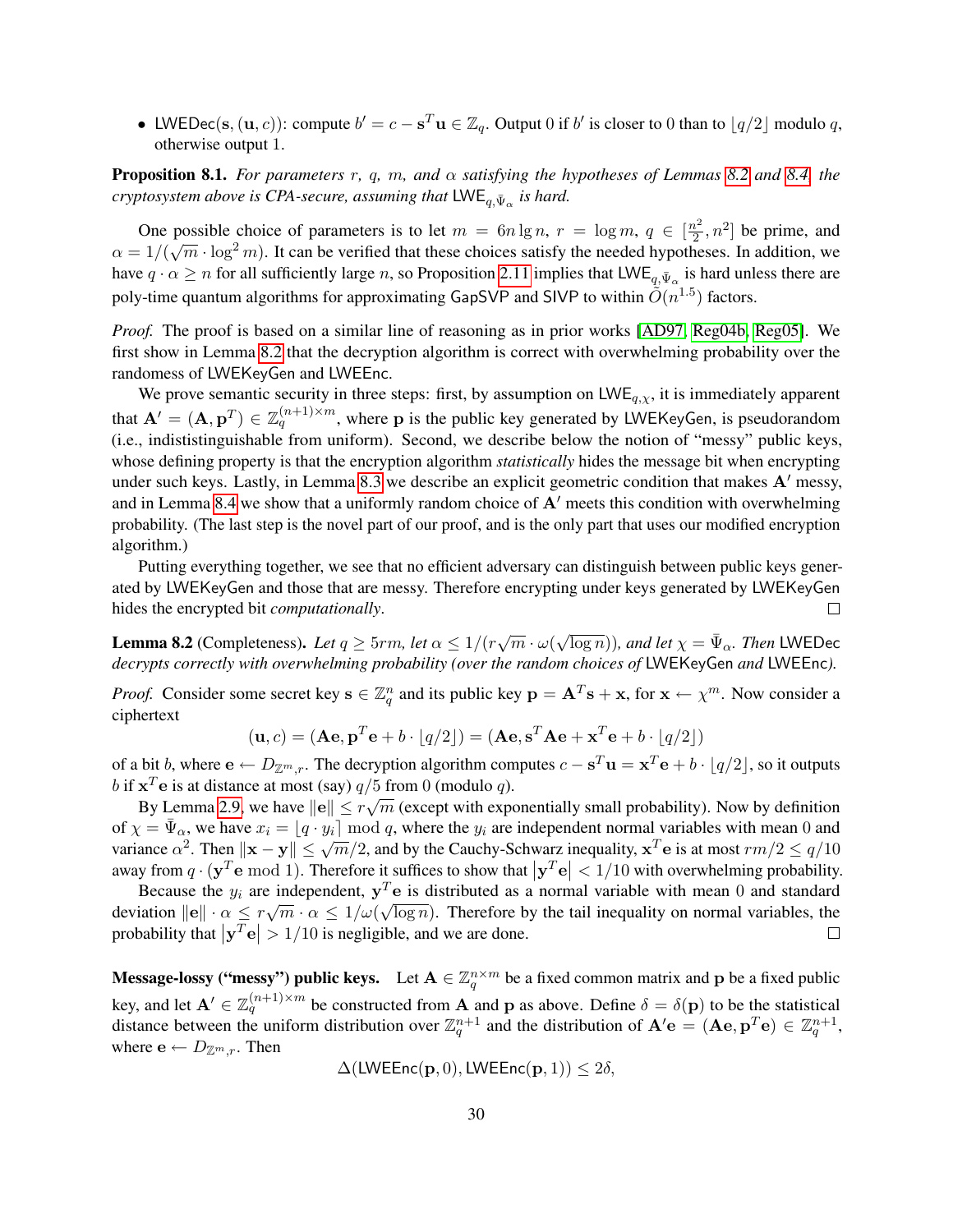because both LWEEnc(p, 0) and LWEEnc(p, 1) are within  $\delta(pk)$  of uniform. When  $\delta$  is negligibly small, we say that p is a "messy" (message-lossy) public key. Of course, the correctness of LWEDec implies that the public keys **p** generated by LWEKeyGen typically have large  $\delta(\mathbf{p})$ .

Messy keys (though not named as such) have played a crucial role in the security proofs for prior lattice-based cryptosystems [\[AD97,](#page-37-1) [Reg04b,](#page-40-0) [Reg05\]](#page-40-1). In those works it was sufficient to show that *most* keys are messy, without necessarily identifying their particular characteristics. This was always done via non-constructive probabilistic arguments.

In the proof of security for the oblivious transfer protocol in [\[PVW07\]](#page-40-3), the simulator needs to *identify messy keys efficiently* (with the help of a trapdoor). This calls for an *explicit* condition that identifies such keys. The following lemma shows that two conditions together imply messiness: first, the columns of  $A<sup>'</sup>$ should generate all of  $\mathbb{Z}_q^{n+1}$ ; second, the modular lattice  $\Lambda^\perp(\mathbf{A}')$  should have small smoothing parameter, which is the case if  $\Lambda(\mathbf{A}^i)$  has large minimum distance  $\lambda_1^{\infty}$  in the  $\ell_{\infty}$  norm.

<span id="page-30-1"></span>Lemma 8.3 (Messy Sufficient Condition). Let A, p, and A' be as above, and suppose that the columns of **A**<sup> $\prime$ </sup> generate  $\mathbb{Z}_q^{n+1}$ . Then for any  $\epsilon \in (0, \frac{1}{2})$  $\frac{1}{2}$ ) and any Gaussian parameter  $r \geq \eta_\epsilon(\Lambda^\perp(\mathbf{A}'))$  used by LWEEnc, *we have*  $\delta(\mathbf{p}) \leq 2\epsilon$ .

*In particular, if*  $r \geq q \cdot \omega($  $\sqrt{\log m}$ )/ $\lambda_1^{\infty}(\Lambda(\mathbf{A}'))$ , then **p** is messy under LWEEnc.

*Proof.* The first claim is a consequence of Lemma [5.2](#page-17-3) (for dimension  $n + 1$  instead of n), which directly implies that  $\delta(\mathbf{p}) \leq 2\epsilon$ . The second claim follows directly from Lemma [2.6](#page-9-2) and the duality between  $\Lambda^{\perp}$  and  $\Box$ Λ.

<span id="page-30-0"></span>**Lemma 8.4** (Density of Messy Keys). Let  $m \ge 2(n+1) \lg q$  and let  $r \ge \omega$ √ log m)*. Then for all but an at*  $m$ ost  $2q^{-n}$  fraction of  $(A, p)$ , the public key  $p$  is messy for the cryptosystem with common matrix  $A$ .

*Proof.* Let  $A' \in \mathbb{Z}_q^{(n+1)\times m}$  be comprised of A and p as above. By Lemma [5.1,](#page-17-1) the columns of A' generate  $\mathbb{Z}_q^{n+1}$  for all but an at most  $q^{-(n+1)} < q^{-n}$  fraction of all **A'**. Likewise, by Lemma [5.3,](#page-17-2) we have  $\lambda_1^{\infty}(\Lambda(\mathbf{A}')) \ge q/4$  for all but an at most  $q^{-n}$  fraction of all **A'**. Therefore, for such **A'** and for  $r \ge \omega(\sqrt{\log m})$ , Lemma [8.3](#page-30-1) implies that **p** is a messy key.  $\Box$ 

### 8.2 Identifying Messy Keys Efficiently

Here present an algorithm that identifies (most) messy keys for the above cryptosystem, using a trapdoor for the common matrix A. We start with a high-level overview of the intuition behind the algorithm.

Consider a uniformly random shared matrix  $A \in \mathbb{Z}_q^{n \times m}$  and an arbitrary public key  $p \in \mathbb{Z}_q^m$  that together form A' as above. Recall that p is messy if: (1) the columns of A' generate  $\mathbb{Z}_q^{n+1}$ , and (2) the minimum distance  $\lambda_1^{\infty}(\Lambda(\mathbf{A}'))$  in  $\ell_{\infty}$  norm is large enough. The first condition is true if and only if the rows of  $\mathbf{A}'$  are linearly independent over  $\mathbb{Z}_q$ , which is easy to check. The second condition can be checked using a trapdoor for **A** in the following way: first, we know that with high probability the lattice  $\Lambda = \Lambda(A)$  has large minimum distance  $\lambda_1^{\infty}$ . Adjoining the vector **p** to  $\Lambda$  yields the lattice  $\Lambda' = \Lambda(\mathbf{A}')$ , which still has large minimum distance  $\lambda_1^{\infty}$  as long as every nonzero multiple  $k \cdot \mathbf{p}$  is far from  $\Lambda$  in  $\ell_{\infty}$  norm, for  $k \in \{1, \ldots, q-1\}$ . Using techniques of Aharonov and Regev [\[AR05\]](#page-37-5) (extended to arbitrary  $\ell_p$  norms by Peikert [\[Pei07\]](#page-39-6)), it can be efficiently checked that each of the multiples  $k \cdot p$  is far from  $\Lambda$  (in  $\ell_{\infty}$  norm), using samples from a discrete Gaussian over  $\Lambda^* = \Lambda^{\perp}(\mathbf{A})/q$ . The Gaussian sampling algorithm with a short full-rank set of vectors in  $\Lambda^{\perp}({\bf A})$  can be used to produce such samples efficiently.

The actual algorithm and its analysis depend crucially on the relationship between the Gaussian parameter r used in encryption and the Gaussian parameter s of the distribution over  $\Lambda^*$ . The smaller s is, the smaller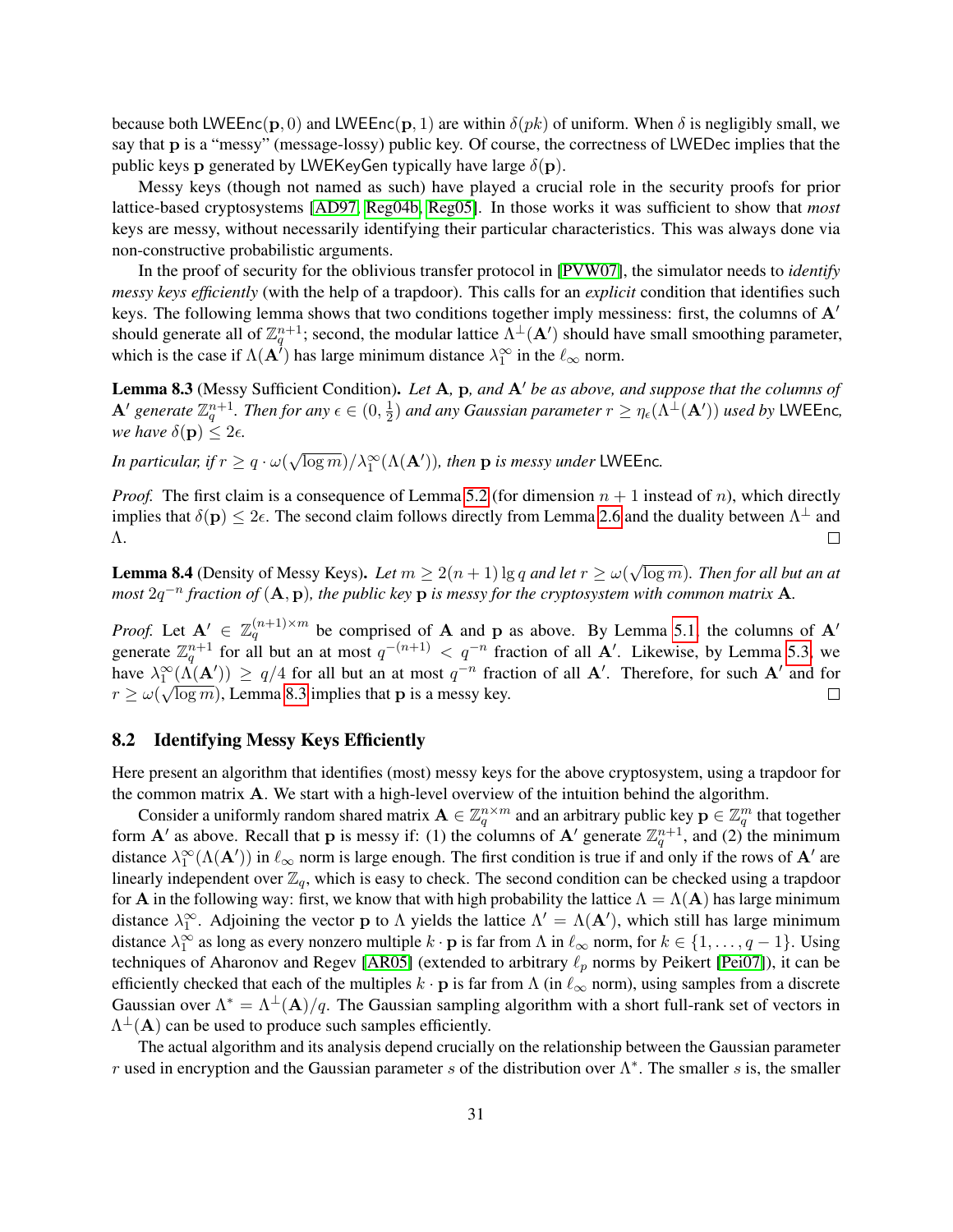we can make r and still correctly identify messy keys. In turn, a smaller value of r means that we can use a larger LWE error parameter  $\alpha$  and still maintain correctness of the cryptosystem. Finally, a larger value of  $\alpha$ corresponds to tighter approximation factors for worst-case lattice problems under the quantum reduction of [\[Reg05\]](#page-40-1).

We remark that we only know how to identify messy keys for the *single-bit* cryptosystem that uses one public key vector  $p$  , as opposed to the more efficient multi-bit system that uses multiple vectors  $p_i$ , constructed in [\[PVW07\]](#page-40-3). The reason is in the multi-bit system, the key is messy if the minimum distance remains large after adjoining *all* the p<sub>i</sub>s to the common lattice  $\Lambda(A)$ . Testing for this condition (at least naively) seems to require checking all of the exponentially-many integer combinations of the  $p_i$ s.

We start by recalling the algorithm of [\[AR05\]](#page-37-5) that distinguishes between points that are far from a lattice  $Λ$  and those that are close to it, given access to Gaussian samples over the dual lattice  $Λ<sup>*</sup>$ . The meanings of "far" and "close" are determined by the Gaussian parameter s.

<span id="page-31-0"></span>Proposition 8.5 ([\[AR05,](#page-37-5) [Pei07\]](#page-39-6)). *There is a deterministic polynomial-time oracle machine* V <sup>O</sup> *that, given a full-rank lattice* Λ ⊂ R <sup>m</sup> *(specified by an arbitrary basis) and a point* x ∈ R <sup>m</sup>*, and given access to an oracle* O that samples from the distribution  $D_{\Lambda^*,s}$  for some  $s > 0$ , has the following behavior:

- If  $\text{dist}^{\infty}(\mathbf{x}, \Lambda) \leq 1/(10s\sqrt{m})$ , then V outputs "close," except with probability  $2^{-\Omega(m)}$ .
- *If* dist<sup>∞</sup>(**x**,  $\Lambda$ )  $\geq \sqrt{\frac{1}{\Lambda}}$  $\overline{\log m}/s$ , then  $\cal V$  outputs "far," except with probability  $2^{-\Omega(m)}.$

*The probabilities are taken over the samples produced by the oracle.*

Figure [1](#page-32-0) defines an algorithm called IsMessy that identifies messy public keys. It has two essential properties (putting aside some very rare exceptional cases):

- IsMessy outputs "messy" on an overwhelming fraction of all public keys p.
- If IsMessy outputs "messy" on a particular public key p, then p is indeed messy.

Note that IsMessy has one-sided error; it might output "not sure" on some public keys p that are actually messy. Nevertheless, *most* messy keys are identified as such, and this is good enough for the oblivious transfer application in [\[PVW07\]](#page-40-3).

Before analyzing IsMessy, let us define GOOD to be the set of common matrices  $A \in \mathbb{Z}_q^{n \times m}$  whose columns generate  $\mathbb{Z}_q^n$  (i.e., the rows are linearly independent over  $\mathbb{Z}_q$ ) and  $\lambda_1^{\infty}(\Lambda(\mathbf{A})) \ge q/4$ . By Lemmas [5.1](#page-17-1) and [5.3,](#page-17-2) all but an at most  $2q^{-n}$  fraction of matrices **A** are in GOOD when  $m \ge 2(n+1) \lg q$ .

The next two lemmas establish the two main properties of the IsMessy algorithm. We first show that for all  $A \in GOOD$ , IsMessy outputs "messy" (with overwhelming probability) on almost all public keys p.

**Lemma 8.6.** *Let*  $m \ge 2(n + 1) \lg q$ , and  $A \in$  GOOD. *Then for all but an at most* 

$$
\left(\frac{5\sqrt{\log m}}{q \cdot s}\right)^m
$$

 $\textit{fraction of all } \mathbf{p} \in \mathbb{Z}_q^m, \ \mathsf{IsMessy}^{\mathcal{O}}(\mathbf{A}, \mathbf{p}) \ \textit{outputs \ ``mess''} \ \textit{with probability } 1 - 2^{-\Omega(m)}.$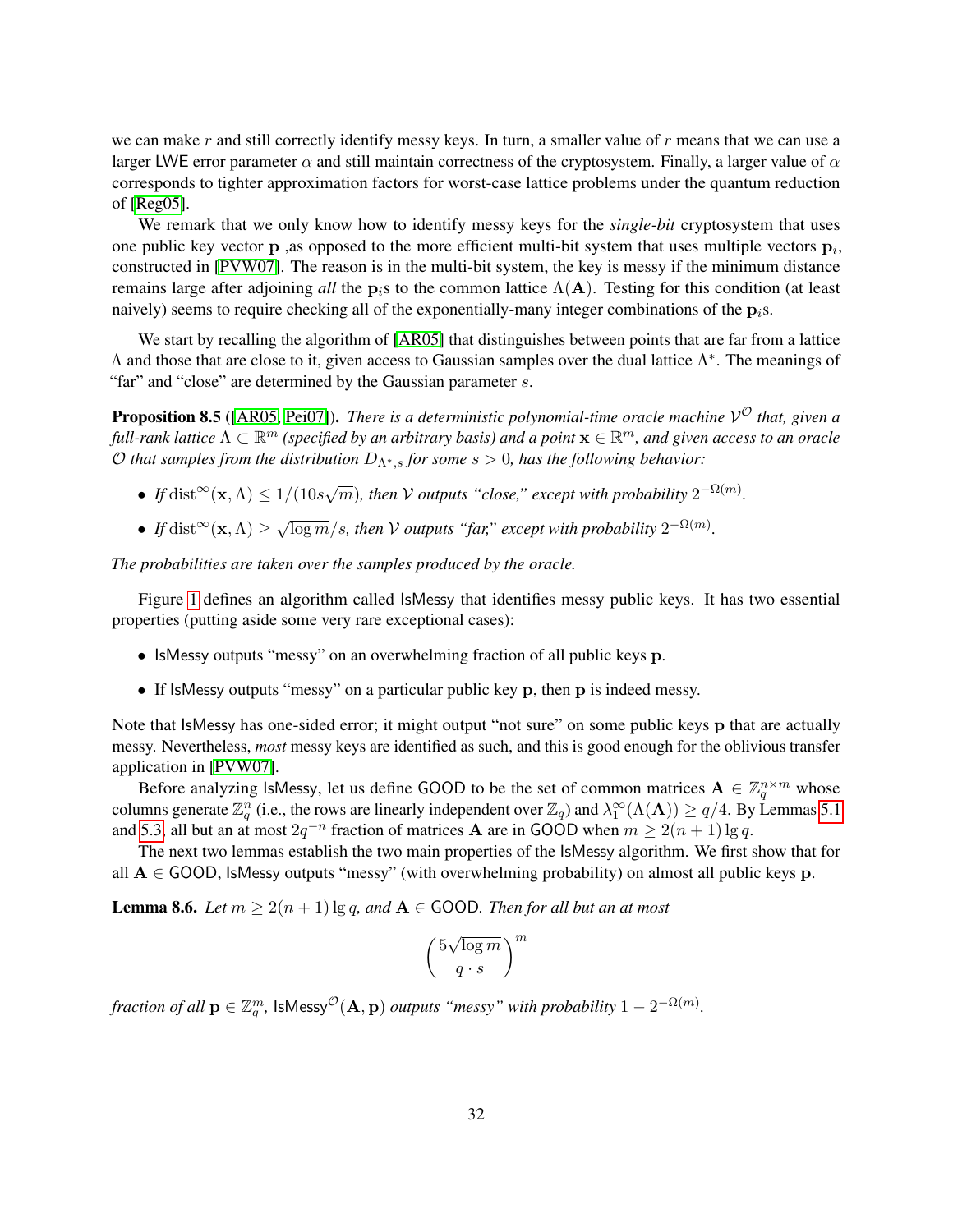The input to the oracle algorithm IsMessy<sup>O</sup> is a common matrix  $\mathbf{A} \in \mathbb{Z}_q^{n \times m}$  and a public key  $\mathbf{p} \in \mathbb{Z}_q^m$ , as well as access to an oracle  $O$  that samples from  $D_{\Lambda^*,s}$  (where  $\Lambda = \Lambda(\mathbf{A})$ , so  $\Lambda^* = \Lambda^{\perp}(\mathbf{A})/q$ ) for some parameter s where  $1/q \leq s \leq 1$ .

- 1. Construct  $\mathbf{A}' \in \mathbb{Z}_q^{(n+1)\times m}$  from  $\mathbf{A}$  and  $\mathbf{p}$  as before. Check that the columns of  $\mathbf{A}'$  generate  $\mathbb{Z}_q^{n+1}$ , i.e., that that rows of  $\mathbf{A}'$  are linearly independent over  $\mathbb{Z}_q$ . If not, output "not sure."
- 2. For each  $k \in \{1, \ldots, q-1\}$ , run  $\mathcal{V}^{\mathcal{O}}(\Lambda, k \cdot \mathbf{p} \mod q)$ .

If every run of  $V$  outputs "far," then output "messy." Otherwise, output "not sure."

Note that the oracle  $\mathcal O$  is used only when  $\mathcal V$  is called as a subroutine. Typically,  $\mathcal O$  would be implemented by the SampleD algorithm using a good basis T of  $\Lambda^{\perp}(A)$ , for a parameter  $s \geq ||\tilde{T}||/q \cdot \omega(\sqrt{\log m})$ (note that  $1/q \leq s \leq 1$  for non-trivial T). This affects the output probabilities of IsMessy by only a negligible amount.

#### <span id="page-32-0"></span>Figure 1: The IsMessy algorithm.

*Proof.* We proceed by a counting argument. Let A' be as in the IsMessy algorithm. Because  $A \in GOOD$ , the number of **p** such that the rows of **A'** are linearly dependent (over  $\mathbb{Z}_q$ ) is at most  $q^n \leq 2^m$ . From now on, suppose the rows of  $A'$  are linearly independent.

Let  $\Lambda = \Lambda(\mathbf{A})$ , and let C be the open  $\ell_{\infty}$  cube in  $\mathbb{R}^m$  of radius  $\sqrt{\log m}/s$ . Let  $Z = (\Lambda + C) \cap \mathbb{Z}_q^m$  be the Let  $\Lambda = \Lambda(A)$ , and let C be the open  $\ell_{\infty}$  cube in  $\mathbb{R}$  or radius  $\sqrt{\log m}/s$ . Let  $\Delta = (\Lambda + C) \log_{\ell} \log$  be the set of integer points in  $\mathbb{Z}_q^m$  that are within  $\ell_{\infty}$  norm less than  $\sqrt{\log m}/s$  of  $\Lambda$ . By Propos outputs "messy" with probability  $1 - 2^{-\Omega(m)}$  on any  $\mathbf{p} \in \mathbb{Z}_q^m$  not contained in

$$
B = \bigcup_{k \in [q-1]} (Z \cdot k^{-1} \bmod q).
$$

We bound the size of B.

The number of integer points in  $\Lambda$  mod q is bounded from above by  $q^n$ , and the number of integer points ine number of integer points in A mod q is bounded from above by q , and the number of integer points in B at in any translate of C is bounded from above by  $(2\sqrt{\log m}/s)^m$ . Therefore the total number of points in B at most √ √

$$
q^{n+1}\cdot \left(\frac{2\sqrt{\log m}}{s}\right)^m \le \left(\frac{4\sqrt{\log m}}{s}\right)^m.
$$

We conclude that IsMessy outputs "messy" with probability  $1 - 2^{-\Omega(m)}$  on all but at most

$$
2^m + (4\sqrt{\log m}/s)^m \le (5\sqrt{\log m}/s)^m
$$

values of  $\mathbf{p} \in \mathbb{Z}_q^m$  for all sufficiently large m. This completes the proof.

We now show, assuming the Gaussian parameter  $r$  used by LWEEnc is large enough, that IsMessy is indeed correct when it declares a key to be messy.

**Lemma 8.7.** *Let*  $r \geq q \cdot s\sqrt{m} \cdot \omega$ √ log m) *for some arbitrary* ω( √ log m) *function. There there is a negligible function*  $\epsilon(m)$  *such that the following holds.* 

*For any*  $A \in$  GOOD *and public key* **p** *such that*  $\delta(\mathbf{p}) > 2\epsilon$  *(under* LWEEnc *with parameter r)*, IsMessy ${}^{\mathcal{O}}(\mathbf{A}, \mathbf{p})$  *outputs "messy" with probability at most*  $2^{-\Omega(m)}$ .

 $\Box$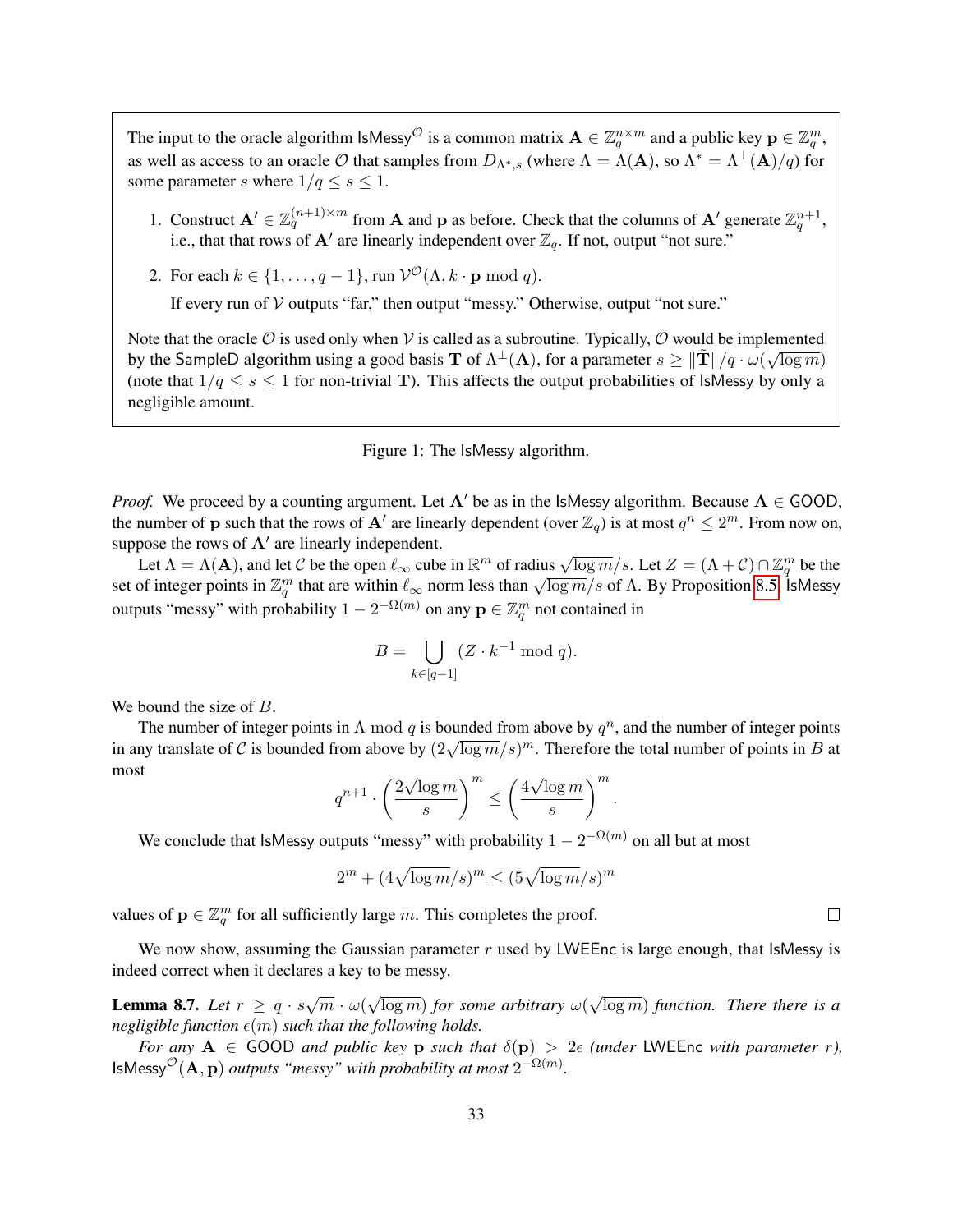*Proof.* Let  $\mathbf{A}' \in \mathbb{Z}_q^{(n+1)\times m}$  be constructed from **A** and **p** as above. First, by the fact that  $\Lambda^{\perp}(\mathbf{A}')^*$  =  $\Lambda(\mathbf{A}')/q$  and Lemma [2.6,](#page-9-2) there exists a negligible  $\epsilon(m)$  such that

<span id="page-33-0"></span>
$$
r \ge 10s\sqrt{m} \cdot \eta_{\epsilon}(\Lambda^{\perp}(\mathbf{A}')) \cdot \lambda_1^{\infty}(\Lambda(\mathbf{A}')) \tag{8.1}
$$

for all sufficiently large m.

Now suppose  $\delta(\mathbf{p}) > 2\epsilon$ . By the contrapositive of Lemma [8.3,](#page-30-1) either the rows of  $\mathbf{A}'$  are linearly dependent over  $\mathbb{Z}_q$  or  $r < \eta_\epsilon(\Lambda^\perp(\mathbf{A}'))$ . In the former case, IsMessy always outputs "not sure," so suppose the latter case is true. Then by [\(8.1\)](#page-33-0), we obtain

$$
\lambda_1^{\infty}(\Lambda') < \frac{1}{10s\sqrt{m}}.
$$

Now because  $A \in$  GOOD, we have  $\lambda_1^{\infty}(\Lambda(A)) \ge q/4 > \lambda_1^{\infty}(\Lambda')$ . Then it must be the case that for some integer  $k$ ,

$$
\text{dist}^{\infty}(k \cdot \mathbf{p}, \Lambda) = \lambda_1^{\infty}(\Lambda').
$$

Furthermore, because  $q \cdot \mathbf{p} \in \Lambda$ , such k must be nonzero modulo q, and the above distance is determined by k mod q. We conclude that there must be some  $k \in \{1, \ldots, q-1\}$  such that

$$
\text{dist}^{\infty}(k \cdot \mathbf{p}, \Lambda) \leq \frac{1}{10s\sqrt{m}}.
$$

By Proposition [8.5,](#page-31-0) V outputs "close" for that choice of k, except with probability  $2^{-\Omega(m)}$ , and the proof is complete.  $\Box$ 

#### 8.3 Extracting Secret Keys

We also show that it is possible to extract the secret key s from a properly-generated public key  $\mathbf{p} = \mathbf{A}^T \mathbf{s} + \mathbf{x}$ for Regev's cryptosystem, using a trapdoor for the shared matrix A. Extracting secret keys is equivalent to solving a bounded-distance (unique) decoding problem on the lattice  $\Lambda(A)$ . Whereas distinguishing messy keys from properly-generated ones is a *decision* problem, extracting the secret key from a public key is essentially the correspoding *search* problem.

Building on the techniques of Aharonov and Regev [\[AR05\]](#page-37-5), Liu, Lyubashevsky, and Micciancio [\[LLM06\]](#page-39-8) gave a deterministic "hill-climbing" algorithm that solves the bounded-distance decoding problem on any lattice, given samples from a discrete Gaussian over the dual lattice. Their algorithm was generalized to all  $\ell_p$ norms in [\[Pei07\]](#page-39-6).

<span id="page-33-1"></span>Proposition 8.8 ([\[LLM06,](#page-39-8) [Pei07\]](#page-39-6)). *There is a deterministic poly-time oracle algorithm that, given:*

- *access to an oracle that samples from the distribution*  $D_{\Lambda^*,s}$  *for some*  $s > 0$ *,*
- *a basis* **B** *for a full-rank lattice*  $\Lambda = \mathcal{L}(\mathbf{B}) \subset \mathbb{R}^m$  *such that*  $\lambda_1^{\infty}(\Lambda) \geq 10\sqrt{\log m}/s$ ,
- *a point*  $\mathbf{x} \in \mathbb{R}^m$  *such that*  $dist^{\infty}(\mathbf{x}, \Lambda) \leq 1/(10s\sqrt{m})$ *, and*

*outputs the unique*  $y \in \Lambda$  *closest (in*  $\ell_{\infty}$  *norm) to* x*.* 

<span id="page-33-2"></span>As we have already seen, for a random lattice  $\Lambda = \Lambda(\mathbf{A})$  with  $\Lambda^* = \Lambda^{\perp}(\mathbf{A})/q$ , we can implement the oracle in the above lemma for any  $s = L/q \cdot \omega(\sqrt{\log m})$  using the SampleD algorithm with any good basis **T** of  $\Lambda^{\perp}(A)$  such that  $\|\tilde{\mathbf{T}}\| \leq L$ .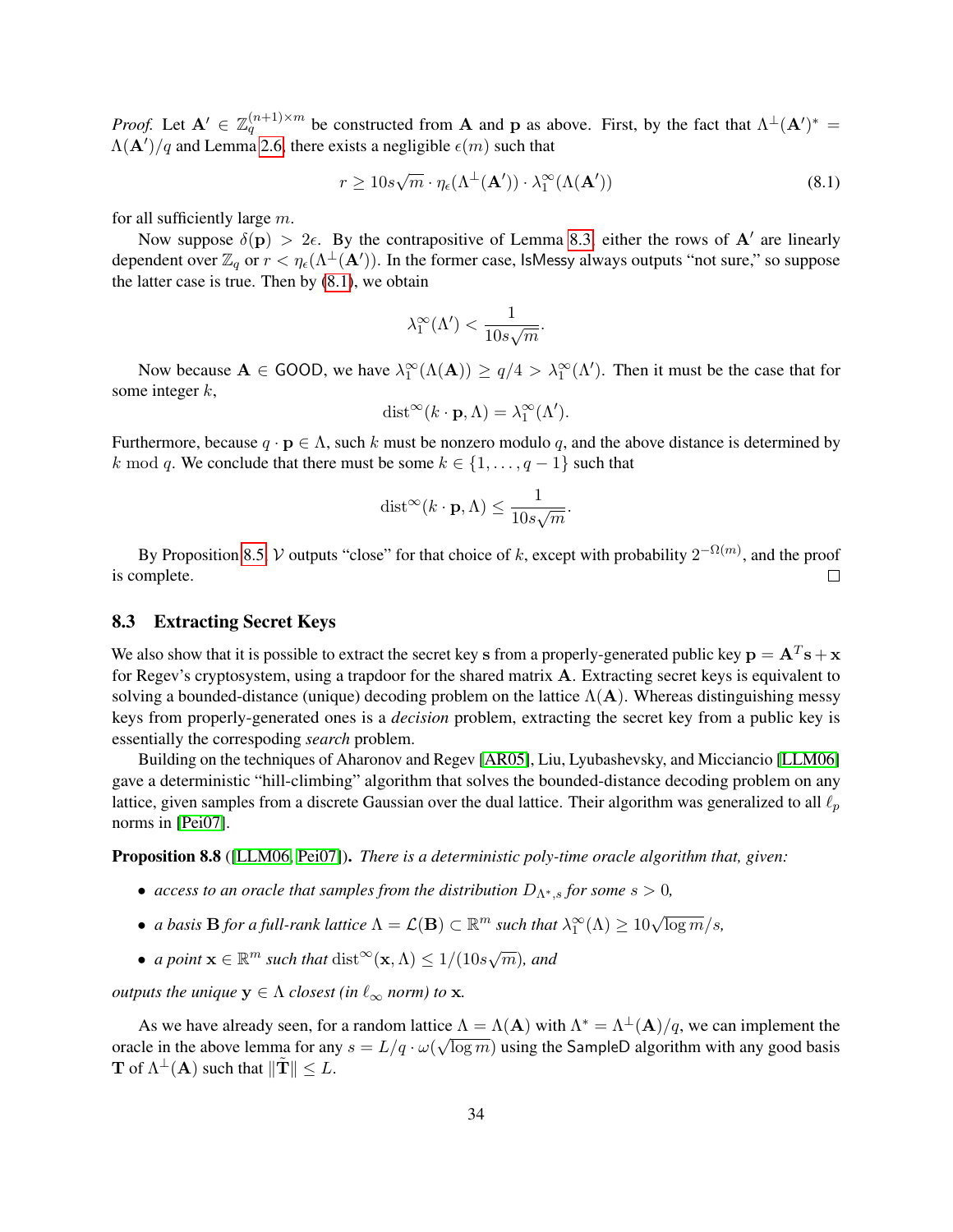**Lemma 8.9.** *Let*  $s = L/q \cdot \omega$  $\sqrt{\log m}$ ) *as above, and let*  $\chi = \bar{\Psi}_{\alpha}$  *for*  $\alpha \leq 1/(q \cdot s \sqrt{m} \cdot \omega)$ √  $\overline{\log m})$ ). Let Λ = Λ(A)*, and let* p *denote a public key produced by* LWEKeyGen*. Then with overwhelming probability over the choice of* A *and the randomness of* LWEKeyGen*,*

- $\lambda_1^{\infty}(\Lambda) \geq 10\sqrt{\log m}/s$ , and
- dist<sup>∞</sup>(**p**,  $\Lambda$ ) ≤ 1/(10s $\sqrt{m}$ )

*In particular, by Proposition [8.8](#page-33-1) one can efficiently extract the secret key* s *from the public key* p *using a good basis*  $\mathbf{T}$  *of*  $\Lambda^{\perp}( \mathbf{A})$  *such that*  $\Vert \tilde{\mathbf{T}} \Vert \leq L$ .

*Proof.* By Lemma [5.3,](#page-17-2) for all but an at most  $q^{-n}$  fraction of all **A**, we have  $\lambda_1^{\infty}(\Lambda) \ge q/4 \ge 10\sqrt{\log m}/s$ for sufficiently large  $m$ .

Now say  $\mathbf{p} = \mathbf{A}^T \mathbf{s} + \mathbf{x}$  where  $\mathbf{x} \leftarrow \chi^m$  is the noise term. By the tail inequality on normal variables and the definition of  $\chi = \bar{\Psi}_{\alpha}$ , each coordinate  $x_i$  of x is at distance at most  $q \cdot \alpha \cdot g(m)$  from 0 modulo q, with overwhelming probability for any  $g(m) = \omega(\sqrt{\log m})$ . Therefore for an appropriate choice of  $g(m)$  we get dist<sup>∞</sup> $(\mathbf{p}, \Lambda) \leq 1/(10s\sqrt{m}).$ П

Remarks. We point out that Lemma [8.9](#page-33-2) applies to both Regev's original scheme and our variant, as it depends only on the distribution of public keys, and not on the distribution of the randomness used in encryption.

We also remark that the above results imply another kind of trapdoor function. Define  $f'_{\mathbf{A}}(s, \mathbf{x}) =$  $A^T s + x$ , where  $s \leftarrow \mathbb{Z}_q^n$  and  $x \leftarrow \chi^m$  is the input distribution. Then for almost all A, the function  $f'_A$  has the following properties: (1) with overhwhelming probability over the input s, x, the output  $f_{\mathbf{A}}(\mathbf{s}, \mathbf{x})$  has a unique preimage, in the sense that all other preimages are exponentially unlikely under the input distribution; (2) the unique preimage can be recovered with an appropriate trapdoor for  $\mathbf{A}$ ; (3) assuming that LWE is hard,  $f'_A$  is hard to invert, and  $(A, f'_A(s, x))$  is indististinguishable from uniform over the choice of A, s, x.

## <span id="page-34-0"></span>9 Hardness of SIS and ISIS

The results of this section are very similar to the main worst-case to average-case reduction of Micciancio and Regev [\[MR07\]](#page-39-1) (which in turn inherits from the original work of Ajtai [\[Ajt96\]](#page-37-0)). The main difference is the use of our discrete Gaussian sampling algorithm to simplify and slightly tighten the reduction. The discrete sampling algorithm avoids certain complications associated with using *continuous* Gaussian distributions, and the looseness that comes with "rounding off" real-valued samples to nearby lattice points. The net effect is that our reduction works for values of the modulus  $q = \tilde{O}(n)$  that are almost linear, versus  $\tilde{O}(n^2)$  as shown in [\[MR07\]](#page-39-1).

We start by introducing a worst-case lattice problem that acts as an intermediary between our average-case decoding problem and more standard problems like SIVP and GapSVP. The new problem is similar to the intermediate *incremental guaranteed distance decoding* (IncGDD) problem defined in [\[MR07\]](#page-39-1), but has a somewhat simpler formulation.

**Definition 9.1** (Incremental Independent Vectors Decoding). An input to  $InclVD^{\phi}_{\gamma,g}$  is a tuple  $(\mathbf{B}, \mathbf{S}, \mathbf{t})$ , where **B** is a basis for a full-rank lattice in  $\mathbb{R}^n$ ,  $S \subset \mathcal{L}(B)$  is a full-rank set of lattice vectors such that  $||S|| \ge \gamma(n) \cdot \phi(B)$ , and  $t \in \mathbb{R}^n$  is a target point. The goal is to output a lattice vector  $v \in \mathcal{L}(B)$  such that  $\|\mathbf{v} - \mathbf{t}\| \leq \|\mathbf{S}\|/g$ . (The norm  $\|\cdot\|$  is arbitrary, and is implicitly taken to be the Euclidean  $\ell_2$  norm unless otherwise specified.)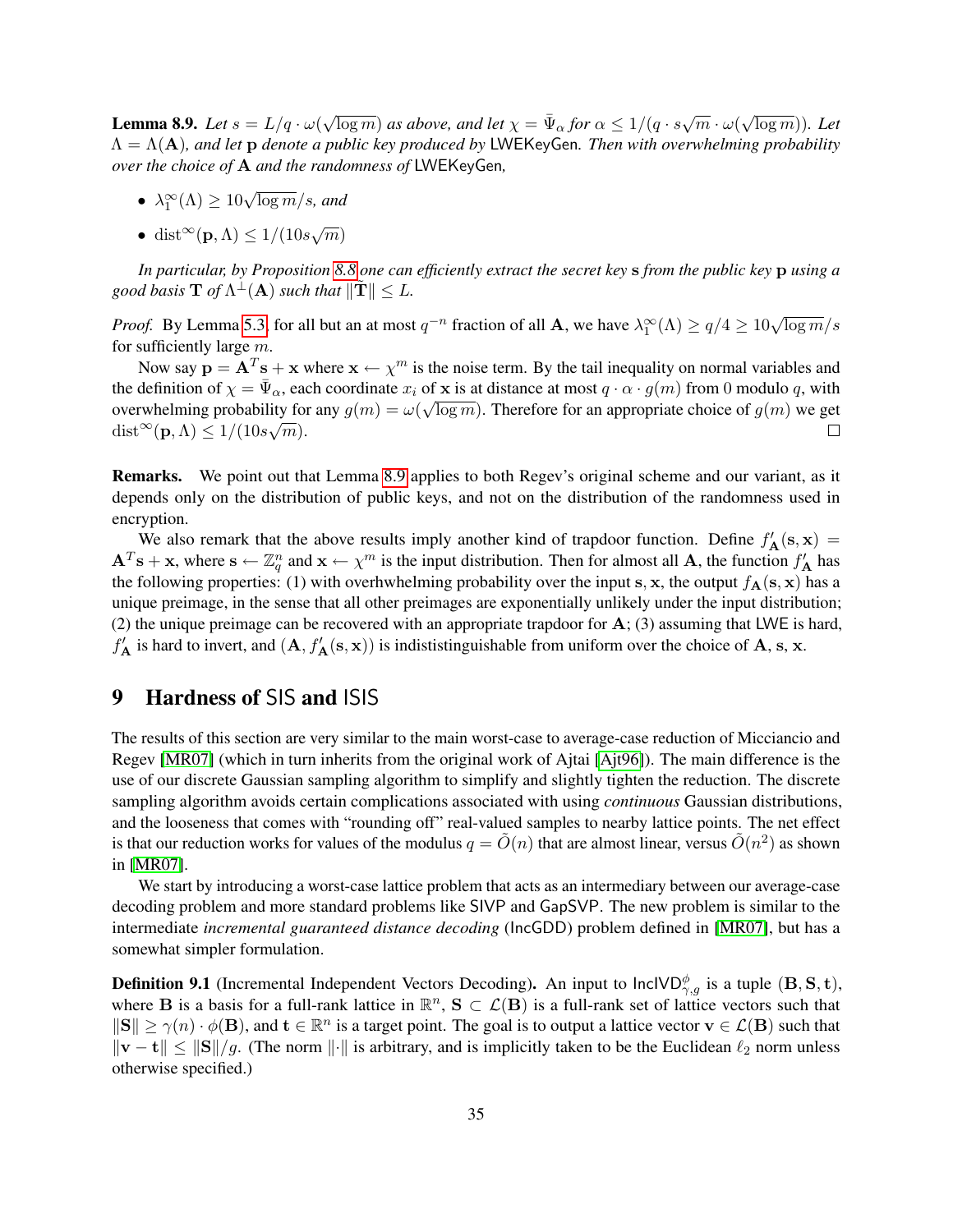As shown in [\[MR07\]](#page-39-1), the IncGDD problem is as hard as approximating several other worst-case problems (such as SIVP), via standard worst-case to worst-case reductions. All of these reductions can easily be adapted to work for our problem IncIVD as well. Therefore it will suffice to show that IncIVD reduces to the average-case problem SIS or ISIS for appropriate choices of parameters.

Before stating the main theorem, we observe that SIS can be viewed essentially as a special case of ISIS. An instance of ISIS is given by  $(q, \mathbf{A}, \mathbf{u}, \beta)$  where  $\mathbf{A} \in \mathbb{Z}_q^{n \times m}$  and  $\mathbf{u} \in \mathbb{Z}_q^n$  are uniformly random, and the goal is to find an  $\mathbf{e} \in \mathbb{Z}^m$  such that  $\mathbf{A}\mathbf{e} = \mathbf{u} \bmod q$  and  $\|\mathbf{e}\| \leq \beta$ . Note that  $\mathbf{u} \neq \mathbf{0}$  except with  $q^{-n}$ probability, so without loss of generality we can assume that a valid solution  $e \neq 0$ . Now by instead always setting  $u = 0$  and explicitly requiring  $e \neq 0$ , we get exactly the homogeneous SIS problem. Therefore, in the reduction we will choose  $\mathbf{u} \in \mathbb{Z}_q^n$  to be either uniform or **0** as appropriate, and the analysis will only use the hypothesis that the solution  $e \neq 0$ .

<span id="page-35-0"></span>**Theorem 9.2.** For any  $q(n) > 1$  and negligible  $\epsilon(n)$ , there is a probabilistic poly-time reduction from solving **Incolem 5.2.** For any  $g(n) > 1$  and negagible  $\epsilon(n)$ , there is a probabilistic poty-lime reduction from solving<br>lnclVD<sup>n<sub>e,g</sub> in the worst case for  $\gamma(n) = g(n) \cdot \beta(n) \cdot \sqrt{n}$  to solving either SIS<sub>q,m,</sub> $\beta$  or ISIS<sub>q,m, $\beta$ </sub> </sup> *average with non-negligible probability, for any*  $q(n) \geq \gamma(n) \cdot \omega(\sqrt{\log n})$  *and*  $m(n)$ ,  $\beta(n) = poly(n)$ .

Using analysis techniques of [\[Pei07\]](#page-39-6), the theorem can be generalized to solve  $InclVD^{\eta_{\epsilon}}_{\gamma,g}$  in *any*  $\ell_p$  norm,  $1 \leq p < \infty$ , for an approximation factor  $\gamma(n) = c_p \cdot g(n) \cdot \beta(n) \cdot n^{1/p}$  where  $c_p$  is a fixed constant depending only on p. (For  $p = \infty$ , the proof goes through with  $c_{\infty} = O(\sqrt{\log n})$ .)

*Proof of Theorem* [9.2.](#page-35-0) Suppose that oracle *O* solves either  $\text{ISI}_{q,m,\beta}$  or  $\text{IS}_{q,m,\beta}$  on the average with nonnegligible probability (the difference between the two problems is limited to the first step of the reduction). The reduction that solves  $\text{InclVD}_{\gamma,g}^{\eta_{\epsilon}}$  works as follows: on input  $(\mathbf{B}, \mathbf{S}, \mathbf{t})$ ,

1. *(Setup.)* Choose an index  $j \leftarrow [m]$  and  $\alpha \leftarrow \{-\beta, \dots, -1, 1, \dots, \beta\}$  uniformly at random. Let  $\mathbf{c}_j = \mathbf{t} \cdot q/\alpha \in \mathbb{R}^n$ , and let  $\mathbf{c}_i = \mathbf{0} \in \mathbb{R}^n$  otherwise for  $i \in [m]$ .

*For reducing to* ISIS, choose  $\mathbf{u} \leftarrow \mathbb{Z}_q^n$  uniformly and independently. *For reducing to* SIS, let  $\mathbf{u} = \mathbf{0} \in \mathbb{Z}_q^n$ .

Let  $\mathbf{x}_j = \mathbf{u} \cdot \alpha^{-1} \bmod q$ , and  $\mathbf{x}_i = \mathbf{0}$  otherwise. Define the matrix  $\mathbf{X} = [\mathbf{x}_1, \dots, \mathbf{x}_m] \in \mathbb{Z}_q^{n \times m}$ .

Finally, using the procedure from Lemma [2.1,](#page-8-2) convert  $(B, S)$  into a basis T of  $\mathcal{L}(B)$  such that  $\|\mathbf{T}\| \leq \|\mathbf{S}\| \leq \|\mathbf{S}\|.$ 

- 2. *(Sample lattice points.)* Let  $s = ||S|| \cdot q/\gamma$ . For each  $i \in [m]$ , let  $y_i \leftarrow D_{\mathcal{L}(\mathbf{B}), s, \mathbf{c}_i}$ , where the sample is produced using SampleD $(\mathbf{T},s,\mathbf{c}_i)$ . Define the matrix  $\mathbf{Y} = [\mathbf{y}_1,\ldots,\mathbf{y}_m] \in \widetilde{\mathbb{R}}^{n \times m}$ . Let  $\mathbf{A} = (\mathbf{B}^{-1}\mathbf{Y} + \mathbf{X}) \bmod q$ .
- 3. *(Invoke oracle and combine lattice points.)* Invoke oracle  $\mathcal O$  on  $(q, \mathbf A, \mathbf u, \beta)$ , yielding  $\mathbf e \in \mathbb Z^m$ . Output the vector  $\mathbf{v} = \mathbf{Y} \mathbf{e}/q$ .

It is apparent that the reduction runs in time polynomial in n and the size of  $(B, S, t)$ . The correctness of the reduction (with non-negligible probability) will follow from the following claims.

**Claim 9.3.** *For any values of*  $j, \alpha$  *chosen by the reduction, the distribution of* **A** *is statistically close to*  $\mu$  *uniform over*  $\mathbb{Z}_q^{n\times m}$ *. In particular,*  $\mathcal O$  *outputs a nonzero solution*  $\mathbf e\in\mathbb Z^m$  *(i.e.,*  $\mathbf A\mathbf e=\mathbf u\ \text{mod}\ q$  *with*  $\|\mathbf e\|\leq\beta$ *) such that*  $e_j = \alpha$  *with non-negligible probability.*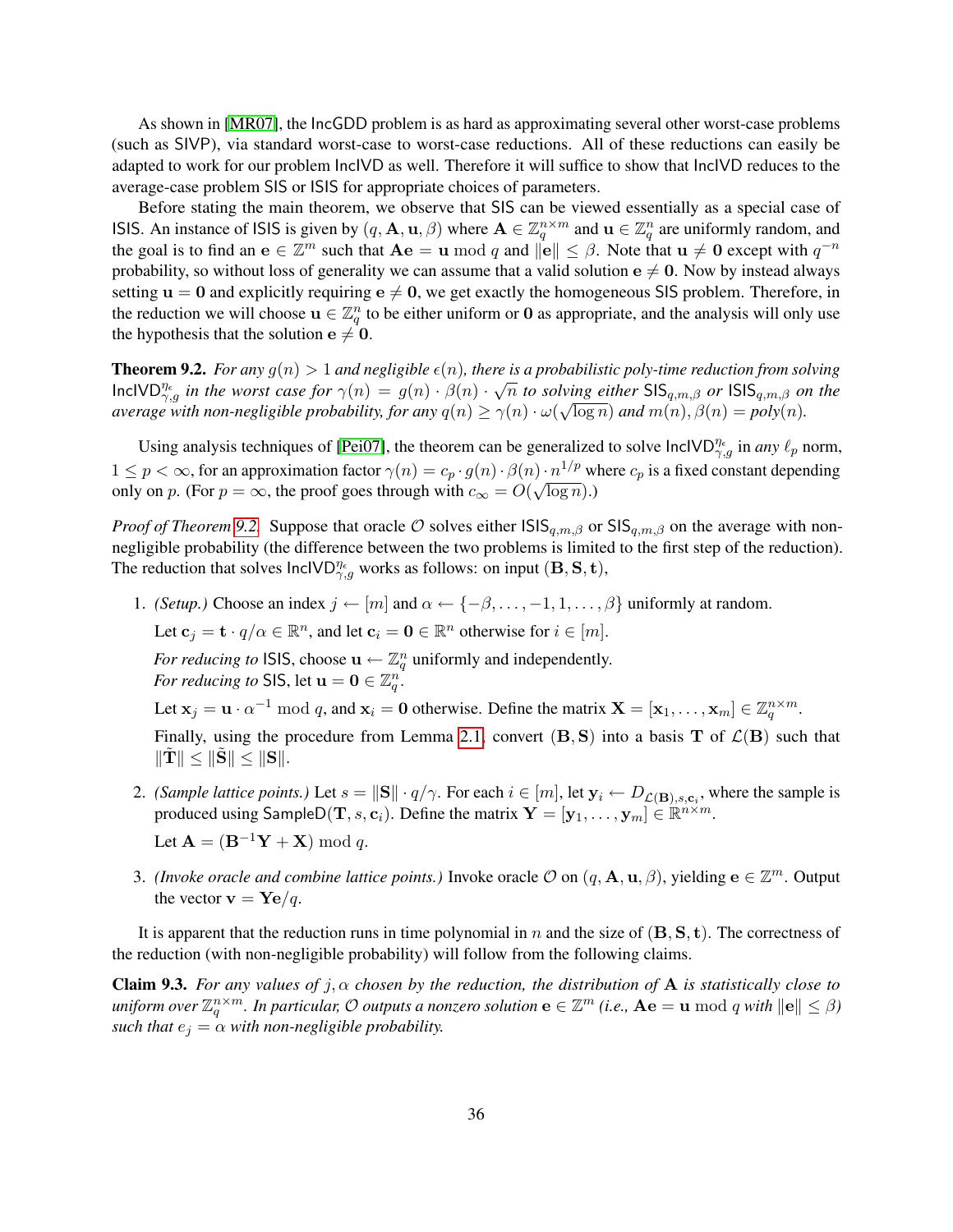*Proof.* We have  $s = ||\mathbf{S}|| \cdot q/\gamma \ge ||\tilde{\mathbf{T}}|| \cdot \omega(\sqrt{\gamma})$  $\overline{\log n}$ ), so by Theorem [4.1,](#page-13-0) the distribution sampled by SampleD is statistically close to  $D_{\mathcal{L}(\mathbf{B}),s,\mathbf{c}_i}$ .

By hypothesis, we also have  $||S|| \geq \gamma \cdot \eta_{\epsilon}(\mathcal{L}(\mathbf{B}))$ , so  $s \geq q \cdot \eta_{\epsilon}(\mathcal{L}(\mathbf{B})) = \eta_{\epsilon}(q\mathcal{L}(\mathbf{B}))$ . Therefore by Lemma [2.8,](#page-9-3)  $y_i \mod q\mathcal{L}(B)$  is statistically close to uniform over  $\mathcal{L}(B)/q\mathcal{L}(B)$ . Hence  $a_i = (B^{-1}y_i +$  $\mathbf{x}_i$ ) mod q is statistically close to uniform over  $\mathbb{Z}^n/(q\mathbb{Z})^n = \mathbb{Z}_q^n$ . Because the  $\mathbf{y}_i$  are independent and  $m = \text{poly}(n)$ , the entire matrix **A** is statistically close to uniform by the triangle inequality. Therefore O outputs a valid solution e with non-negligible probability.

Finally, by the discussion above we may assume that the solution  $e \neq 0$ , so e has some nonzero coordinate  $e_k \in \{-\beta, \ldots, -1, 1, \ldots, \beta\}$  for some  $k \in [m]$ . Because O's input is statistically close to uniform for any values of  $\alpha$ , j chosen by the reduction, the probability that  $j = k$  and  $\alpha = e_k$  is negligibly close to  $1/(2\beta m) = 1/\text{poly}(n)$ . The claim follows.  $\Box$ 

**Claim 9.4.** *If* e *is a valid solution and*  $e_j = \alpha$ *, then the output*  $\mathbf{v} \in \mathcal{L}(\mathbf{B})$ *.* 

*Proof.* It suffices to show that  $B^{-1}Ye \in q\mathbb{Z}^m$ . By definition,  $B^{-1}Y = A - X \bmod q$ , so it suffices to show that  $Ae = Xe \mod q$ . Indeed, if  $e_j = \alpha$  then  $Xe = \alpha \cdot x_j = u \mod q$ . If e is a valid solution, then  $Ae = u \mod q$  as well, as desired.

**Claim 9.5.** *If* e *is a valid solution and*  $e_i = \alpha$ , then  $\|\mathbf{v} - \mathbf{t}\| \leq ||\mathbf{S}||/g(n)$  *with overwhelming probability.* 

*Proof.* If  $e_j = \alpha$ , we have  $\mathbf{t} = \mathbf{C}\mathbf{e}/q$  where  $\mathbf{C} = [\mathbf{c}_1, \dots, \mathbf{c}_m]$ . Now for each  $\mathbf{y}_i$ , let  $\mathbf{w}_i = \mathbf{y}_i \bmod q\mathcal{L}(\mathbf{B})$ and define  $\mathbf{W} = [\mathbf{w}_1, \dots, \mathbf{w}_m]$ . Then conditioned on any fixed value of  $\mathbf{w}_i$ ,  $\mathbf{y}_i$  is distributed as  $\mathbf{w}_i$  +  $D_{q\mathcal{L}(\mathbf{B}),s,c_i-w_i}$ . The input to the oracle  $\mathcal O$  depends only on W and X. Therefore for any fixed e returned by  $\mathcal{O}$ , the vector **v** – **t** =  $(\mathbf{Y} - \mathbf{C})\mathbf{e}/q$  is distributed as

$$
\frac{1}{q}\bigg((\mathbf{W}-\mathbf{C})\mathbf{e}+\sum_{i\in[m]}e_i\cdot D_{q\mathcal{L}(\mathbf{B}),s,\mathbf{c}_i-\mathbf{w}_i}\bigg).
$$

Because  $s \geq \eta_{\epsilon}(q\mathcal{L}(\mathbf{B}))$ , the summation is distributed essentially as a Gaussian centered at 0 with parameter

$$
\frac{\|\mathbf{e}\| \cdot s}{q} \le \frac{\beta \cdot \|\mathbf{S}\|}{\gamma} \le \frac{\|\mathbf{S}\|}{g \cdot \sqrt{n}},
$$

which with overwhelming probability will have length at most  $||S||/g$ , as desired. A more formal analysis (also for arbitrary  $\ell_p$  norms) can be done using the results of [\[Pei07\]](#page-39-6) on the sums of discrete Gaussians over lattices.  $\Box$ 

By standard repetition techniques, the reduction can be made correct with overwhelming probability. This completes the proof of Theorem [9.2.](#page-35-0)  $\Box$ 

## 10 Acknowledgments

We thank Vadim Lyubashevsky for reviewing an earlier draft of this work and directing us to Klein's paper [\[Kle00\]](#page-38-4), Daniele Micciancio, Phong Nguyen, and Oded Regev for helpful comments and advice, and Brent Waters for useful observations about our IBE system. We also thank the STOC committee and reviewers for many constructive comments, and one anonymous reviewer in particular for suggesting a closer look at the role of the Gram-Schmidt vectors in the sampling procedure.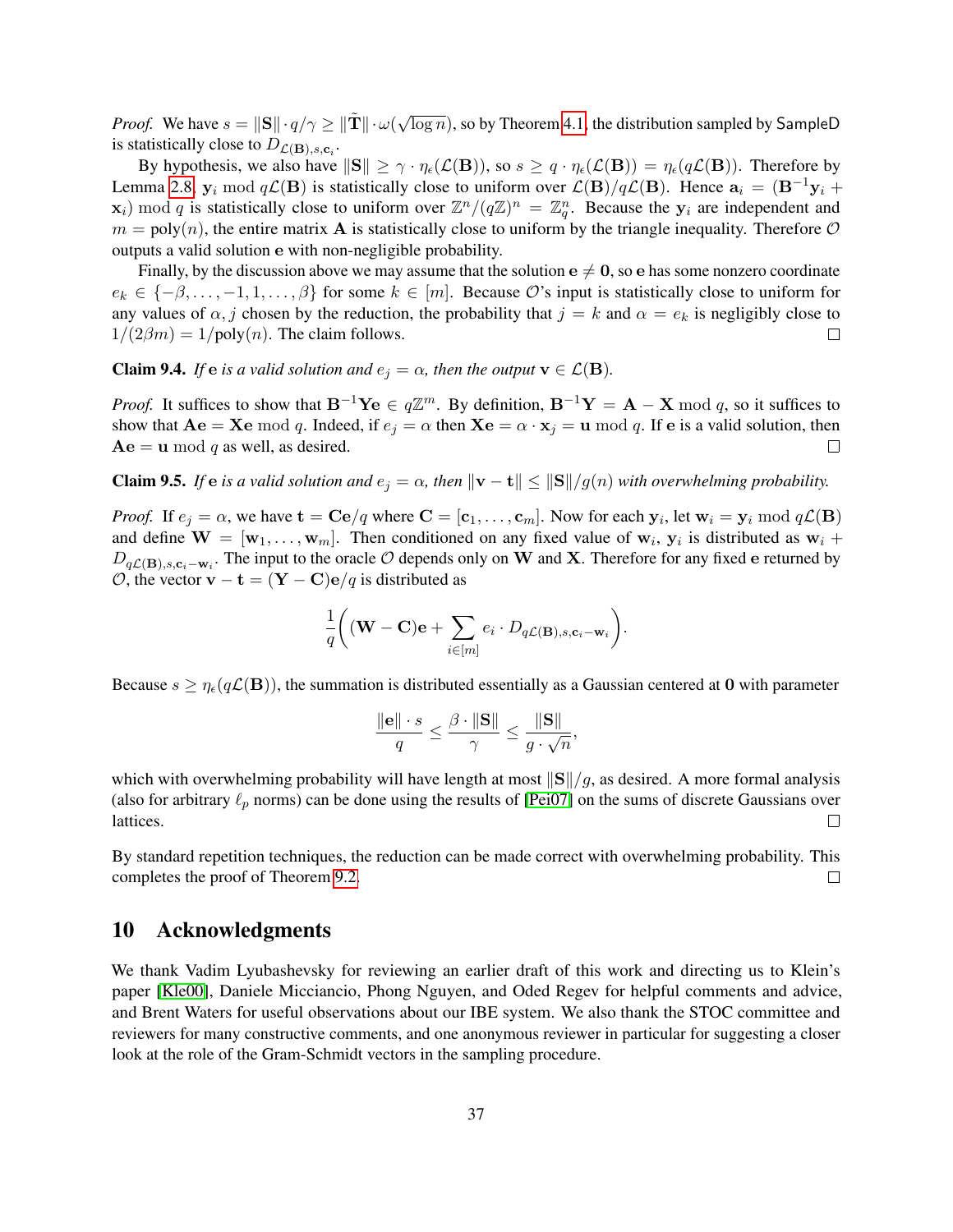# **References**

<span id="page-37-15"></span><span id="page-37-14"></span><span id="page-37-13"></span><span id="page-37-12"></span><span id="page-37-11"></span><span id="page-37-10"></span><span id="page-37-9"></span><span id="page-37-8"></span><span id="page-37-7"></span><span id="page-37-6"></span><span id="page-37-5"></span><span id="page-37-4"></span><span id="page-37-3"></span><span id="page-37-2"></span><span id="page-37-1"></span><span id="page-37-0"></span>

| $[ABC+05]$  | Michel Abdalla, Mihir Bellare, Dario Catalano, Eike Kiltz, Tadayoshi Kohno, Tanja Lange,<br>John Malone-Lee, Gregory Neven, Pascal Paillier, and Haixia Shi. Searchable encryption<br>revisited: Consistency properties, relation to anonymous IBE, and extensions. In CRYPTO,<br>pages 205–222, 2005. |
|-------------|--------------------------------------------------------------------------------------------------------------------------------------------------------------------------------------------------------------------------------------------------------------------------------------------------------|
| [AD97]      | Miklós Ajtai and Cynthia Dwork. A public-key cryptosystem with worst-case/average-case<br>equivalence. In <i>STOC</i> , pages 284–293, 1997.                                                                                                                                                           |
| [Ajt96]     | Miklós Ajtai. Generating hard instances of lattice problems (extended abstract). In STOC,<br>pages 99-108, 1996.                                                                                                                                                                                       |
| [Ajt99]     | Miklós Ajtai. Generating hard instances of the short basis problem. In <i>ICALP</i> , pages 1–9, 1999.                                                                                                                                                                                                 |
| [AKS01]     | Miklós Ajtai, Ravi Kumar, and D. Sivakumar. A sieve algorithm for the shortest lattice vector<br>problem. In <i>STOC</i> , pages 601–610, 2001.                                                                                                                                                        |
| [AR03]      | Dorit Aharonov and Oded Regev. A lattice problem in quantum NP. In FOCS, pages 210–219,<br>2003.                                                                                                                                                                                                       |
| [AR05]      | Dorit Aharonov and Oded Regev. Lattice problems in NP $\cap$ coNP. J. ACM, 52(5):749–765,<br>2005.                                                                                                                                                                                                     |
| [Bab86]     | László Babai. On Lovász' lattice reduction and the nearest lattice point problem. Combinatorica,<br>$6(1):1-13,1986.$                                                                                                                                                                                  |
| [Ban $93$ ] | Wojciech Banaszczyk. New bounds in some transference theorems in the geometry of numbers.<br>Mathematische Annalen, 296(4):625-635, 1993.                                                                                                                                                              |
| [Ban $95$ ] | Wojciech Banaszczyk. Inequalities for convex bodies and polar reciprocal lattices in $\mathbb{R}^n$ .<br>Discrete & Computational Geometry, 13:217-231, 1995.                                                                                                                                          |
| [BB04]      | Dan Boneh and Xavier Boyen. Efficient selective-id secure identity-based encryption without<br>random oracles. In EUROCRYPT, pages 223-238, 2004.                                                                                                                                                      |
| [Ber08]     | Daniel J. Bernstein. Proving tight security for Rabin/Williams signatures. In EUROCRYPT,<br>2008.                                                                                                                                                                                                      |
| [BF03]      | Dan Boneh and Matthew K. Franklin. Identity-based encryption from the Weil pairing. SIAM J.<br>Comput., 32(3):586-615, 2003.                                                                                                                                                                           |
| [BGH07]     | Dan Boneh, Craig Gentry, and Michael Hamburg. Space-efficient identity based encryption<br>without pairings. In FOCS, pages 647-657, 2007. Full version at http://eprint.iacr.<br>org/2007/177.                                                                                                        |
| [BM92]      | Mihir Bellare and Silvio Micali. How to sign given any trapdoor permutation. J. ACM,<br>39(1):214-233, 1992.                                                                                                                                                                                           |
| [BR93]      | Mihir Bellare and Phillip Rogaway. Random oracles are practical: A paradigm for designing<br>efficient protocols. In ACM CCS, pages 62-73, 1993.                                                                                                                                                       |
|             |                                                                                                                                                                                                                                                                                                        |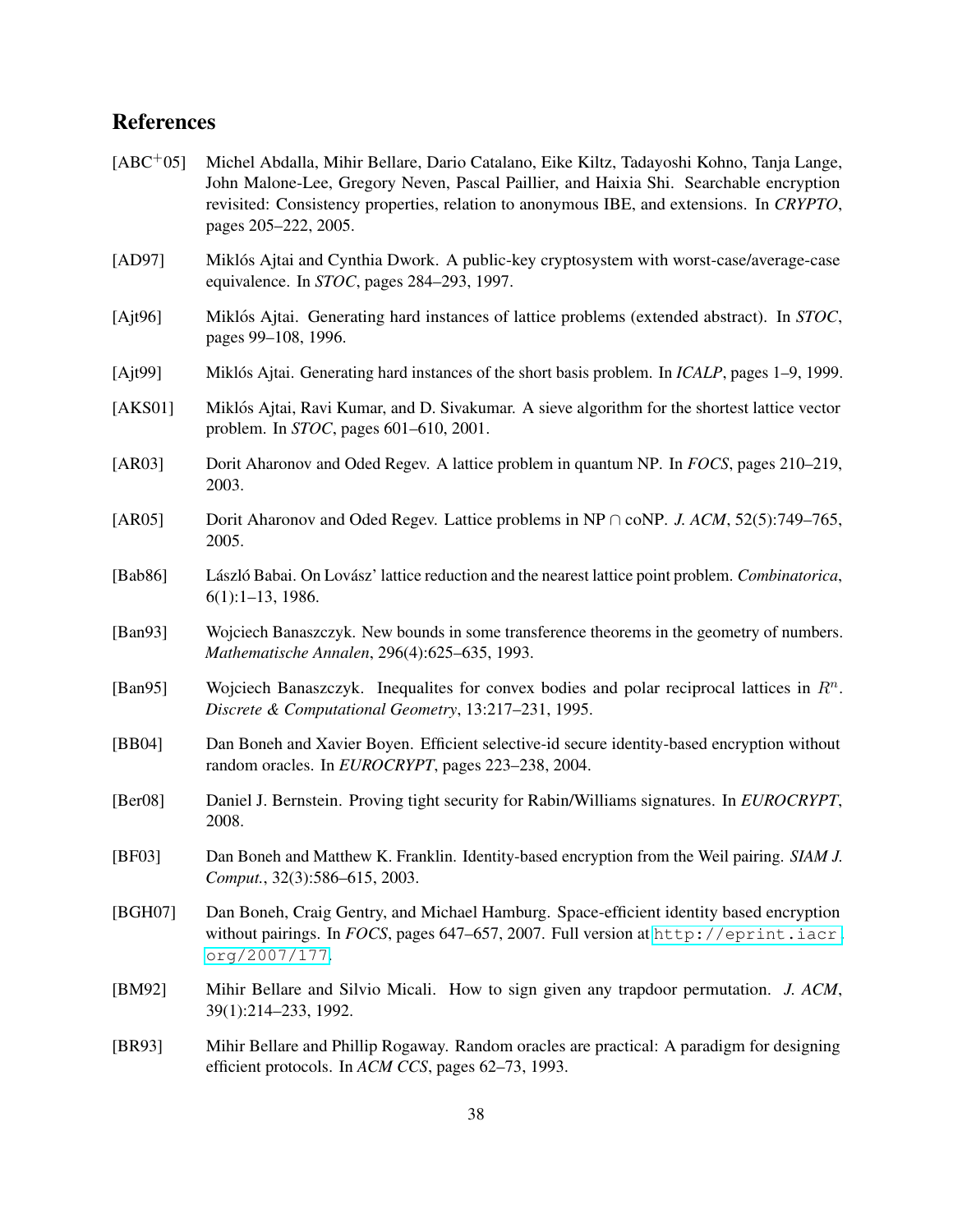<span id="page-38-16"></span><span id="page-38-15"></span><span id="page-38-14"></span><span id="page-38-13"></span><span id="page-38-12"></span><span id="page-38-11"></span><span id="page-38-10"></span><span id="page-38-9"></span><span id="page-38-8"></span><span id="page-38-7"></span><span id="page-38-6"></span><span id="page-38-5"></span><span id="page-38-4"></span><span id="page-38-3"></span><span id="page-38-2"></span><span id="page-38-1"></span><span id="page-38-0"></span>

| [BR96]  | Mihir Bellare and Phillip Rogaway. The exact security of digital signatures - how to sign with<br>RSA and Rabin. In EUROCRYPT, pages 399-416, 1996.                                                |
|---------|----------------------------------------------------------------------------------------------------------------------------------------------------------------------------------------------------|
| [Cai98] | Jin-Yi Cai. A relation of primal-dual lattices and the complexity of shortest lattice vector<br>problem. Theor. Comput. Sci., 207(1):105-116, 1998.                                                |
| [CN97]  | Jin-Yi Cai and Ajay Nerurkar. An improved worst-case to average-case connection for lattice<br>problems. In $FOCS$ , pages 468–477, 1997.                                                          |
| [Coc01] | Clifford Cocks. An identity based encryption scheme based on quadratic residues. In IMA Int.<br>Conf., pages 360–363, 2001.                                                                        |
| [Cor00] | Jean-Sébastien Coron. On the exact security of full domain hash. In CRYPTO, pages 229–235,<br>2000.                                                                                                |
| [Cor02] | Jean-Sébastien Coron. Optimal security proofs for PSS and other signature schemes. In<br>EUROCRYPT, pages 272-287, 2002.                                                                           |
| [CS00]  | Ronald Cramer and Victor Shoup. Signature schemes based on the strong RSA assumption.<br>ACM Trans. Inf. Syst. Secur., 3(3):161–185, 2000.                                                         |
| [DH76]  | Whitfield Diffie and Martin E. Hellman. New directions in cryptography. IEEE Transactions<br>on Information Theory, IT-22(6):644-654, 1976.                                                        |
| [DR02]  | Yevgeniy Dodis and Leonid Reyzin. On the power of claw-free permutations. In SCN, pages<br>55-73, 2002.                                                                                            |
| [FS86]  | Amos Fiat and Adi Shamir. How to prove yourself: Practical solutions to identification and<br>signature problems. In CRYPTO, pages 186-194, 1986.                                                  |
| [GGH96] | Oded Goldreich, Shafi Goldwasser, and Shai Halevi. Collision-free hashing from lattice<br>problems. Electronic Colloquium on Computational Complexity (ECCC), 3(42), 1996.                         |
| [GGH97] | Oded Goldreich, Shafi Goldwasser, and Shai Halevi. Public-key cryptosystems from lattice<br>reduction problems. In CRYPTO, pages 112-131, 1997.                                                    |
| [GHR99] | Rosario Gennaro, Shai Halevi, and Tal Rabin. Secure hash-and-sign signatures without the<br>random oracle. In EUROCRYPT, pages 123-139, 1999.                                                      |
| [GM84]  | Shafi Goldwasser and Silvio Micali. Probabilistic encryption. J. Comput. Syst. Sci., 28(2):270–<br>299, 1984.                                                                                      |
| [GMR88] | Shafi Goldwasser, Silvio Micali, and Ronald L. Rivest. A digital signature scheme secure<br>against adaptive chosen-message attacks. SIAM J. Comput., 17(2):281-308, 1988.                         |
|         | [HHGP+03] Jeffrey Hoffstein, Nick Howgrave-Graham, Jill Pipher, Joseph H. Silverman, and William<br>Whyte. NTRUSIGN: Digital signatures using the NTRU lattice. In CT-RSA, pages 122–140,<br>2003. |
| [Kle00] | Philip N. Klein. Finding the closest lattice vector when it's unusually close. In SODA, pages<br>937-941, 2000.                                                                                    |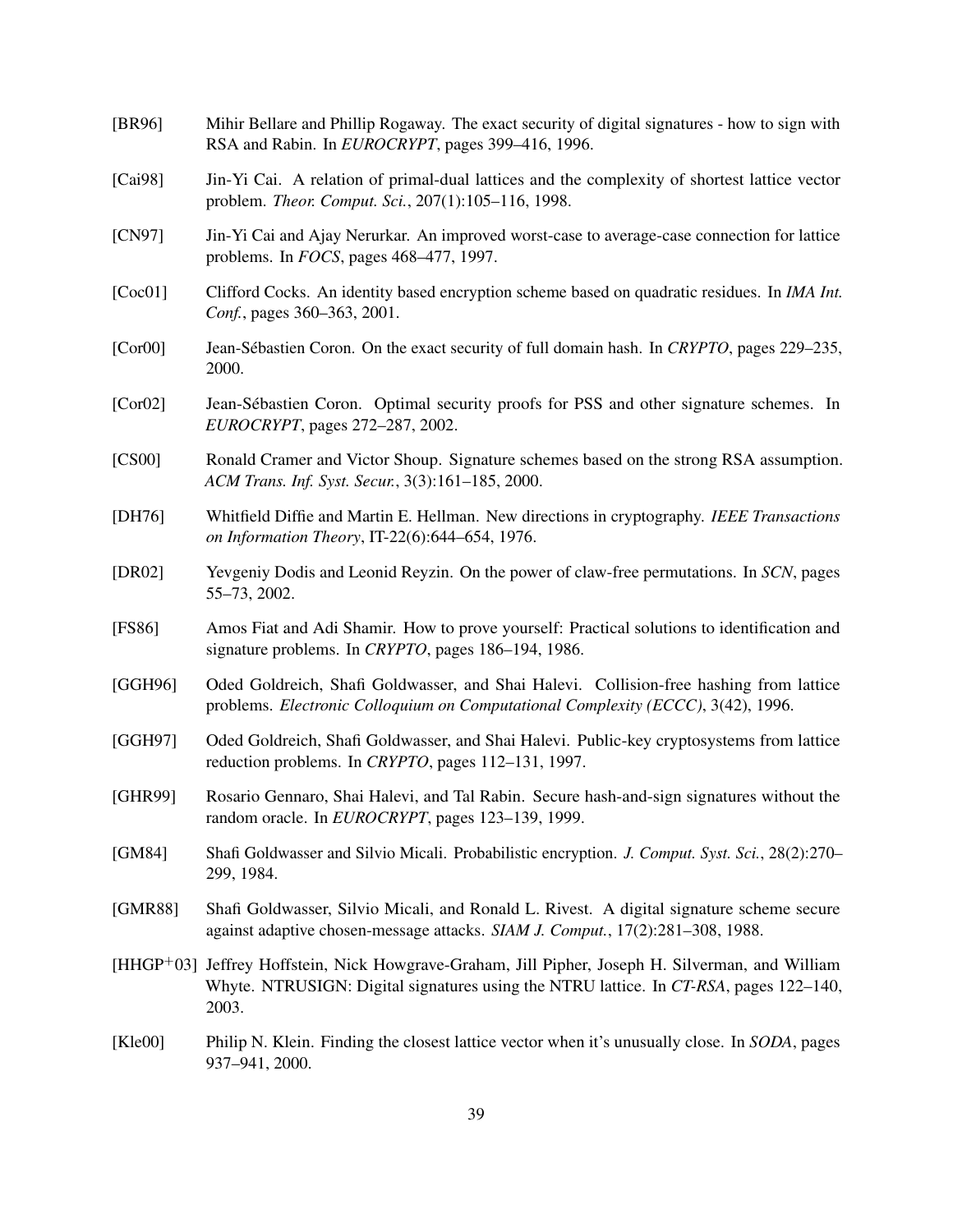<span id="page-39-15"></span><span id="page-39-14"></span><span id="page-39-13"></span><span id="page-39-12"></span><span id="page-39-11"></span><span id="page-39-10"></span><span id="page-39-9"></span><span id="page-39-8"></span><span id="page-39-7"></span><span id="page-39-6"></span><span id="page-39-5"></span><span id="page-39-4"></span><span id="page-39-3"></span><span id="page-39-2"></span><span id="page-39-1"></span><span id="page-39-0"></span>[KW03] Jonathan Katz and Nan Wang. Efficiency improvements for signature schemes with tight security reductions. In *ACM Conference on Computer and Communications Security*, pages 155–164, 2003. [LLL82] Arjen K. Lenstra, Hendrik W. Lenstra, Jr., and László Lovász. Factoring polynomials with rational coefficients. *Mathematische Annalen*, 261(4):515–534, December 1982. [LLM06] Yi-Kai Liu, Vadim Lyubashevsky, and Daniele Micciancio. On bounded distance decoding for general lattices. In *APPROX-RANDOM*, pages 450–461, 2006. [LM06] Vadim Lyubashevsky and Daniele Micciancio. Generalized compact knapsacks are collision resistant. In *ICALP (2)*, pages 144–155, 2006. Full version in ECCC Report TR05-142. [LM08] Vadim Lyubashevsky and Daniele Micciancio. Asymptotically efficient lattice-based digital signatures. In *TCC*, pages 37–54, 2008. [MG02] Daniele Micciancio and Shafi Goldwasser. *Complexity of Lattice Problems: a cryptographic perspective*, volume 671 of *The Kluwer International Series in Engineering and Computer Science*. Kluwer Academic Publishers, Boston, Massachusetts, 2002. [Mic04] Daniele Micciancio. Almost perfect lattices, the covering radius problem, and applications to Ajtai's connection factor. *SIAM J. Comput.*, 34(1):118–169, 2004. [Mic07] Daniele Micciancio. Generalized compact knapsacks, cyclic lattices, and efficient one-way functions. *Computational Complexity*, 16(4):365–411, December 2007. Preliminary version in FOCS 2002. [MR07] Daniele Micciancio and Oded Regev. Worst-case to average-case reductions based on Gaussian measures. *SIAM J. Comput.*, 37(1):267–302, 2007. Preliminary version in FOCS 2004. [MV03] Daniele Micciancio and Salil P. Vadhan. Statistical zero-knowledge proofs with efficient provers: Lattice problems and more. In *CRYPTO*, pages 282–298, 2003. [NR06] Phong Q. Nguyen and Oded Regev. Learning a parallelepiped: Cryptanalysis of GGH and NTRU signatures. In *EUROCRYPT*, pages 271–288, 2006. [NV08] Phong Q. Nguyen and Thomas Vidick. Sieve algorithms for the shortest vector problem are practical. *Journal of Mathematical Cryptology*, 2008. To appear. [NY89] Moni Naor and Moti Yung. Universal one-way hash functions and their cryptographic applications. In *STOC*, pages 33–43, 1989. [Pei07] Chris Peikert. Limits on the hardness of lattice problems in  $\ell_p$  norms. In *IEEE Conference on Computational Complexity*, pages 333–346, 2007. Full version in ECCC Report TR06-148. [PR06] Chris Peikert and Alon Rosen. Efficient collision-resistant hashing from worst-case assumptions on cyclic lattices. In *TCC*, pages 145–166, 2006. Full version in ECCC Report TR05-158. [PR07] Chris Peikert and Alon Rosen. Lattices that admit logarithmic worst-case to average-case connection factors. In *STOC*, pages 478–487, 2007. Full version in ECCC Report TR06-147.